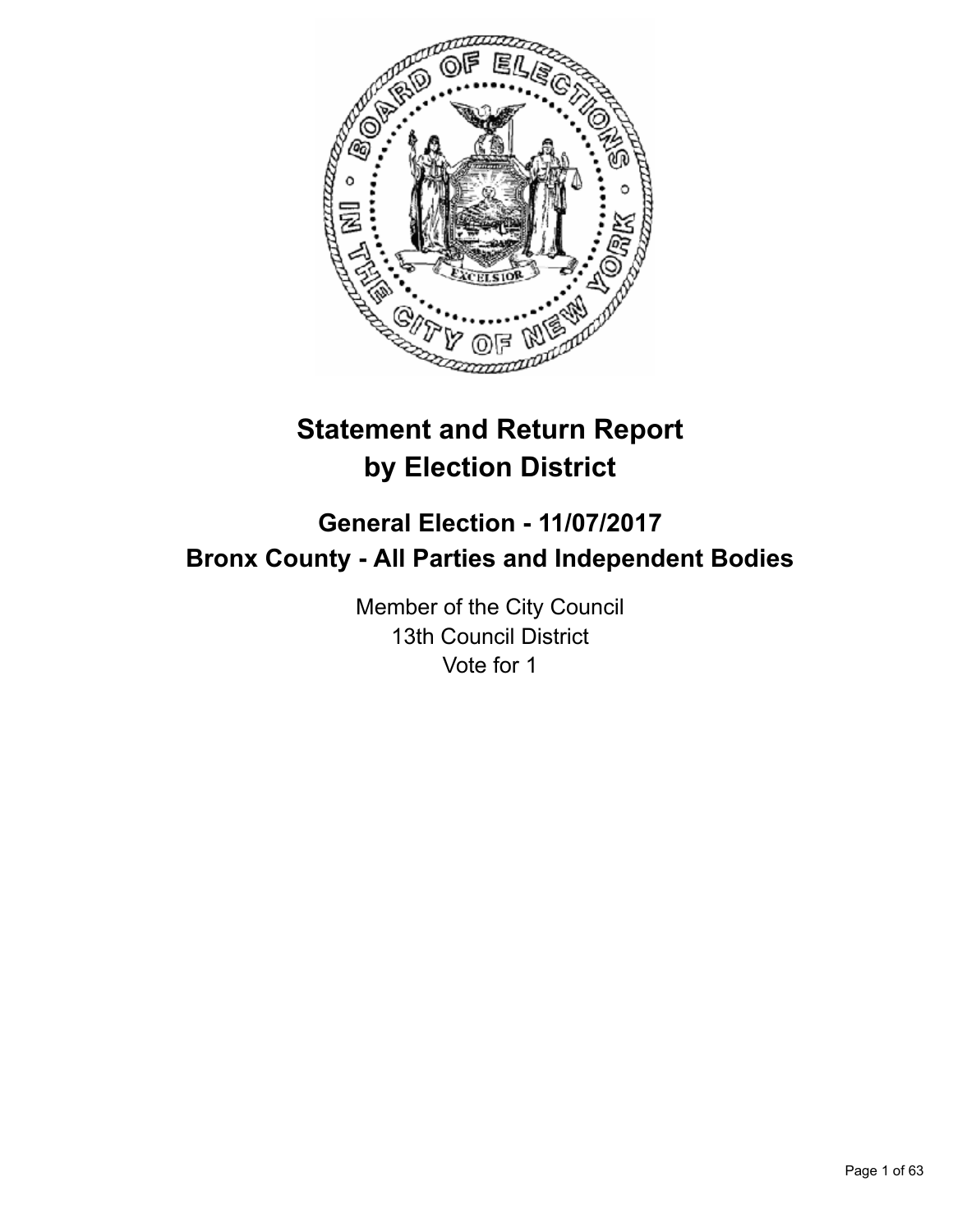

| <b>PUBLIC COUNTER</b>                                    | 120 |
|----------------------------------------------------------|-----|
| MANUALLY COUNTED EMERGENCY                               | 0   |
| ABSENTEE / MILITARY                                      | 7   |
| AFFIDAVIT                                                | 0   |
| <b>Total Ballots</b>                                     | 127 |
| Less - Inapplicable Federal/Special Presidential Ballots | 0   |
| <b>Total Applicable Ballots</b>                          | 127 |
| MARK GJONAJ (DEMOCRATIC)                                 | 78  |
| <b>JOHN CERINI (REPUBLICAN)</b>                          | 18  |
| JOHN CERINI (CONSERVATIVE)                               | 7   |
| MARJORIE VELAZQUEZ (WORKING FAMILIES)                    | 21  |
| <b>JOHN CERINI (REFORM)</b>                              | 0   |
| JOHN C. DOYLE (LIBERAL)                                  | 0   |
| ALEX A. GOMEZ (NEW BRONX)                                | 0   |
| <b>Total Votes</b>                                       | 124 |
| Unrecorded                                               | 3   |

| <b>PUBLIC COUNTER</b>                                    | 63             |
|----------------------------------------------------------|----------------|
| <b>MANUALLY COUNTED EMERGENCY</b>                        | 0              |
| ABSENTEE / MILITARY                                      | 4              |
| <b>AFFIDAVIT</b>                                         | 1              |
| <b>Total Ballots</b>                                     | 68             |
| Less - Inapplicable Federal/Special Presidential Ballots | 0              |
| <b>Total Applicable Ballots</b>                          | 68             |
| MARK GJONAJ (DEMOCRATIC)                                 | 29             |
| JOHN CERINI (REPUBLICAN)                                 | 4              |
| JOHN CERINI (CONSERVATIVE)                               | 1              |
| MARJORIE VELAZQUEZ (WORKING FAMILIES)                    | 25             |
| <b>JOHN CERINI (REFORM)</b>                              |                |
| JOHN C. DOYLE (LIBERAL)                                  | $\overline{7}$ |
| ALEX A. GOMEZ (NEW BRONX)                                | 0              |
| <b>Total Votes</b>                                       | 67             |
| Unrecorded                                               | 1              |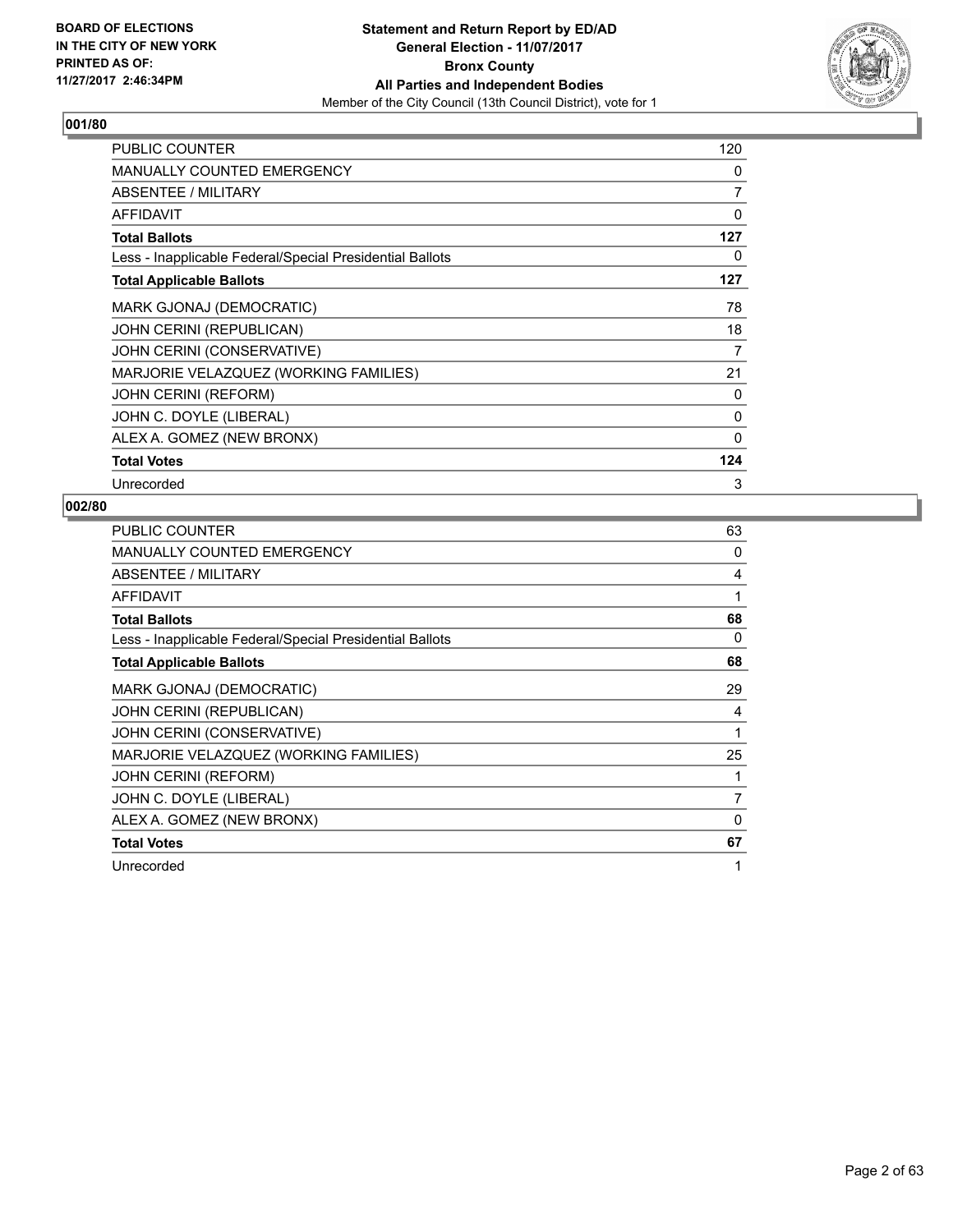

| <b>PUBLIC COUNTER</b>                                    | 302            |
|----------------------------------------------------------|----------------|
| <b>MANUALLY COUNTED EMERGENCY</b>                        | 0              |
| ABSENTEE / MILITARY                                      | 8              |
| <b>AFFIDAVIT</b>                                         | 6              |
| <b>Total Ballots</b>                                     | 316            |
| Less - Inapplicable Federal/Special Presidential Ballots | 0              |
| <b>Total Applicable Ballots</b>                          | 316            |
| MARK GJONAJ (DEMOCRATIC)                                 | 138            |
| <b>JOHN CERINI (REPUBLICAN)</b>                          | 118            |
| JOHN CERINI (CONSERVATIVE)                               | 16             |
| MARJORIE VELAZQUEZ (WORKING FAMILIES)                    | 38             |
| <b>JOHN CERINI (REFORM)</b>                              | 3              |
| JOHN C. DOYLE (LIBERAL)                                  | 1              |
| ALEX A. GOMEZ (NEW BRONX)                                | 0              |
| <b>Total Votes</b>                                       | 314            |
| Unrecorded                                               | $\overline{2}$ |

| <b>PUBLIC COUNTER</b>                                    | 106            |
|----------------------------------------------------------|----------------|
| <b>MANUALLY COUNTED EMERGENCY</b>                        | 0              |
| ABSENTEE / MILITARY                                      |                |
| <b>AFFIDAVIT</b>                                         | $\overline{2}$ |
| <b>Total Ballots</b>                                     | 109            |
| Less - Inapplicable Federal/Special Presidential Ballots | 0              |
| <b>Total Applicable Ballots</b>                          | 109            |
| MARK GJONAJ (DEMOCRATIC)                                 | 68             |
| JOHN CERINI (REPUBLICAN)                                 | 22             |
| JOHN CERINI (CONSERVATIVE)                               | 6              |
| MARJORIE VELAZQUEZ (WORKING FAMILIES)                    | 9              |
| <b>JOHN CERINI (REFORM)</b>                              | $\overline{2}$ |
| JOHN C. DOYLE (LIBERAL)                                  | $\mathbf{0}$   |
| ALEX A. GOMEZ (NEW BRONX)                                | 0              |
| <b>Total Votes</b>                                       | 107            |
| Unrecorded                                               | $\overline{2}$ |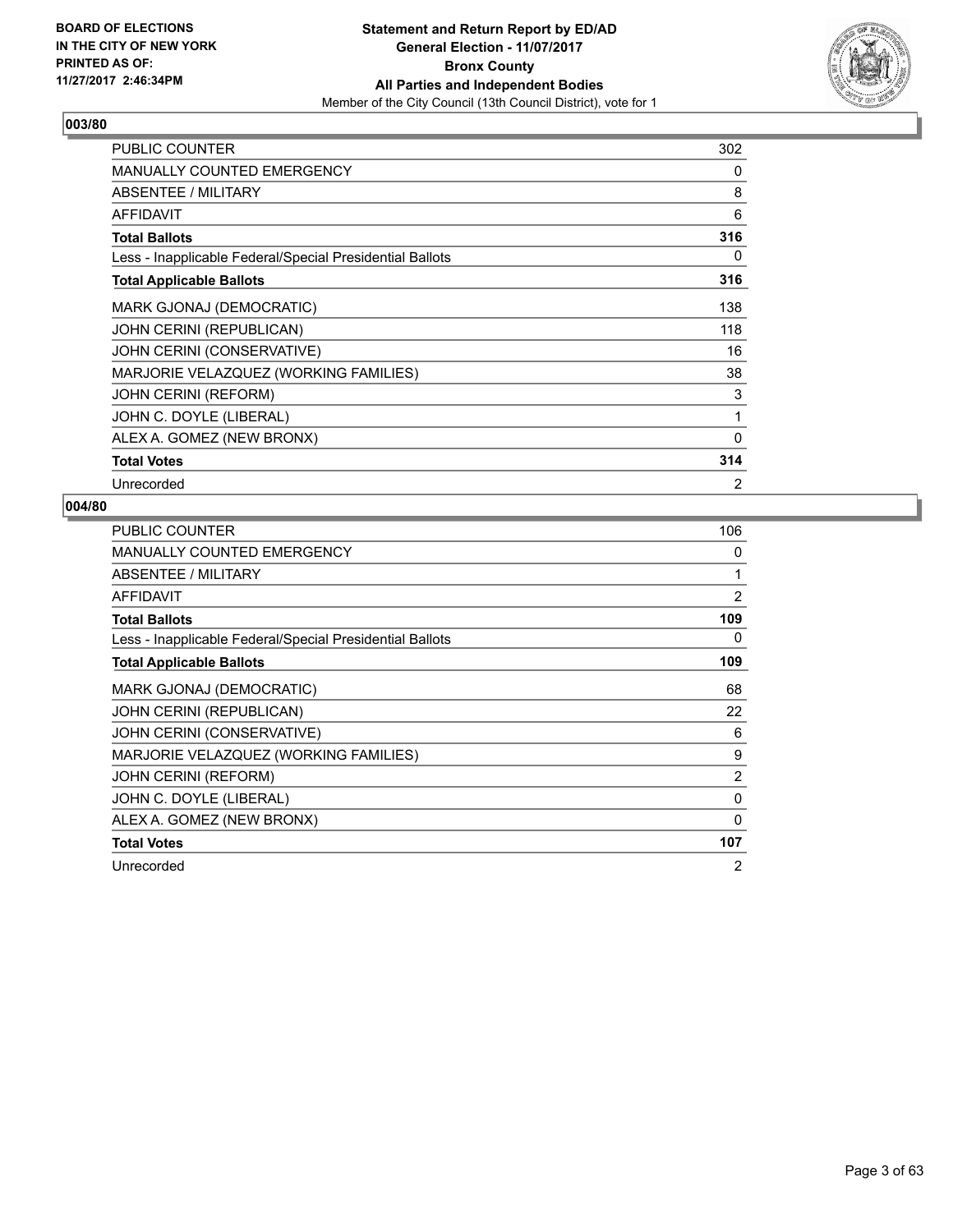

| <b>PUBLIC COUNTER</b>                                    | 83 |
|----------------------------------------------------------|----|
| <b>MANUALLY COUNTED EMERGENCY</b>                        | 0  |
| ABSENTEE / MILITARY                                      | 1  |
| <b>AFFIDAVIT</b>                                         | 5  |
| <b>Total Ballots</b>                                     | 89 |
| Less - Inapplicable Federal/Special Presidential Ballots | 0  |
| <b>Total Applicable Ballots</b>                          | 89 |
| MARK GJONAJ (DEMOCRATIC)                                 | 49 |
| <b>JOHN CERINI (REPUBLICAN)</b>                          | 17 |
| JOHN CERINI (CONSERVATIVE)                               | 10 |
| MARJORIE VELAZQUEZ (WORKING FAMILIES)                    | 9  |
| <b>JOHN CERINI (REFORM)</b>                              | 0  |
| JOHN C. DOYLE (LIBERAL)                                  | 1  |
| ALEX A. GOMEZ (NEW BRONX)                                | 0  |
| <b>Total Votes</b>                                       | 86 |
| Unrecorded                                               | 3  |

| <b>PUBLIC COUNTER</b>                                    | 138            |
|----------------------------------------------------------|----------------|
| <b>MANUALLY COUNTED EMERGENCY</b>                        | 0              |
| ABSENTEE / MILITARY                                      | 3              |
| <b>AFFIDAVIT</b>                                         | 0              |
| <b>Total Ballots</b>                                     | 141            |
| Less - Inapplicable Federal/Special Presidential Ballots | 0              |
| <b>Total Applicable Ballots</b>                          | 141            |
| MARK GJONAJ (DEMOCRATIC)                                 | 68             |
| JOHN CERINI (REPUBLICAN)                                 | 40             |
| JOHN CERINI (CONSERVATIVE)                               | 6              |
| MARJORIE VELAZQUEZ (WORKING FAMILIES)                    | 19             |
| <b>JOHN CERINI (REFORM)</b>                              | 2              |
| JOHN C. DOYLE (LIBERAL)                                  | $\overline{2}$ |
| ALEX A. GOMEZ (NEW BRONX)                                | 1              |
| <b>Total Votes</b>                                       | 138            |
| Unrecorded                                               | 3              |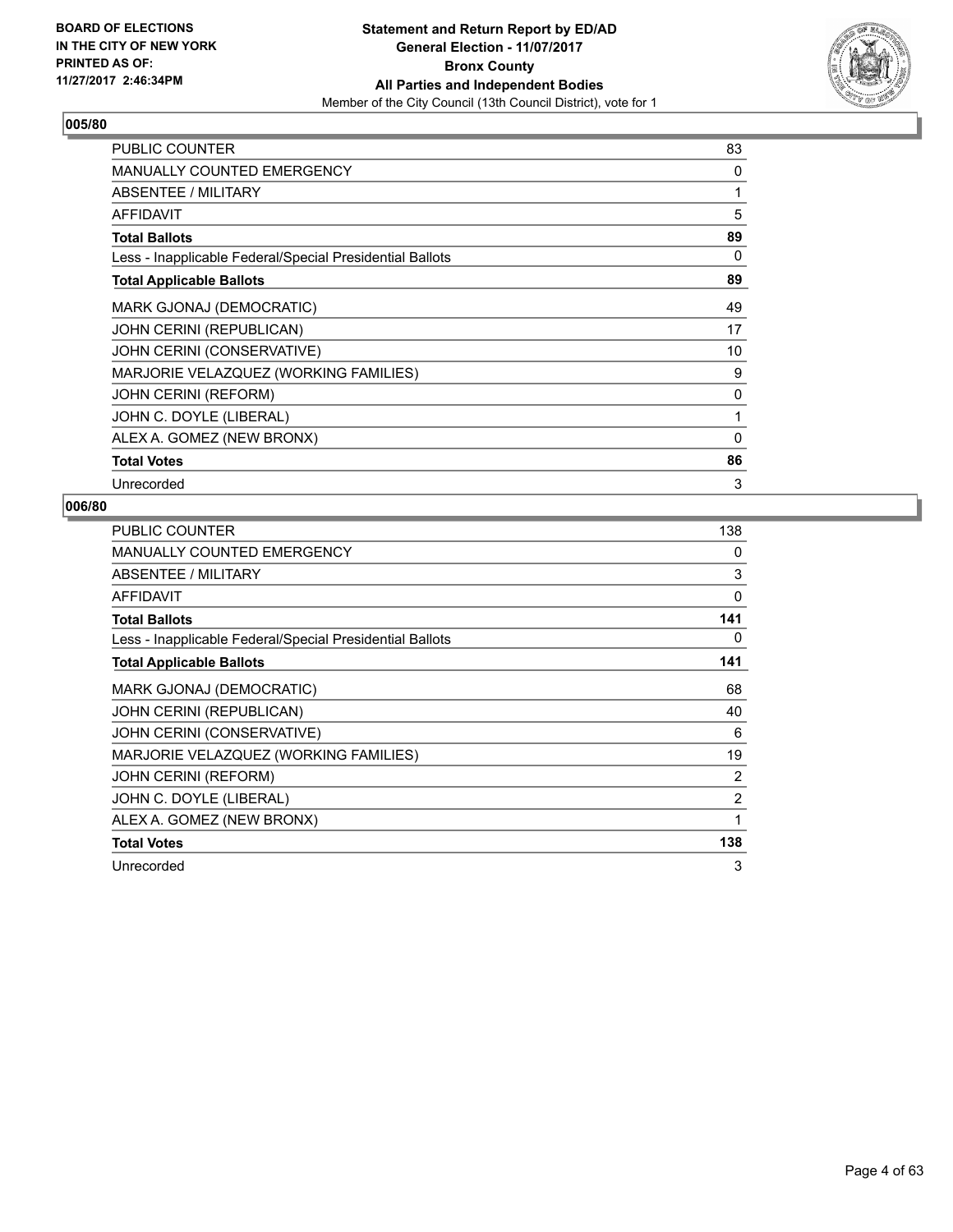

| <b>PUBLIC COUNTER</b>                                    | 146            |
|----------------------------------------------------------|----------------|
| <b>MANUALLY COUNTED EMERGENCY</b>                        | 0              |
| ABSENTEE / MILITARY                                      | 2              |
| <b>AFFIDAVIT</b>                                         | 4              |
| <b>Total Ballots</b>                                     | 152            |
| Less - Inapplicable Federal/Special Presidential Ballots | 0              |
| <b>Total Applicable Ballots</b>                          | 152            |
| MARK GJONAJ (DEMOCRATIC)                                 | 94             |
| <b>JOHN CERINI (REPUBLICAN)</b>                          | 26             |
| JOHN CERINI (CONSERVATIVE)                               | 6              |
| MARJORIE VELAZQUEZ (WORKING FAMILIES)                    | 15             |
| <b>JOHN CERINI (REFORM)</b>                              | $\Omega$       |
| JOHN C. DOYLE (LIBERAL)                                  | 3              |
| ALEX A. GOMEZ (NEW BRONX)                                | $\overline{2}$ |
| <b>Total Votes</b>                                       | 146            |
| Unrecorded                                               | 6              |

| <b>PUBLIC COUNTER</b>                                    | 135 |
|----------------------------------------------------------|-----|
| <b>MANUALLY COUNTED EMERGENCY</b>                        | 0   |
| ABSENTEE / MILITARY                                      | 0   |
| <b>AFFIDAVIT</b>                                         | 2   |
| <b>Total Ballots</b>                                     | 137 |
| Less - Inapplicable Federal/Special Presidential Ballots | 0   |
| <b>Total Applicable Ballots</b>                          | 137 |
| MARK GJONAJ (DEMOCRATIC)                                 | 80  |
| JOHN CERINI (REPUBLICAN)                                 | 21  |
| JOHN CERINI (CONSERVATIVE)                               | 7   |
| MARJORIE VELAZQUEZ (WORKING FAMILIES)                    | 20  |
| <b>JOHN CERINI (REFORM)</b>                              | 1   |
| JOHN C. DOYLE (LIBERAL)                                  | 1   |
| ALEX A. GOMEZ (NEW BRONX)                                | 1   |
| <b>Total Votes</b>                                       | 131 |
| Unrecorded                                               | 6   |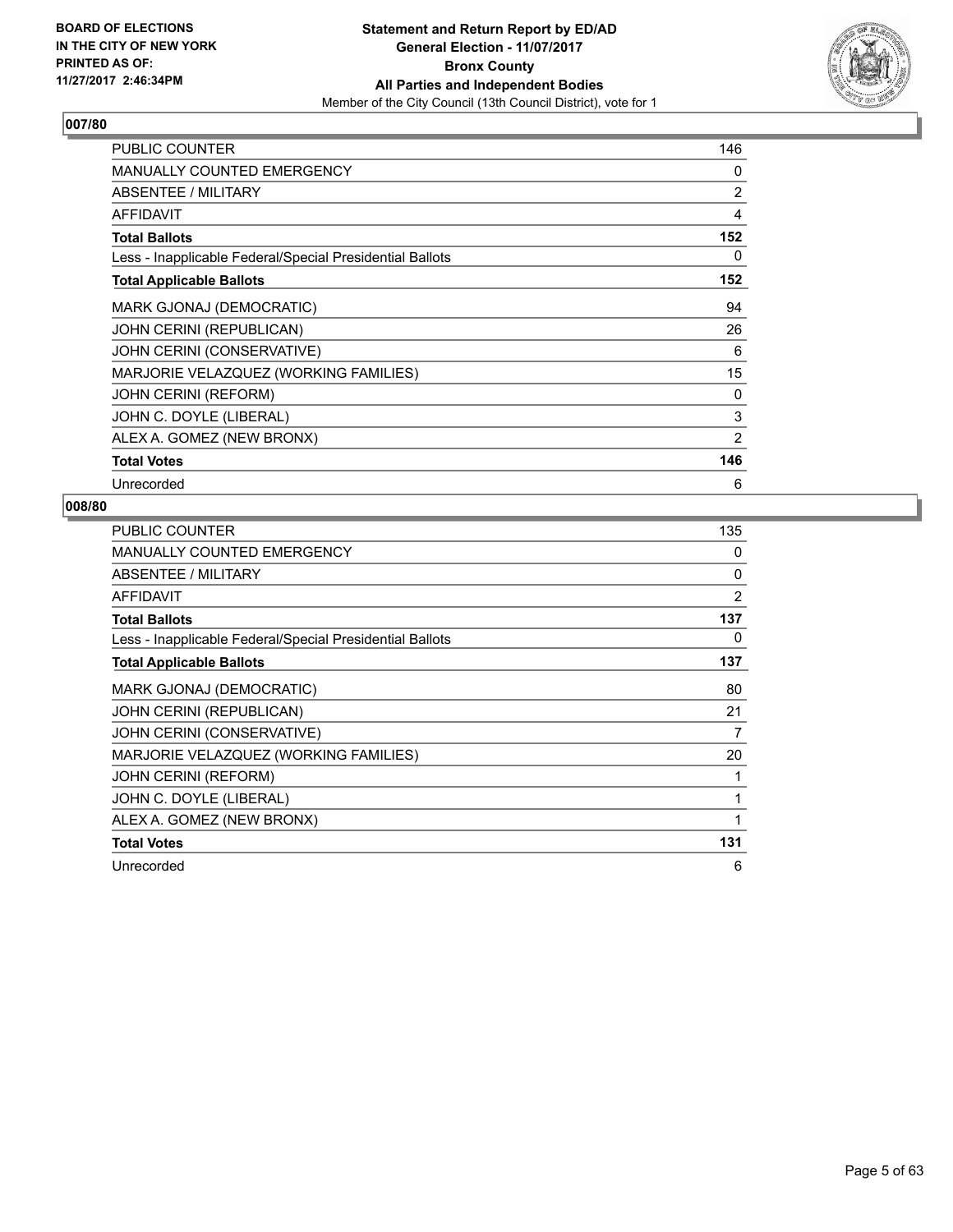

| <b>PUBLIC COUNTER</b>                                    | 108 |
|----------------------------------------------------------|-----|
| <b>MANUALLY COUNTED EMERGENCY</b>                        | 0   |
| ABSENTEE / MILITARY                                      | 0   |
| <b>AFFIDAVIT</b>                                         | 0   |
| <b>Total Ballots</b>                                     | 108 |
| Less - Inapplicable Federal/Special Presidential Ballots | 0   |
| <b>Total Applicable Ballots</b>                          | 108 |
| MARK GJONAJ (DEMOCRATIC)                                 | 71  |
| <b>JOHN CERINI (REPUBLICAN)</b>                          | 14  |
| JOHN CERINI (CONSERVATIVE)                               | 2   |
| MARJORIE VELAZQUEZ (WORKING FAMILIES)                    | 11  |
| <b>JOHN CERINI (REFORM)</b>                              | 0   |
| JOHN C. DOYLE (LIBERAL)                                  | 3   |
| ALEX A. GOMEZ (NEW BRONX)                                | 0   |
| <b>Total Votes</b>                                       | 101 |
| Unrecorded                                               | 7   |

| <b>PUBLIC COUNTER</b>                                    | 151            |
|----------------------------------------------------------|----------------|
| <b>MANUALLY COUNTED EMERGENCY</b>                        | 0              |
| ABSENTEE / MILITARY                                      | 2              |
| AFFIDAVIT                                                | 2              |
| <b>Total Ballots</b>                                     | 155            |
| Less - Inapplicable Federal/Special Presidential Ballots | 0              |
| <b>Total Applicable Ballots</b>                          | 155            |
| MARK GJONAJ (DEMOCRATIC)                                 | 92             |
| JOHN CERINI (REPUBLICAN)                                 | 24             |
| JOHN CERINI (CONSERVATIVE)                               | 8              |
| MARJORIE VELAZQUEZ (WORKING FAMILIES)                    | 20             |
| <b>JOHN CERINI (REFORM)</b>                              | $\overline{2}$ |
| JOHN C. DOYLE (LIBERAL)                                  | 2              |
| ALEX A. GOMEZ (NEW BRONX)                                | 0              |
| <b>Total Votes</b>                                       | 148            |
| Unrecorded                                               | 7              |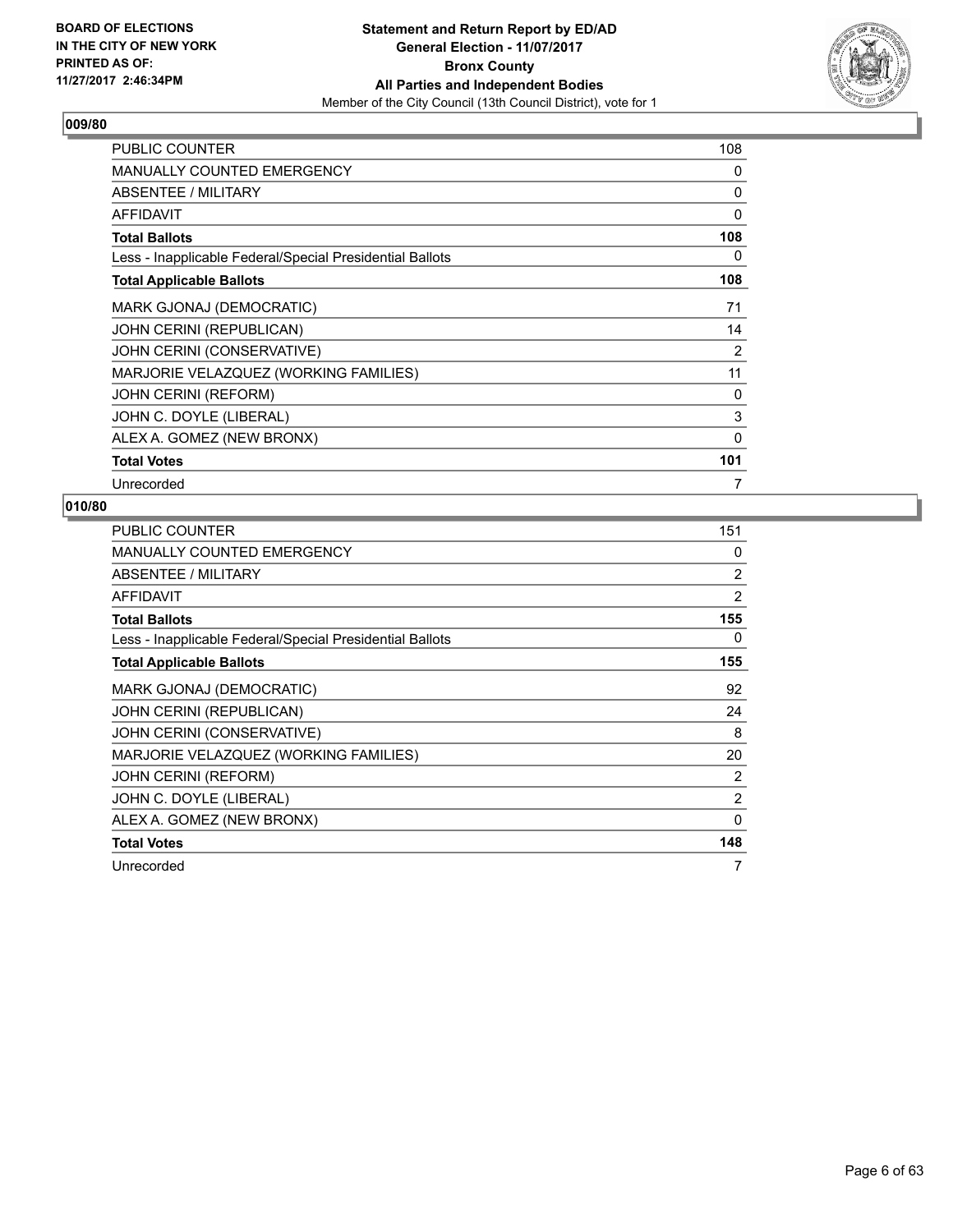

| <b>PUBLIC COUNTER</b>                                    | 53           |
|----------------------------------------------------------|--------------|
| <b>MANUALLY COUNTED EMERGENCY</b>                        | 0            |
| ABSENTEE / MILITARY                                      | 0            |
| <b>AFFIDAVIT</b>                                         | $\mathbf{1}$ |
| <b>Total Ballots</b>                                     | 54           |
| Less - Inapplicable Federal/Special Presidential Ballots | 0            |
| <b>Total Applicable Ballots</b>                          | 54           |
| MARK GJONAJ (DEMOCRATIC)                                 | 36           |
| JOHN CERINI (REPUBLICAN)                                 | 6            |
| JOHN CERINI (CONSERVATIVE)                               | 3            |
| MARJORIE VELAZQUEZ (WORKING FAMILIES)                    | 7            |
| <b>JOHN CERINI (REFORM)</b>                              | 0            |
| JOHN C. DOYLE (LIBERAL)                                  | 0            |
| ALEX A. GOMEZ (NEW BRONX)                                | 0            |
| <b>Total Votes</b>                                       | 52           |
| Unrecorded                                               | 2            |

| <b>PUBLIC COUNTER</b>                                    | 266 |
|----------------------------------------------------------|-----|
| <b>MANUALLY COUNTED EMERGENCY</b>                        | 0   |
| ABSENTEE / MILITARY                                      | 4   |
| AFFIDAVIT                                                | 3   |
| <b>Total Ballots</b>                                     | 273 |
| Less - Inapplicable Federal/Special Presidential Ballots | 0   |
| <b>Total Applicable Ballots</b>                          | 273 |
| MARK GJONAJ (DEMOCRATIC)                                 | 172 |
| JOHN CERINI (REPUBLICAN)                                 | 21  |
| JOHN CERINI (CONSERVATIVE)                               |     |
| MARJORIE VELAZQUEZ (WORKING FAMILIES)                    | 66  |
| <b>JOHN CERINI (REFORM)</b>                              | 0   |
| JOHN C. DOYLE (LIBERAL)                                  | 3   |
| ALEX A. GOMEZ (NEW BRONX)                                | 3   |
| <b>Total Votes</b>                                       | 266 |
| Unrecorded                                               | 7   |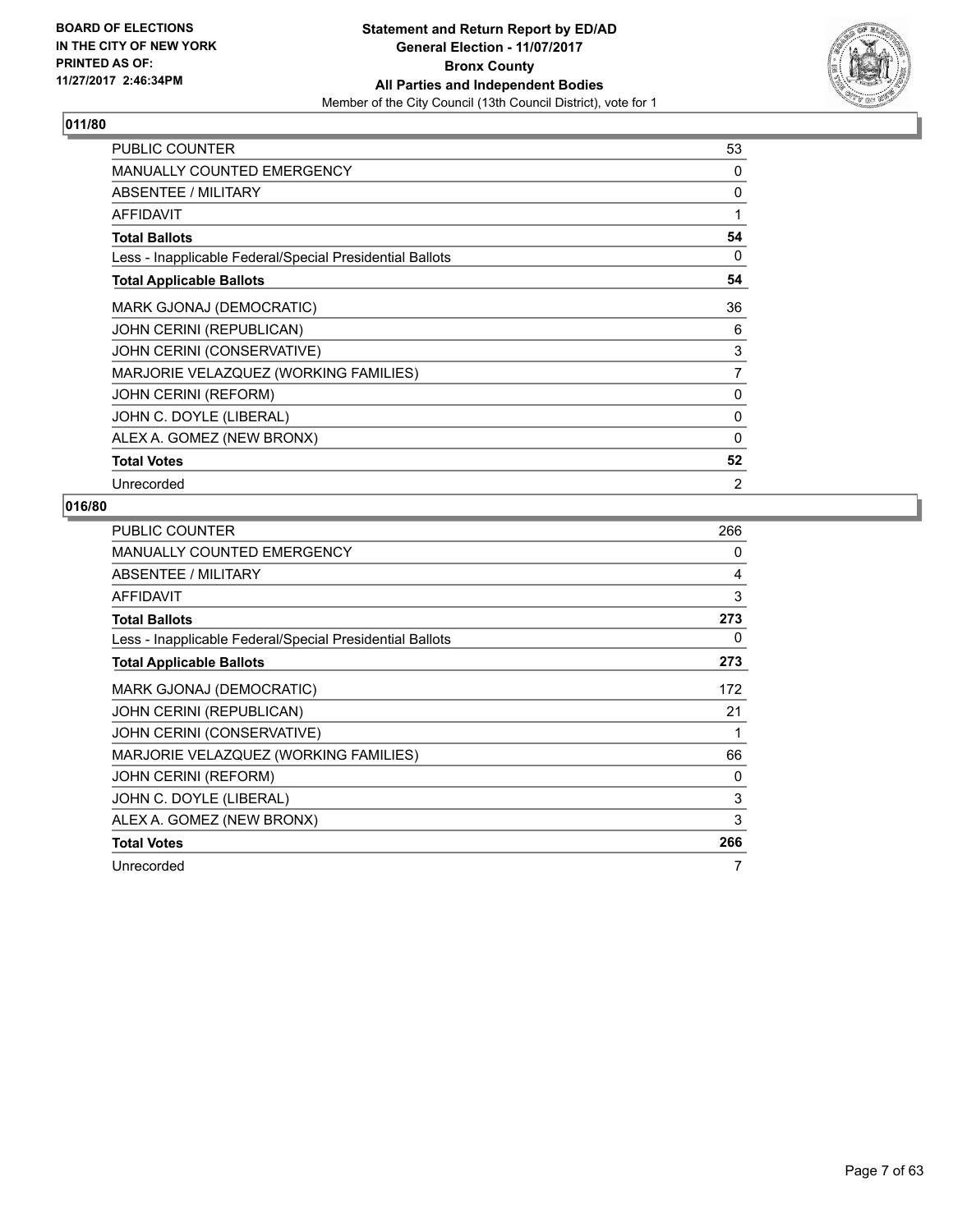

| <b>PUBLIC COUNTER</b>                                    | 169 |
|----------------------------------------------------------|-----|
| <b>MANUALLY COUNTED EMERGENCY</b>                        | 0   |
| ABSENTEE / MILITARY                                      | 4   |
| <b>AFFIDAVIT</b>                                         | 1   |
| <b>Total Ballots</b>                                     | 174 |
| Less - Inapplicable Federal/Special Presidential Ballots | 0   |
| <b>Total Applicable Ballots</b>                          | 174 |
| MARK GJONAJ (DEMOCRATIC)                                 | 127 |
| JOHN CERINI (REPUBLICAN)                                 | 7   |
| JOHN CERINI (CONSERVATIVE)                               | 2   |
| MARJORIE VELAZQUEZ (WORKING FAMILIES)                    | 26  |
| <b>JOHN CERINI (REFORM)</b>                              | 0   |
| JOHN C. DOYLE (LIBERAL)                                  | 1   |
| ALEX A. GOMEZ (NEW BRONX)                                | 0   |
| <b>Total Votes</b>                                       | 163 |
| Unrecorded                                               | 11  |

| <b>PUBLIC COUNTER</b>                                    | 158      |
|----------------------------------------------------------|----------|
| MANUALLY COUNTED EMERGENCY                               | 0        |
| ABSENTEE / MILITARY                                      | 4        |
| <b>AFFIDAVIT</b>                                         | 1        |
| <b>Total Ballots</b>                                     | 163      |
| Less - Inapplicable Federal/Special Presidential Ballots | 0        |
| <b>Total Applicable Ballots</b>                          | 163      |
| MARK GJONAJ (DEMOCRATIC)                                 | 91       |
| JOHN CERINI (REPUBLICAN)                                 | 41       |
| JOHN CERINI (CONSERVATIVE)                               | 6        |
| MARJORIE VELAZQUEZ (WORKING FAMILIES)                    | 16       |
| <b>JOHN CERINI (REFORM)</b>                              | $\Omega$ |
| JOHN C. DOYLE (LIBERAL)                                  | 5        |
| ALEX A. GOMEZ (NEW BRONX)                                | 0        |
| <b>ISAAC MOORE (WRITE-IN)</b>                            | 1        |
| MICHEAL BELTZER (WRITE-IN)                               | 1        |
| <b>Total Votes</b>                                       | 161      |
| Unrecorded                                               | 2        |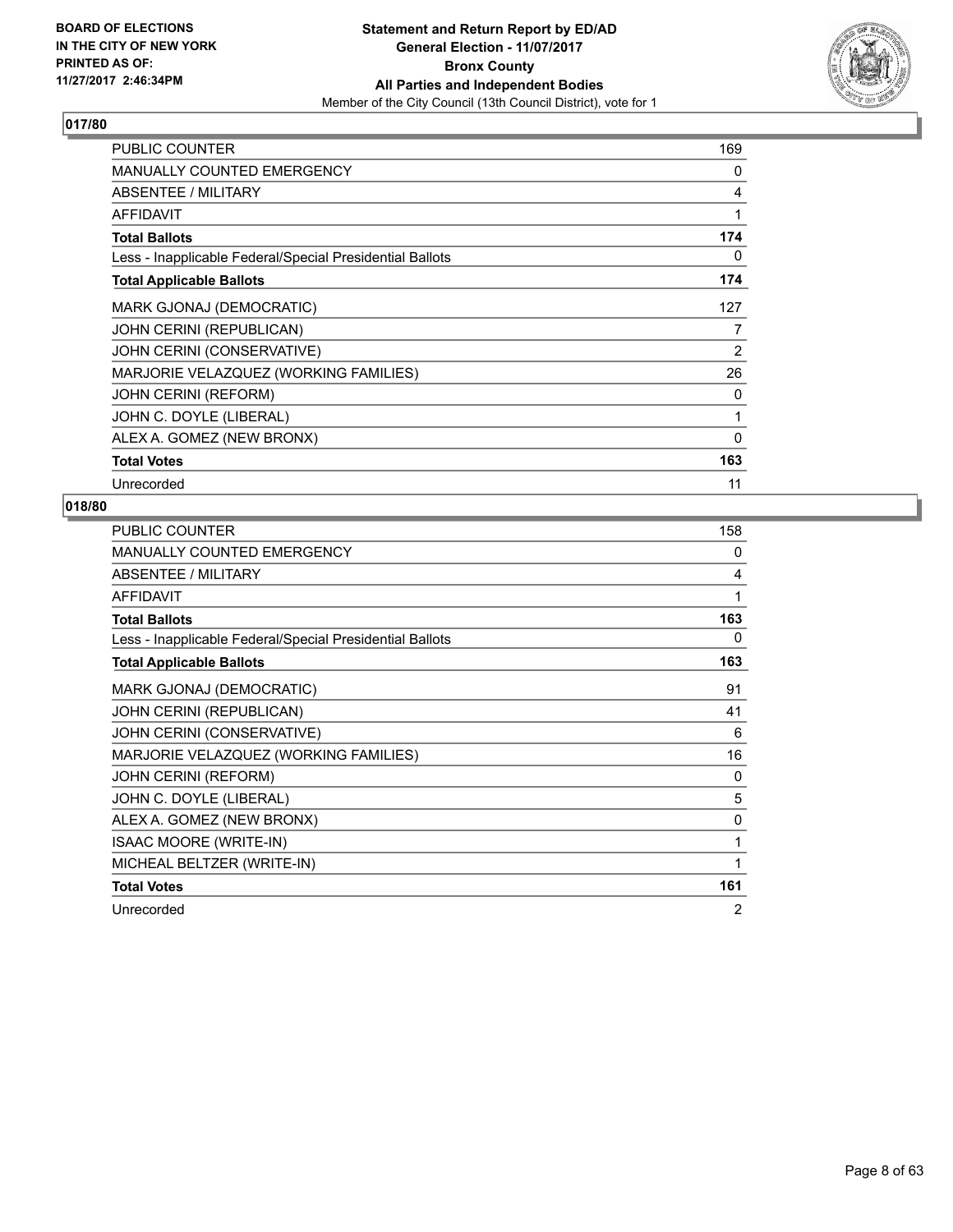

| PUBLIC COUNTER                                           | 125            |
|----------------------------------------------------------|----------------|
| <b>MANUALLY COUNTED EMERGENCY</b>                        | 0              |
| <b>ABSENTEE / MILITARY</b>                               | 6              |
| <b>AFFIDAVIT</b>                                         | 1              |
| <b>Total Ballots</b>                                     | 132            |
| Less - Inapplicable Federal/Special Presidential Ballots | 0              |
| <b>Total Applicable Ballots</b>                          | 132            |
| <b>MARK GJONAJ (DEMOCRATIC)</b>                          | 67             |
| JOHN CERINI (REPUBLICAN)                                 | 42             |
| JOHN CERINI (CONSERVATIVE)                               | 8              |
| MARJORIE VELAZQUEZ (WORKING FAMILIES)                    | 10             |
| <b>JOHN CERINI (REFORM)</b>                              | 0              |
| JOHN C. DOYLE (LIBERAL)                                  | $\overline{2}$ |
| ALEX A. GOMEZ (NEW BRONX)                                | 1              |
| ALEX GOMEZ (WRITE-IN)                                    | 1              |
| <b>Total Votes</b>                                       | 131            |
| Unrecorded                                               | 1              |

| PUBLIC COUNTER                                           | 198            |
|----------------------------------------------------------|----------------|
| <b>MANUALLY COUNTED EMERGENCY</b>                        | 0              |
| ABSENTEE / MILITARY                                      | 6              |
| <b>AFFIDAVIT</b>                                         | $\overline{2}$ |
| <b>Total Ballots</b>                                     | 206            |
| Less - Inapplicable Federal/Special Presidential Ballots | 0              |
| <b>Total Applicable Ballots</b>                          | 206            |
| MARK GJONAJ (DEMOCRATIC)                                 | 142            |
| JOHN CERINI (REPUBLICAN)                                 | 16             |
| JOHN CERINI (CONSERVATIVE)                               | 9              |
| MARJORIE VELAZQUEZ (WORKING FAMILIES)                    | 27             |
| <b>JOHN CERINI (REFORM)</b>                              | 0              |
| JOHN C. DOYLE (LIBERAL)                                  | 2              |
| ALEX A. GOMEZ (NEW BRONX)                                | $\mathbf{0}$   |
| <b>Total Votes</b>                                       | 196            |
| Unrecorded                                               | 10             |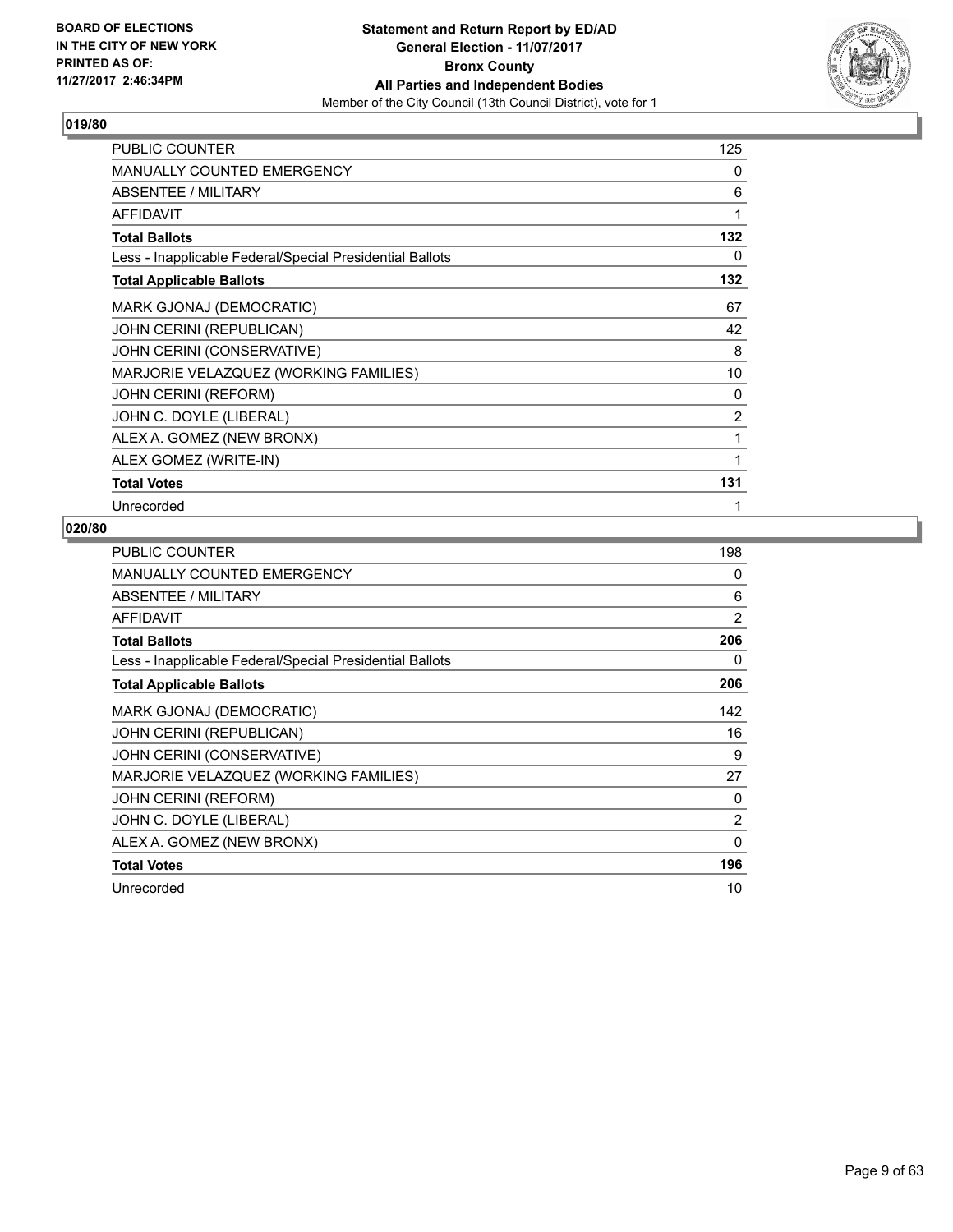

| <b>PUBLIC COUNTER</b>                                    | 244            |
|----------------------------------------------------------|----------------|
| <b>MANUALLY COUNTED EMERGENCY</b>                        | 0              |
| <b>ABSENTEE / MILITARY</b>                               | 3              |
| <b>AFFIDAVIT</b>                                         | 6              |
| <b>Total Ballots</b>                                     | 253            |
| Less - Inapplicable Federal/Special Presidential Ballots | 0              |
| <b>Total Applicable Ballots</b>                          | 253            |
| <b>MARK GJONAJ (DEMOCRATIC)</b>                          | 168            |
| JOHN CERINI (REPUBLICAN)                                 | 7              |
| JOHN CERINI (CONSERVATIVE)                               | 1              |
| MARJORIE VELAZQUEZ (WORKING FAMILIES)                    | 60             |
| <b>JOHN CERINI (REFORM)</b>                              | 1              |
| JOHN C. DOYLE (LIBERAL)                                  | $\mathbf{0}$   |
| ALEX A. GOMEZ (NEW BRONX)                                | $\overline{2}$ |
| VICTOR R. ORTIZ (WRITE-IN)                               | 1              |
| <b>Total Votes</b>                                       | 240            |
| Unrecorded                                               | 13             |

| <b>PUBLIC COUNTER</b>                                    | 230 |
|----------------------------------------------------------|-----|
| <b>MANUALLY COUNTED EMERGENCY</b>                        | 0   |
| ABSENTEE / MILITARY                                      | 6   |
| <b>AFFIDAVIT</b>                                         | 5   |
| <b>Total Ballots</b>                                     | 241 |
| Less - Inapplicable Federal/Special Presidential Ballots | 0   |
| <b>Total Applicable Ballots</b>                          | 241 |
| MARK GJONAJ (DEMOCRATIC)                                 | 161 |
| <b>JOHN CERINI (REPUBLICAN)</b>                          | 9   |
| JOHN CERINI (CONSERVATIVE)                               | 7   |
| MARJORIE VELAZQUEZ (WORKING FAMILIES)                    | 52  |
| <b>JOHN CERINI (REFORM)</b>                              | 0   |
| JOHN C. DOYLE (LIBERAL)                                  | 1   |
| ALEX A. GOMEZ (NEW BRONX)                                | 1   |
| <b>Total Votes</b>                                       | 231 |
| Unrecorded                                               | 10  |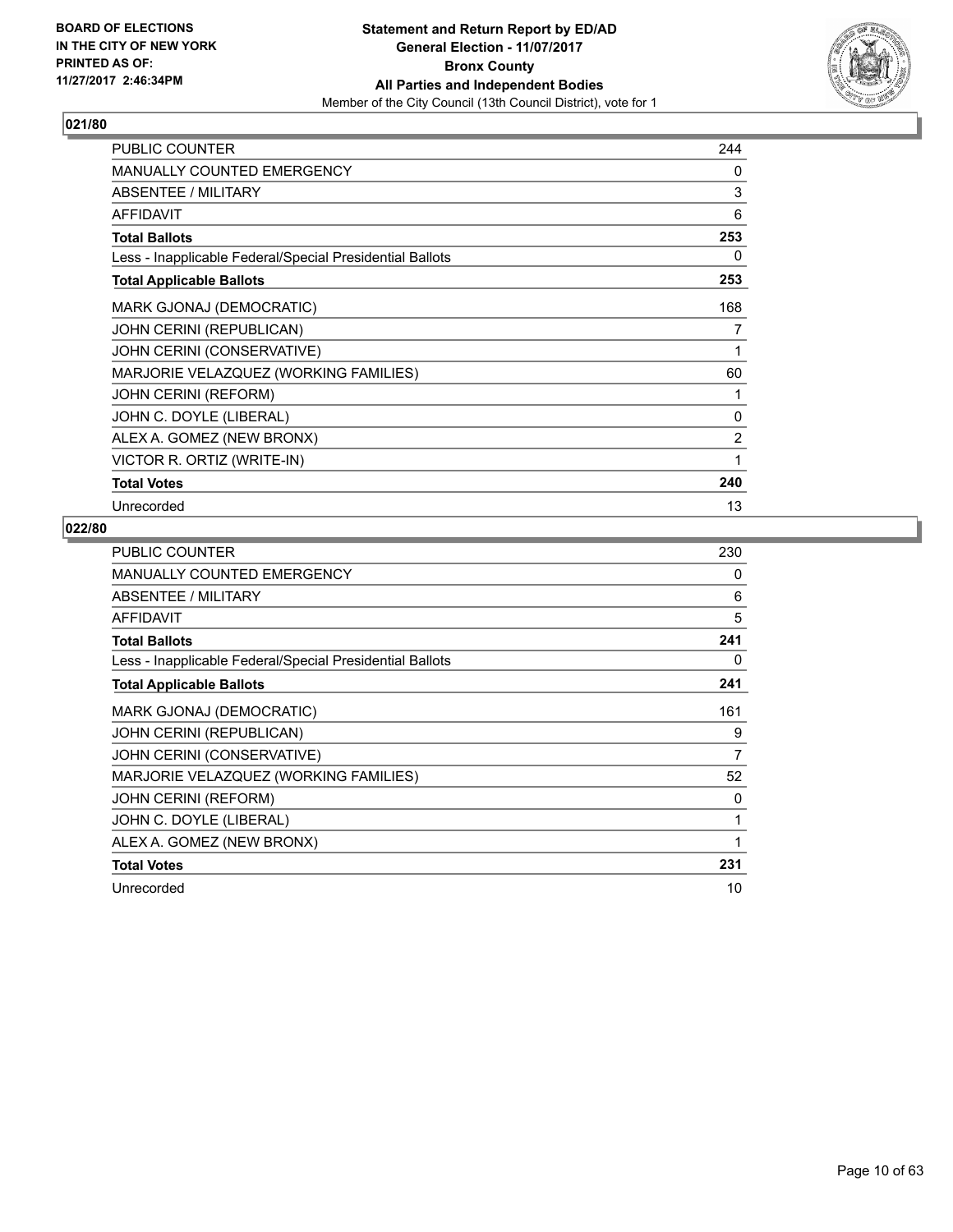

| <b>PUBLIC COUNTER</b>                                    | 180 |
|----------------------------------------------------------|-----|
| <b>MANUALLY COUNTED EMERGENCY</b>                        | 0   |
| ABSENTEE / MILITARY                                      | 4   |
| <b>AFFIDAVIT</b>                                         | 1   |
| <b>Total Ballots</b>                                     | 185 |
| Less - Inapplicable Federal/Special Presidential Ballots | 0   |
| <b>Total Applicable Ballots</b>                          | 185 |
| MARK GJONAJ (DEMOCRATIC)                                 | 117 |
| <b>JOHN CERINI (REPUBLICAN)</b>                          | 14  |
| JOHN CERINI (CONSERVATIVE)                               | 1   |
| MARJORIE VELAZQUEZ (WORKING FAMILIES)                    | 37  |
| <b>JOHN CERINI (REFORM)</b>                              | 1   |
| JOHN C. DOYLE (LIBERAL)                                  | 4   |
| ALEX A. GOMEZ (NEW BRONX)                                | 1   |
| <b>Total Votes</b>                                       | 175 |
| Unrecorded                                               | 10  |

| <b>PUBLIC COUNTER</b>                                    | 207 |
|----------------------------------------------------------|-----|
| <b>MANUALLY COUNTED EMERGENCY</b>                        | 0   |
| ABSENTEE / MILITARY                                      | 11  |
| AFFIDAVIT                                                | 5   |
| <b>Total Ballots</b>                                     | 223 |
| Less - Inapplicable Federal/Special Presidential Ballots | 0   |
| <b>Total Applicable Ballots</b>                          | 223 |
| MARK GJONAJ (DEMOCRATIC)                                 | 149 |
| JOHN CERINI (REPUBLICAN)                                 | 17  |
| JOHN CERINI (CONSERVATIVE)                               |     |
| MARJORIE VELAZQUEZ (WORKING FAMILIES)                    | 41  |
| <b>JOHN CERINI (REFORM)</b>                              |     |
| JOHN C. DOYLE (LIBERAL)                                  | 1   |
| ALEX A. GOMEZ (NEW BRONX)                                |     |
| <b>Total Votes</b>                                       | 211 |
| Unrecorded                                               | 12  |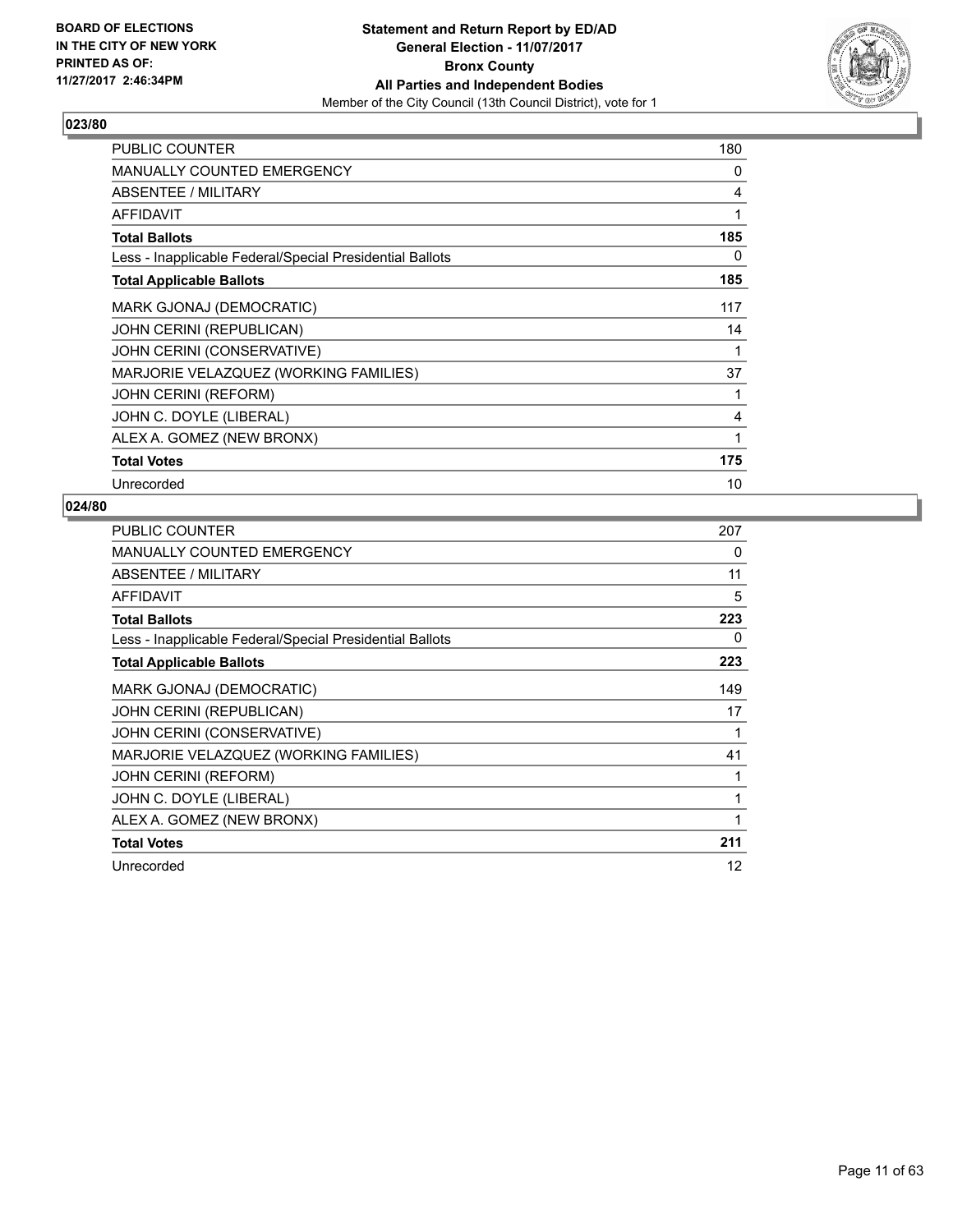

| <b>PUBLIC COUNTER</b>                                    | 195            |
|----------------------------------------------------------|----------------|
| <b>MANUALLY COUNTED EMERGENCY</b>                        | 0              |
| ABSENTEE / MILITARY                                      | 1              |
| <b>AFFIDAVIT</b>                                         | 6              |
| <b>Total Ballots</b>                                     | 202            |
| Less - Inapplicable Federal/Special Presidential Ballots | 0              |
| <b>Total Applicable Ballots</b>                          | 202            |
| MARK GJONAJ (DEMOCRATIC)                                 | 134            |
| <b>JOHN CERINI (REPUBLICAN)</b>                          | 11             |
| JOHN CERINI (CONSERVATIVE)                               | 0              |
| MARJORIE VELAZQUEZ (WORKING FAMILIES)                    | 47             |
| <b>JOHN CERINI (REFORM)</b>                              | 0              |
| JOHN C. DOYLE (LIBERAL)                                  | 4              |
| ALEX A. GOMEZ (NEW BRONX)                                | $\overline{2}$ |
| <b>Total Votes</b>                                       | 198            |
| Unrecorded                                               | 4              |

| <b>PUBLIC COUNTER</b>                                    | 106            |
|----------------------------------------------------------|----------------|
| <b>MANUALLY COUNTED EMERGENCY</b>                        | 0              |
| <b>ABSENTEE / MILITARY</b>                               | 3              |
| <b>AFFIDAVIT</b>                                         | $\overline{2}$ |
| <b>Total Ballots</b>                                     | 111            |
| Less - Inapplicable Federal/Special Presidential Ballots | 0              |
| <b>Total Applicable Ballots</b>                          | 111            |
| MARK GJONAJ (DEMOCRATIC)                                 | 84             |
| JOHN CERINI (REPUBLICAN)                                 | 6              |
| JOHN CERINI (CONSERVATIVE)                               | 1              |
| MARJORIE VELAZQUEZ (WORKING FAMILIES)                    | 16             |
| <b>JOHN CERINI (REFORM)</b>                              | 0              |
| JOHN C. DOYLE (LIBERAL)                                  | 1              |
| ALEX A. GOMEZ (NEW BRONX)                                | 1              |
| UNATTRIBUTABLE WRITE-IN (WRITE-IN)                       | 1              |
| <b>Total Votes</b>                                       | 110            |
| Unrecorded                                               | 1              |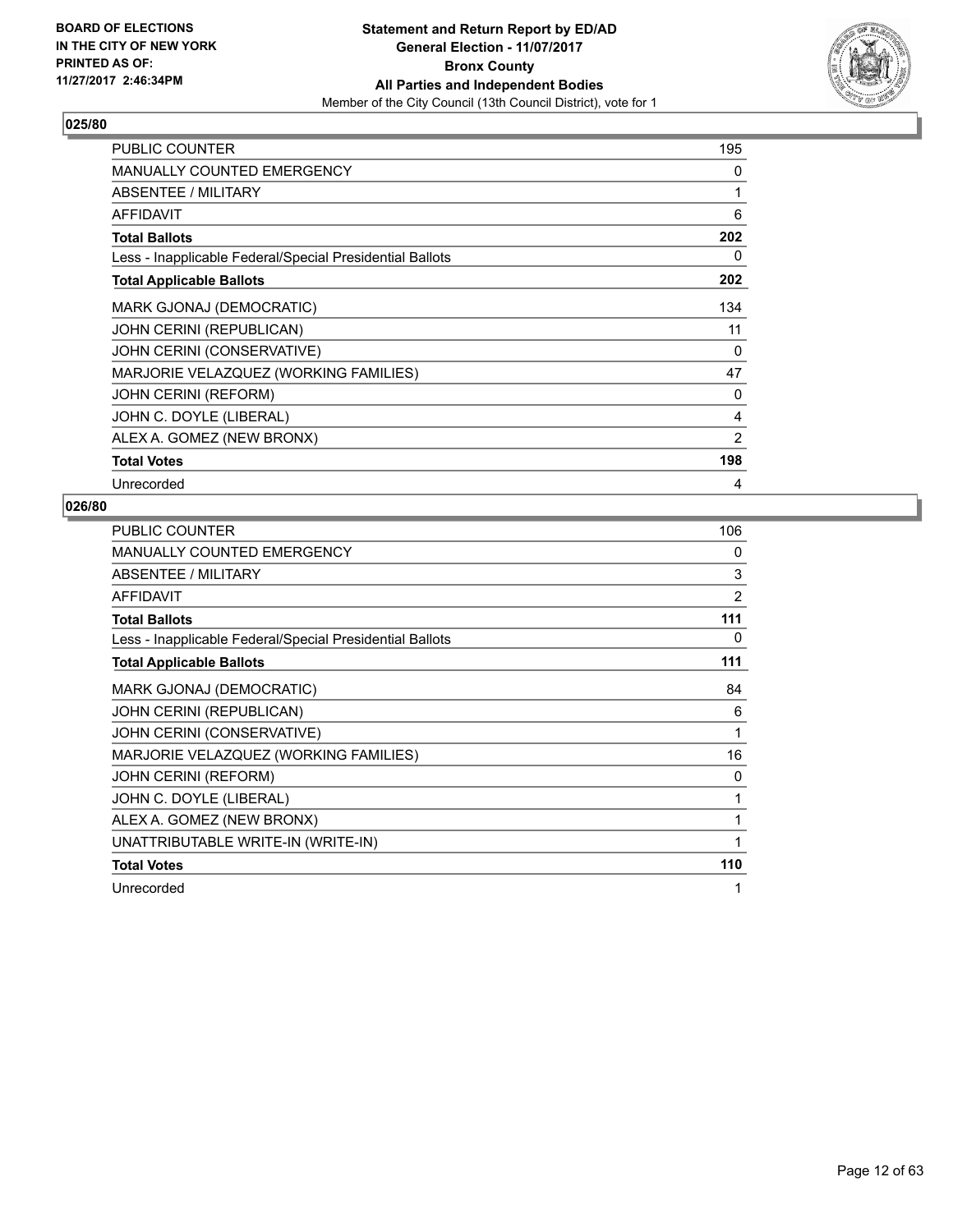

| <b>PUBLIC COUNTER</b>                                    | 84       |
|----------------------------------------------------------|----------|
| <b>MANUALLY COUNTED EMERGENCY</b>                        | $\Omega$ |
| ABSENTEE / MILITARY                                      | 33       |
| <b>AFFIDAVIT</b>                                         | 1        |
| <b>Total Ballots</b>                                     | 118      |
| Less - Inapplicable Federal/Special Presidential Ballots | 0        |
| <b>Total Applicable Ballots</b>                          | 118      |
| MARK GJONAJ (DEMOCRATIC)                                 | 77       |
| <b>JOHN CERINI (REPUBLICAN)</b>                          | 14       |
| JOHN CERINI (CONSERVATIVE)                               | 9        |
| MARJORIE VELAZQUEZ (WORKING FAMILIES)                    | 10       |
| <b>JOHN CERINI (REFORM)</b>                              | 2        |
| JOHN C. DOYLE (LIBERAL)                                  | 0        |
| ALEX A. GOMEZ (NEW BRONX)                                | 5        |
| UNATTRIBUTABLE WRITE-IN (WRITE-IN)                       | 1        |
| <b>Total Votes</b>                                       | 118      |

| <b>PUBLIC COUNTER</b>                                    | 97             |
|----------------------------------------------------------|----------------|
| MANUALLY COUNTED EMERGENCY                               | 0              |
| ABSENTEE / MILITARY                                      | 5              |
| AFFIDAVIT                                                | 1              |
| <b>Total Ballots</b>                                     | 103            |
| Less - Inapplicable Federal/Special Presidential Ballots | 0              |
| <b>Total Applicable Ballots</b>                          | 103            |
| MARK GJONAJ (DEMOCRATIC)                                 | 63             |
| <b>JOHN CERINI (REPUBLICAN)</b>                          | 18             |
| JOHN CERINI (CONSERVATIVE)                               | 6              |
| MARJORIE VELAZQUEZ (WORKING FAMILIES)                    | 9              |
| <b>JOHN CERINI (REFORM)</b>                              | 1              |
| JOHN C. DOYLE (LIBERAL)                                  | $\overline{2}$ |
| ALEX A. GOMEZ (NEW BRONX)                                | 0              |
| <b>Total Votes</b>                                       | 99             |
| Unrecorded                                               | 4              |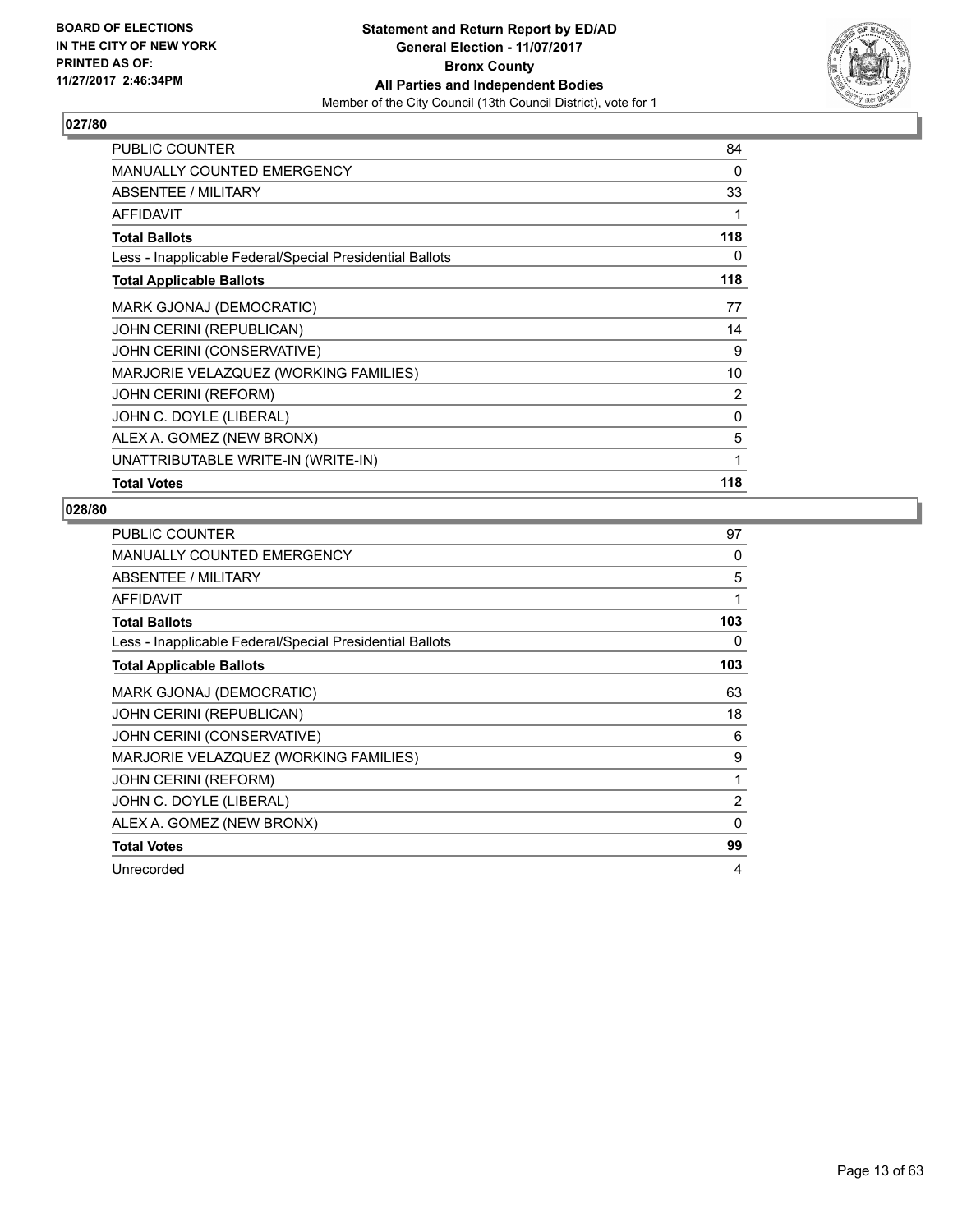

| <b>PUBLIC COUNTER</b>                                    | 59           |
|----------------------------------------------------------|--------------|
| <b>MANUALLY COUNTED EMERGENCY</b>                        | 0            |
| ABSENTEE / MILITARY                                      | 2            |
| AFFIDAVIT                                                | 1            |
| <b>Total Ballots</b>                                     | 62           |
| Less - Inapplicable Federal/Special Presidential Ballots | 0            |
| <b>Total Applicable Ballots</b>                          | 62           |
| MARK GJONAJ (DEMOCRATIC)                                 | 37           |
| <b>JOHN CERINI (REPUBLICAN)</b>                          | 13           |
| JOHN CERINI (CONSERVATIVE)                               | 6            |
| MARJORIE VELAZQUEZ (WORKING FAMILIES)                    | 3            |
| <b>JOHN CERINI (REFORM)</b>                              | 0            |
| JOHN C. DOYLE (LIBERAL)                                  | 3            |
| ALEX A. GOMEZ (NEW BRONX)                                | $\mathbf{0}$ |
| <b>Total Votes</b>                                       | 62           |

| <b>PUBLIC COUNTER</b>                                    | 257      |
|----------------------------------------------------------|----------|
| <b>MANUALLY COUNTED EMERGENCY</b>                        | 0        |
| ABSENTEE / MILITARY                                      | 4        |
| AFFIDAVIT                                                | 4        |
| <b>Total Ballots</b>                                     | 265      |
| Less - Inapplicable Federal/Special Presidential Ballots | 0        |
| <b>Total Applicable Ballots</b>                          | 265      |
| MARK GJONAJ (DEMOCRATIC)                                 | 171      |
| <b>JOHN CERINI (REPUBLICAN)</b>                          | 52       |
| JOHN CERINI (CONSERVATIVE)                               | 9        |
| MARJORIE VELAZQUEZ (WORKING FAMILIES)                    | 16       |
| <b>JOHN CERINI (REFORM)</b>                              | 3        |
| JOHN C. DOYLE (LIBERAL)                                  | 4        |
| ALEX A. GOMEZ (NEW BRONX)                                | $\Omega$ |
| <b>Total Votes</b>                                       | 255      |
| Unrecorded                                               | 10       |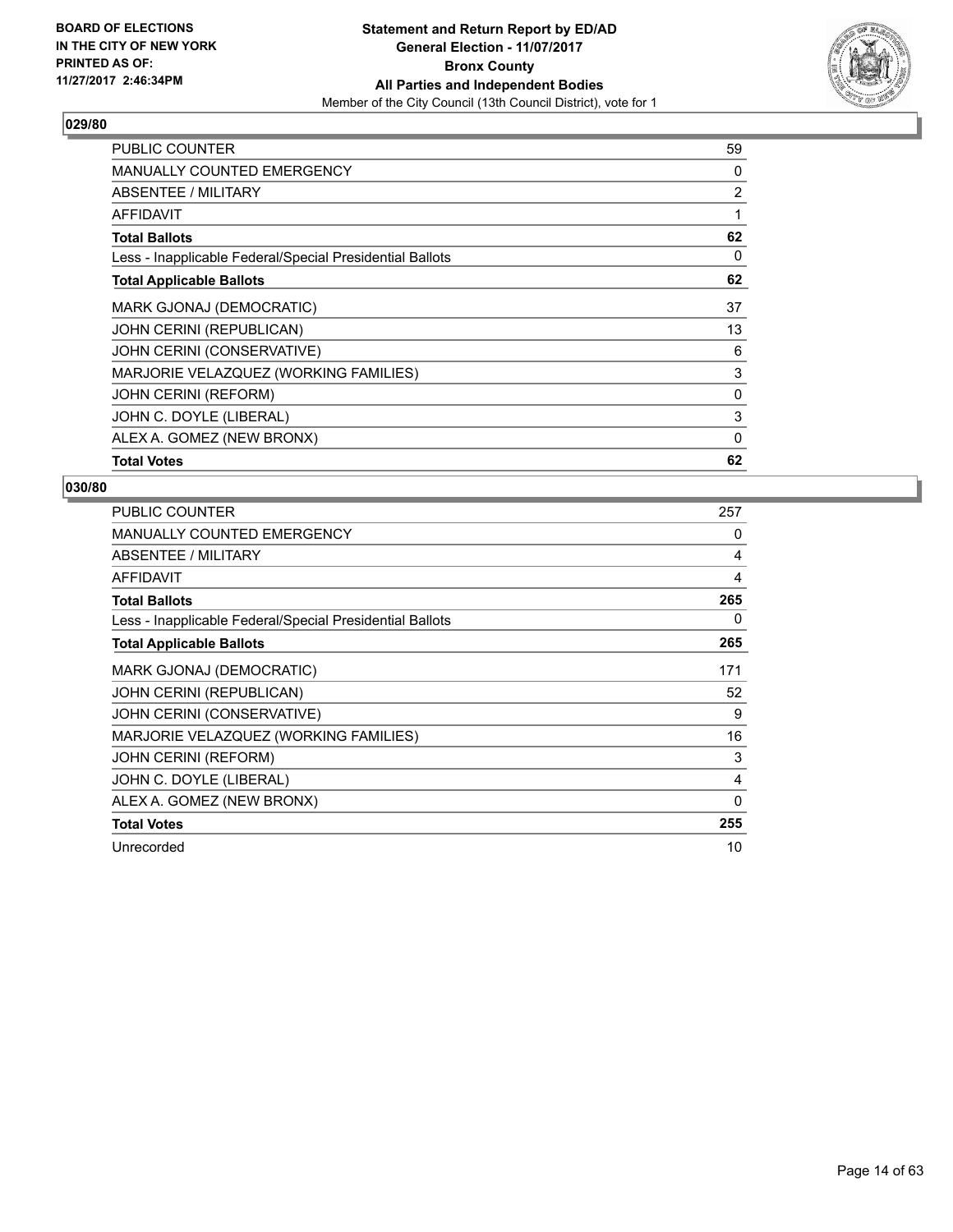

| <b>PUBLIC COUNTER</b>                                    | 333          |
|----------------------------------------------------------|--------------|
| <b>MANUALLY COUNTED EMERGENCY</b>                        | 0            |
| ABSENTEE / MILITARY                                      | 3            |
| <b>AFFIDAVIT</b>                                         | $\mathbf{1}$ |
| <b>Total Ballots</b>                                     | 337          |
| Less - Inapplicable Federal/Special Presidential Ballots | 0            |
| <b>Total Applicable Ballots</b>                          | 337          |
| MARK GJONAJ (DEMOCRATIC)                                 | 177          |
| <b>JOHN CERINI (REPUBLICAN)</b>                          | 86           |
| JOHN CERINI (CONSERVATIVE)                               | 19           |
| MARJORIE VELAZQUEZ (WORKING FAMILIES)                    | 39           |
| <b>JOHN CERINI (REFORM)</b>                              | 0            |
| JOHN C. DOYLE (LIBERAL)                                  | 4            |
| ALEX A. GOMEZ (NEW BRONX)                                | 1            |
| <b>Total Votes</b>                                       | 326          |
| Unrecorded                                               | 11           |

| <b>PUBLIC COUNTER</b>                                    | 172          |
|----------------------------------------------------------|--------------|
| <b>MANUALLY COUNTED EMERGENCY</b>                        | 0            |
| <b>ABSENTEE / MILITARY</b>                               | 5            |
| <b>AFFIDAVIT</b>                                         | 1            |
| <b>Total Ballots</b>                                     | 178          |
| Less - Inapplicable Federal/Special Presidential Ballots | 0            |
| <b>Total Applicable Ballots</b>                          | 178          |
| MARK GJONAJ (DEMOCRATIC)                                 | 93           |
| JOHN CERINI (REPUBLICAN)                                 | 51           |
| JOHN CERINI (CONSERVATIVE)                               | 10           |
| MARJORIE VELAZQUEZ (WORKING FAMILIES)                    | 17           |
| <b>JOHN CERINI (REFORM)</b>                              | 1            |
| JOHN C. DOYLE (LIBERAL)                                  | 0            |
| ALEX A. GOMEZ (NEW BRONX)                                | $\mathbf{0}$ |
| UNATTRIBUTABLE WRITE-IN (WRITE-IN)                       | 1            |
| <b>Total Votes</b>                                       | 173          |
| Unrecorded                                               | 5            |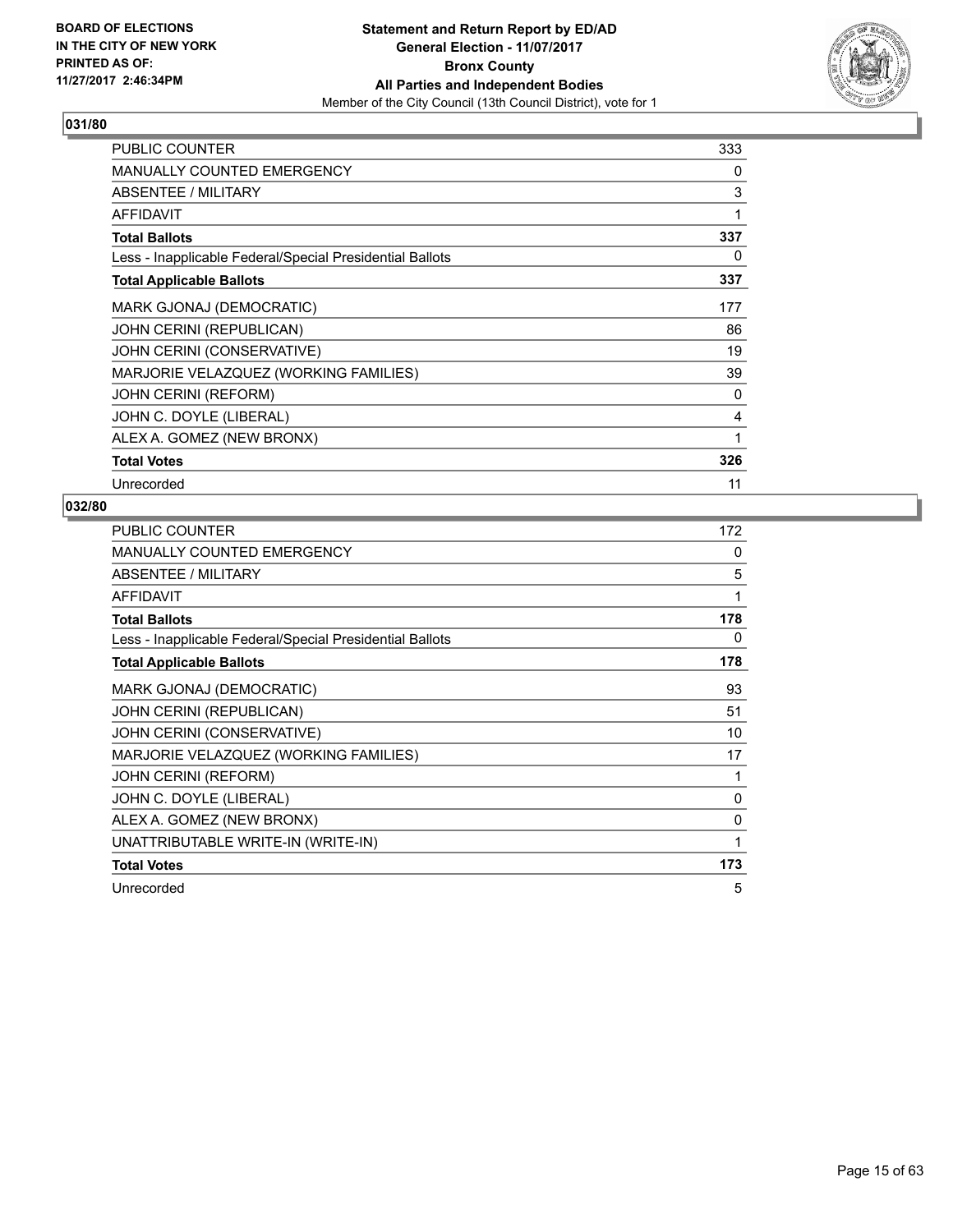

| <b>PUBLIC COUNTER</b>                                    | 127 |
|----------------------------------------------------------|-----|
| <b>MANUALLY COUNTED EMERGENCY</b>                        | 0   |
| ABSENTEE / MILITARY                                      | 29  |
| <b>AFFIDAVIT</b>                                         | 1   |
| <b>Total Ballots</b>                                     | 157 |
| Less - Inapplicable Federal/Special Presidential Ballots | 0   |
| <b>Total Applicable Ballots</b>                          | 157 |
| MARK GJONAJ (DEMOCRATIC)                                 | 84  |
| <b>JOHN CERINI (REPUBLICAN)</b>                          | 45  |
| JOHN CERINI (CONSERVATIVE)                               | 6   |
| MARJORIE VELAZQUEZ (WORKING FAMILIES)                    | 11  |
| <b>JOHN CERINI (REFORM)</b>                              | 3   |
| JOHN C. DOYLE (LIBERAL)                                  | 0   |
| ALEX A. GOMEZ (NEW BRONX)                                | 0   |
| <b>Total Votes</b>                                       | 149 |
| Unrecorded                                               | 8   |

| <b>PUBLIC COUNTER</b>                                    | 169            |
|----------------------------------------------------------|----------------|
| <b>MANUALLY COUNTED EMERGENCY</b>                        | 0              |
| ABSENTEE / MILITARY                                      | 3              |
| <b>AFFIDAVIT</b>                                         | $\overline{2}$ |
| <b>Total Ballots</b>                                     | 174            |
| Less - Inapplicable Federal/Special Presidential Ballots | 0              |
| <b>Total Applicable Ballots</b>                          | 174            |
| MARK GJONAJ (DEMOCRATIC)                                 | 83             |
| JOHN CERINI (REPUBLICAN)                                 | 52             |
| JOHN CERINI (CONSERVATIVE)                               | 4              |
| MARJORIE VELAZQUEZ (WORKING FAMILIES)                    | 18             |
| <b>JOHN CERINI (REFORM)</b>                              | $\overline{2}$ |
| JOHN C. DOYLE (LIBERAL)                                  | 3              |
| ALEX A. GOMEZ (NEW BRONX)                                | 4              |
| <b>Total Votes</b>                                       | 166            |
| Unrecorded                                               | 8              |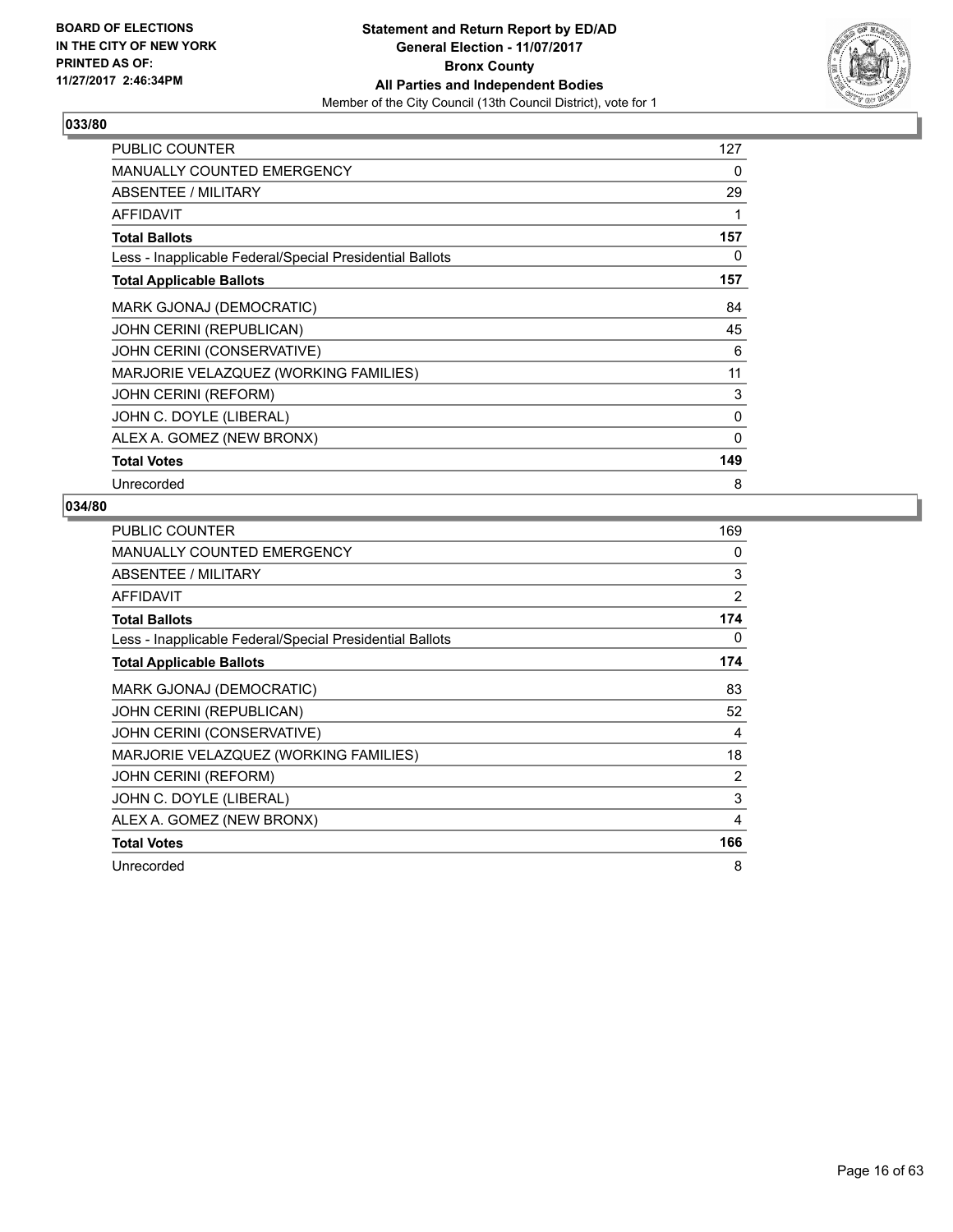

| <b>PUBLIC COUNTER</b>                                    | 138 |
|----------------------------------------------------------|-----|
| <b>MANUALLY COUNTED EMERGENCY</b>                        | 0   |
| ABSENTEE / MILITARY                                      | 29  |
| <b>AFFIDAVIT</b>                                         | 0   |
| <b>Total Ballots</b>                                     | 167 |
| Less - Inapplicable Federal/Special Presidential Ballots | 0   |
| <b>Total Applicable Ballots</b>                          | 167 |
| MARK GJONAJ (DEMOCRATIC)                                 | 79  |
| <b>JOHN CERINI (REPUBLICAN)</b>                          | 41  |
| JOHN CERINI (CONSERVATIVE)                               | 10  |
| MARJORIE VELAZQUEZ (WORKING FAMILIES)                    | 22  |
| <b>JOHN CERINI (REFORM)</b>                              | 2   |
| JOHN C. DOYLE (LIBERAL)                                  | 7   |
| ALEX A. GOMEZ (NEW BRONX)                                | 0   |
| <b>Total Votes</b>                                       | 161 |
| Unrecorded                                               | 6   |

| <b>PUBLIC COUNTER</b>                                    | 213 |
|----------------------------------------------------------|-----|
| <b>MANUALLY COUNTED EMERGENCY</b>                        | 0   |
| ABSENTEE / MILITARY                                      | 4   |
| <b>AFFIDAVIT</b>                                         | 0   |
| <b>Total Ballots</b>                                     | 217 |
| Less - Inapplicable Federal/Special Presidential Ballots | 0   |
| <b>Total Applicable Ballots</b>                          | 217 |
| MARK GJONAJ (DEMOCRATIC)                                 | 121 |
| JOHN CERINI (REPUBLICAN)                                 | 45  |
| JOHN CERINI (CONSERVATIVE)                               | 7   |
| MARJORIE VELAZQUEZ (WORKING FAMILIES)                    | 28  |
| <b>JOHN CERINI (REFORM)</b>                              | 2   |
| JOHN C. DOYLE (LIBERAL)                                  | 3   |
| ALEX A. GOMEZ (NEW BRONX)                                | 0   |
| <b>Total Votes</b>                                       | 206 |
| Unrecorded                                               | 11  |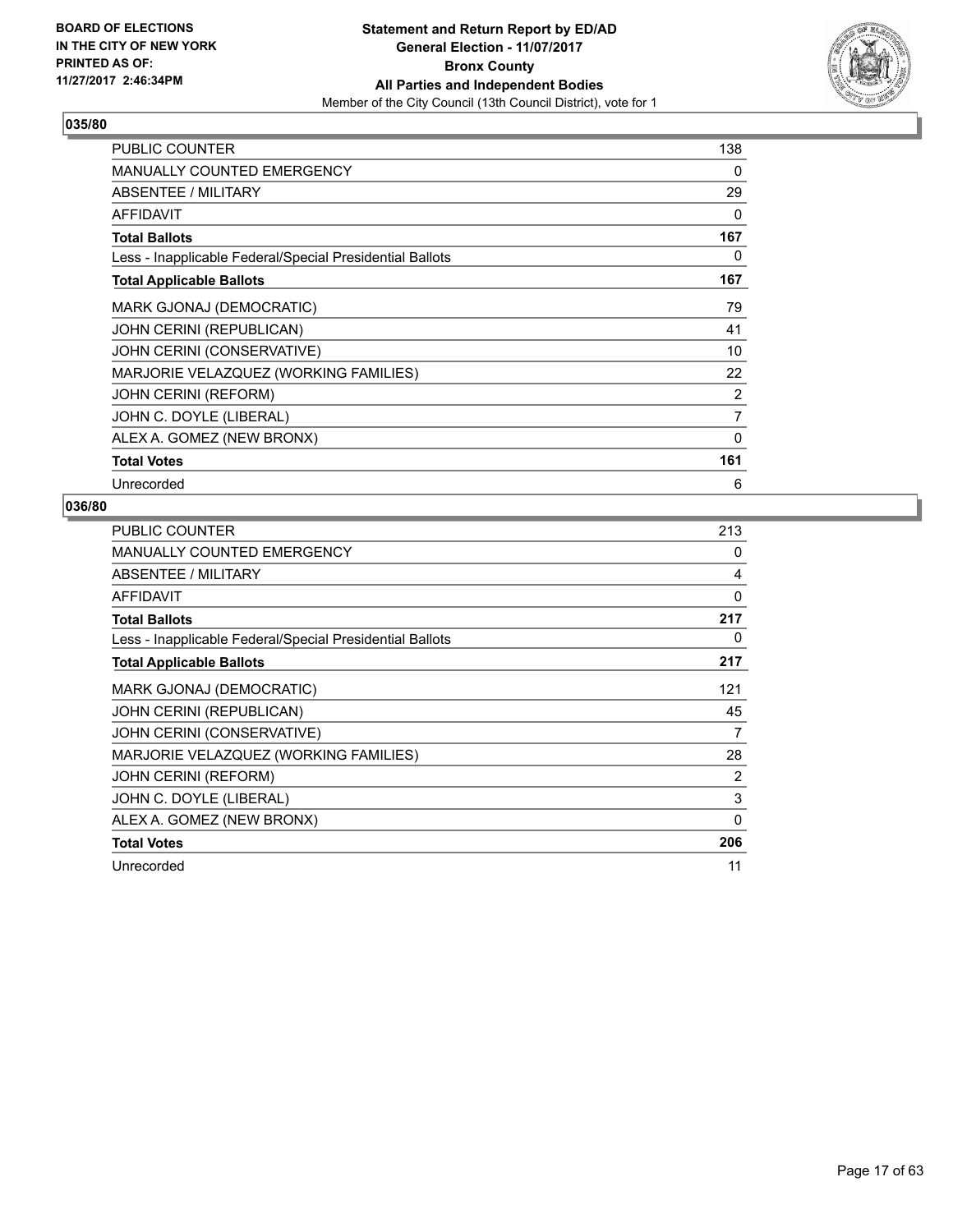

| <b>PUBLIC COUNTER</b>                                    | 124          |
|----------------------------------------------------------|--------------|
| <b>MANUALLY COUNTED EMERGENCY</b>                        | 0            |
| ABSENTEE / MILITARY                                      | 4            |
| <b>AFFIDAVIT</b>                                         | $\mathbf{1}$ |
| <b>Total Ballots</b>                                     | 129          |
| Less - Inapplicable Federal/Special Presidential Ballots | 0            |
| <b>Total Applicable Ballots</b>                          | 129          |
| MARK GJONAJ (DEMOCRATIC)                                 | 65           |
| <b>JOHN CERINI (REPUBLICAN)</b>                          | 38           |
| JOHN CERINI (CONSERVATIVE)                               | 6            |
| MARJORIE VELAZQUEZ (WORKING FAMILIES)                    | 14           |
| <b>JOHN CERINI (REFORM)</b>                              | $\Omega$     |
| JOHN C. DOYLE (LIBERAL)                                  | 0            |
| ALEX A. GOMEZ (NEW BRONX)                                | 1            |
| <b>Total Votes</b>                                       | 124          |
| Unrecorded                                               | 5            |

| <b>PUBLIC COUNTER</b>                                    | 140 |
|----------------------------------------------------------|-----|
| <b>MANUALLY COUNTED EMERGENCY</b>                        | 0   |
| ABSENTEE / MILITARY                                      | 3   |
| <b>AFFIDAVIT</b>                                         | 0   |
| <b>Total Ballots</b>                                     | 143 |
| Less - Inapplicable Federal/Special Presidential Ballots | 0   |
| <b>Total Applicable Ballots</b>                          | 143 |
| MARK GJONAJ (DEMOCRATIC)                                 | 86  |
| JOHN CERINI (REPUBLICAN)                                 | 25  |
| JOHN CERINI (CONSERVATIVE)                               | 4   |
| MARJORIE VELAZQUEZ (WORKING FAMILIES)                    | 20  |
| <b>JOHN CERINI (REFORM)</b>                              | 0   |
| JOHN C. DOYLE (LIBERAL)                                  | 3   |
| ALEX A. GOMEZ (NEW BRONX)                                | 0   |
| <b>Total Votes</b>                                       | 138 |
| Unrecorded                                               | 5   |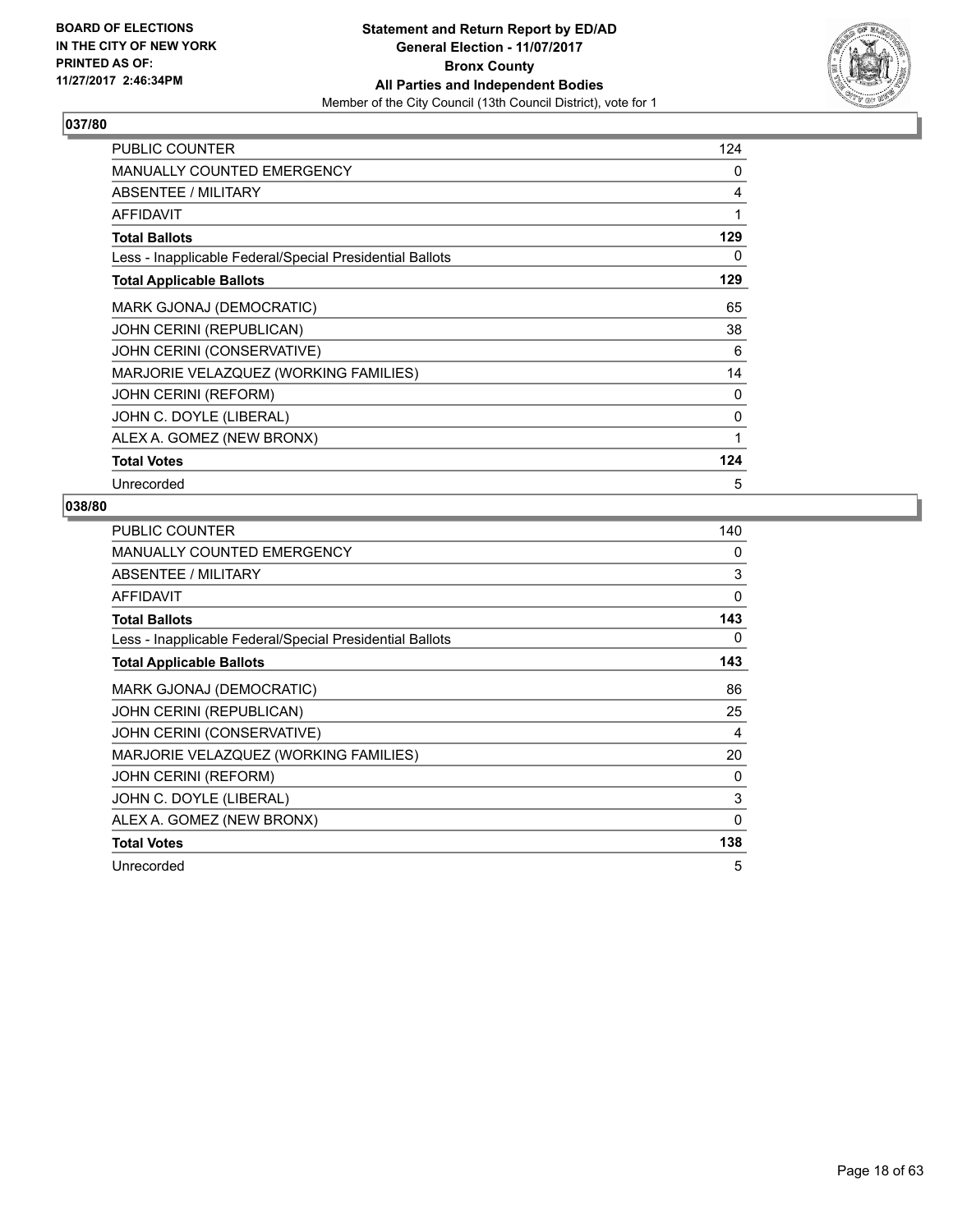

| <b>PUBLIC COUNTER</b>                                    | 212 |
|----------------------------------------------------------|-----|
| <b>MANUALLY COUNTED EMERGENCY</b>                        | 0   |
| ABSENTEE / MILITARY                                      | 8   |
| <b>AFFIDAVIT</b>                                         | 2   |
| <b>Total Ballots</b>                                     | 222 |
| Less - Inapplicable Federal/Special Presidential Ballots | 0   |
| <b>Total Applicable Ballots</b>                          | 222 |
| MARK GJONAJ (DEMOCRATIC)                                 | 141 |
| JOHN CERINI (REPUBLICAN)                                 | 28  |
| JOHN CERINI (CONSERVATIVE)                               | 3   |
| MARJORIE VELAZQUEZ (WORKING FAMILIES)                    | 33  |
| <b>JOHN CERINI (REFORM)</b>                              | 1   |
| JOHN C. DOYLE (LIBERAL)                                  | 3   |
| ALEX A. GOMEZ (NEW BRONX)                                | 3   |
| <b>Total Votes</b>                                       | 212 |
| Unrecorded                                               | 10  |

| <b>PUBLIC COUNTER</b>                                    | 118      |
|----------------------------------------------------------|----------|
| <b>MANUALLY COUNTED EMERGENCY</b>                        | 0        |
| ABSENTEE / MILITARY                                      | 5        |
| <b>AFFIDAVIT</b>                                         | $\Omega$ |
| <b>Total Ballots</b>                                     | 123      |
| Less - Inapplicable Federal/Special Presidential Ballots | 0        |
| <b>Total Applicable Ballots</b>                          | 123      |
| MARK GJONAJ (DEMOCRATIC)                                 | 97       |
| JOHN CERINI (REPUBLICAN)                                 | 3        |
| JOHN CERINI (CONSERVATIVE)                               | 1        |
| MARJORIE VELAZQUEZ (WORKING FAMILIES)                    | 13       |
| <b>JOHN CERINI (REFORM)</b>                              | 0        |
| JOHN C. DOYLE (LIBERAL)                                  | 0        |
| ALEX A. GOMEZ (NEW BRONX)                                | 0        |
| <b>Total Votes</b>                                       | 114      |
| Unrecorded                                               | 9        |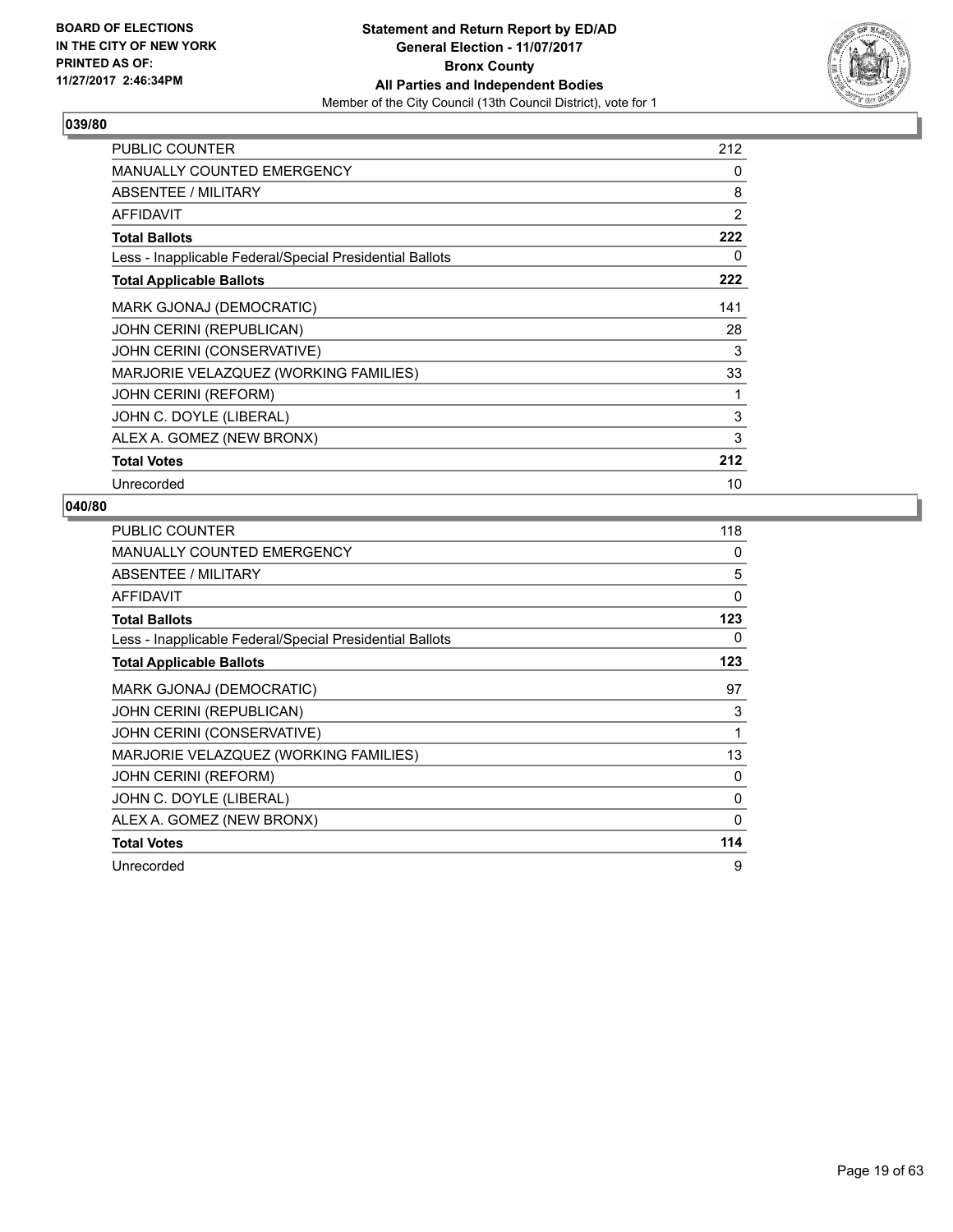

| <b>PUBLIC COUNTER</b>                                    | 233 |
|----------------------------------------------------------|-----|
| <b>MANUALLY COUNTED EMERGENCY</b>                        | 0   |
| ABSENTEE / MILITARY                                      | 1   |
| <b>AFFIDAVIT</b>                                         | 4   |
| <b>Total Ballots</b>                                     | 238 |
| Less - Inapplicable Federal/Special Presidential Ballots | 0   |
| <b>Total Applicable Ballots</b>                          | 238 |
| MARK GJONAJ (DEMOCRATIC)                                 | 173 |
| JOHN CERINI (REPUBLICAN)                                 | 9   |
| JOHN CERINI (CONSERVATIVE)                               | 2   |
| MARJORIE VELAZQUEZ (WORKING FAMILIES)                    | 31  |
| <b>JOHN CERINI (REFORM)</b>                              | 0   |
| JOHN C. DOYLE (LIBERAL)                                  | 1   |
| ALEX A. GOMEZ (NEW BRONX)                                | 2   |
| <b>Total Votes</b>                                       | 218 |
| Unrecorded                                               | 20  |

| <b>PUBLIC COUNTER</b>                                    | 163      |
|----------------------------------------------------------|----------|
| <b>MANUALLY COUNTED EMERGENCY</b>                        | 0        |
| ABSENTEE / MILITARY                                      | 3        |
| <b>AFFIDAVIT</b>                                         | 0        |
| <b>Total Ballots</b>                                     | 166      |
| Less - Inapplicable Federal/Special Presidential Ballots | 0        |
| <b>Total Applicable Ballots</b>                          | 166      |
| MARK GJONAJ (DEMOCRATIC)                                 | 114      |
| <b>JOHN CERINI (REPUBLICAN)</b>                          | 11       |
| JOHN CERINI (CONSERVATIVE)                               | $\Omega$ |
| MARJORIE VELAZQUEZ (WORKING FAMILIES)                    | 23       |
| <b>JOHN CERINI (REFORM)</b>                              | 1        |
| JOHN C. DOYLE (LIBERAL)                                  | 0        |
| ALEX A. GOMEZ (NEW BRONX)                                | 1        |
| <b>Total Votes</b>                                       | 150      |
| Unrecorded                                               | 16       |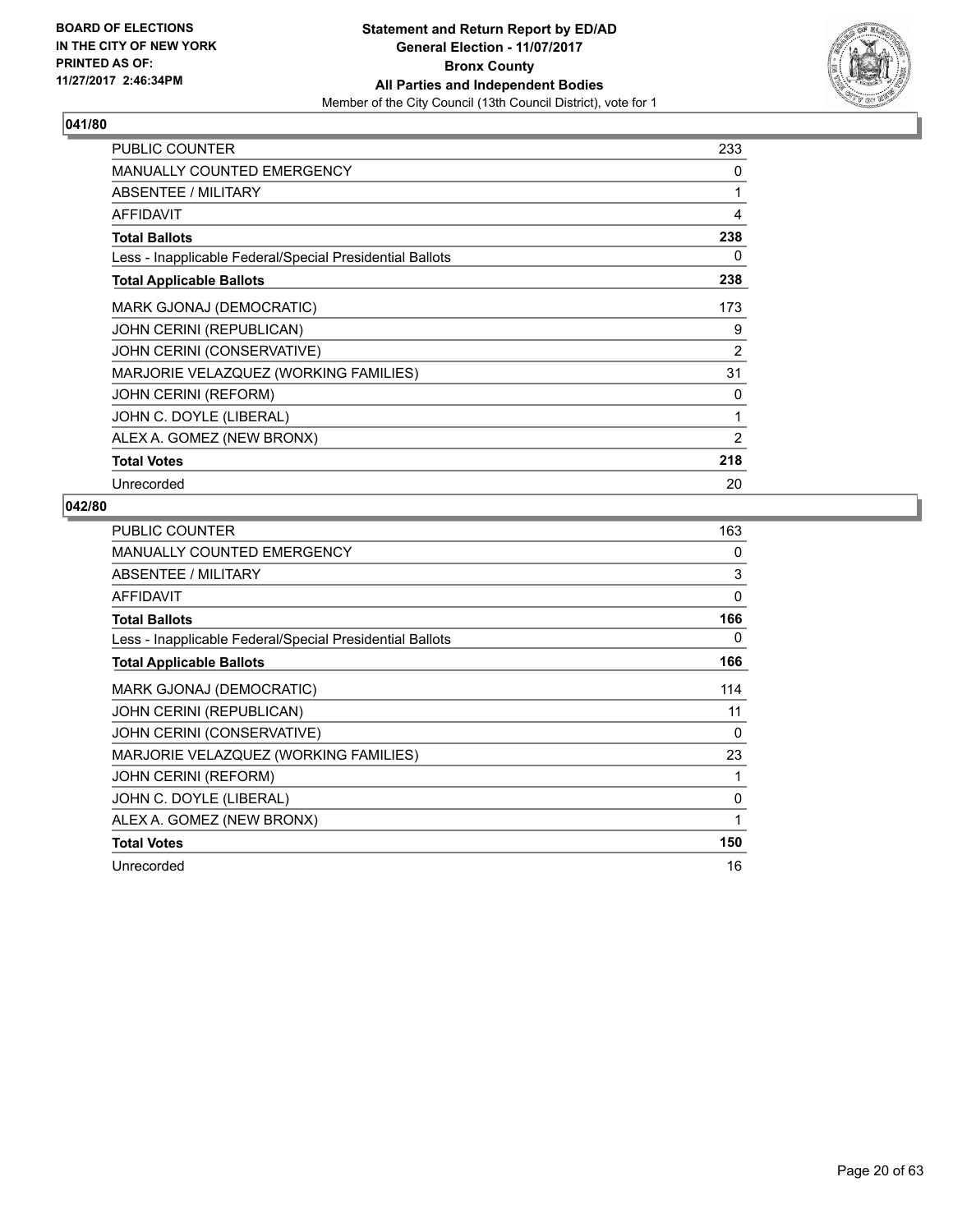

| <b>PUBLIC COUNTER</b>                                    | 141 |
|----------------------------------------------------------|-----|
| <b>MANUALLY COUNTED EMERGENCY</b>                        | 0   |
| ABSENTEE / MILITARY                                      | 6   |
| <b>AFFIDAVIT</b>                                         | 4   |
| <b>Total Ballots</b>                                     | 151 |
| Less - Inapplicable Federal/Special Presidential Ballots | 0   |
| <b>Total Applicable Ballots</b>                          | 151 |
| MARK GJONAJ (DEMOCRATIC)                                 | 114 |
| JOHN CERINI (REPUBLICAN)                                 | 10  |
| JOHN CERINI (CONSERVATIVE)                               | 2   |
| MARJORIE VELAZQUEZ (WORKING FAMILIES)                    | 15  |
| <b>JOHN CERINI (REFORM)</b>                              | 0   |
| JOHN C. DOYLE (LIBERAL)                                  | 0   |
| ALEX A. GOMEZ (NEW BRONX)                                | 2   |
| <b>Total Votes</b>                                       | 143 |
| Unrecorded                                               | 8   |

| <b>PUBLIC COUNTER</b>                                    | 166      |
|----------------------------------------------------------|----------|
| <b>MANUALLY COUNTED EMERGENCY</b>                        | 0        |
| ABSENTEE / MILITARY                                      | 7        |
| AFFIDAVIT                                                | 4        |
| <b>Total Ballots</b>                                     | 177      |
| Less - Inapplicable Federal/Special Presidential Ballots | 0        |
| <b>Total Applicable Ballots</b>                          | 177      |
| MARK GJONAJ (DEMOCRATIC)                                 | 146      |
| JOHN CERINI (REPUBLICAN)                                 | 4        |
| JOHN CERINI (CONSERVATIVE)                               | $\Omega$ |
| MARJORIE VELAZQUEZ (WORKING FAMILIES)                    | 15       |
| <b>JOHN CERINI (REFORM)</b>                              | 0        |
| JOHN C. DOYLE (LIBERAL)                                  | 0        |
| ALEX A. GOMEZ (NEW BRONX)                                | 1        |
| <b>Total Votes</b>                                       | 166      |
| Unrecorded                                               | 11       |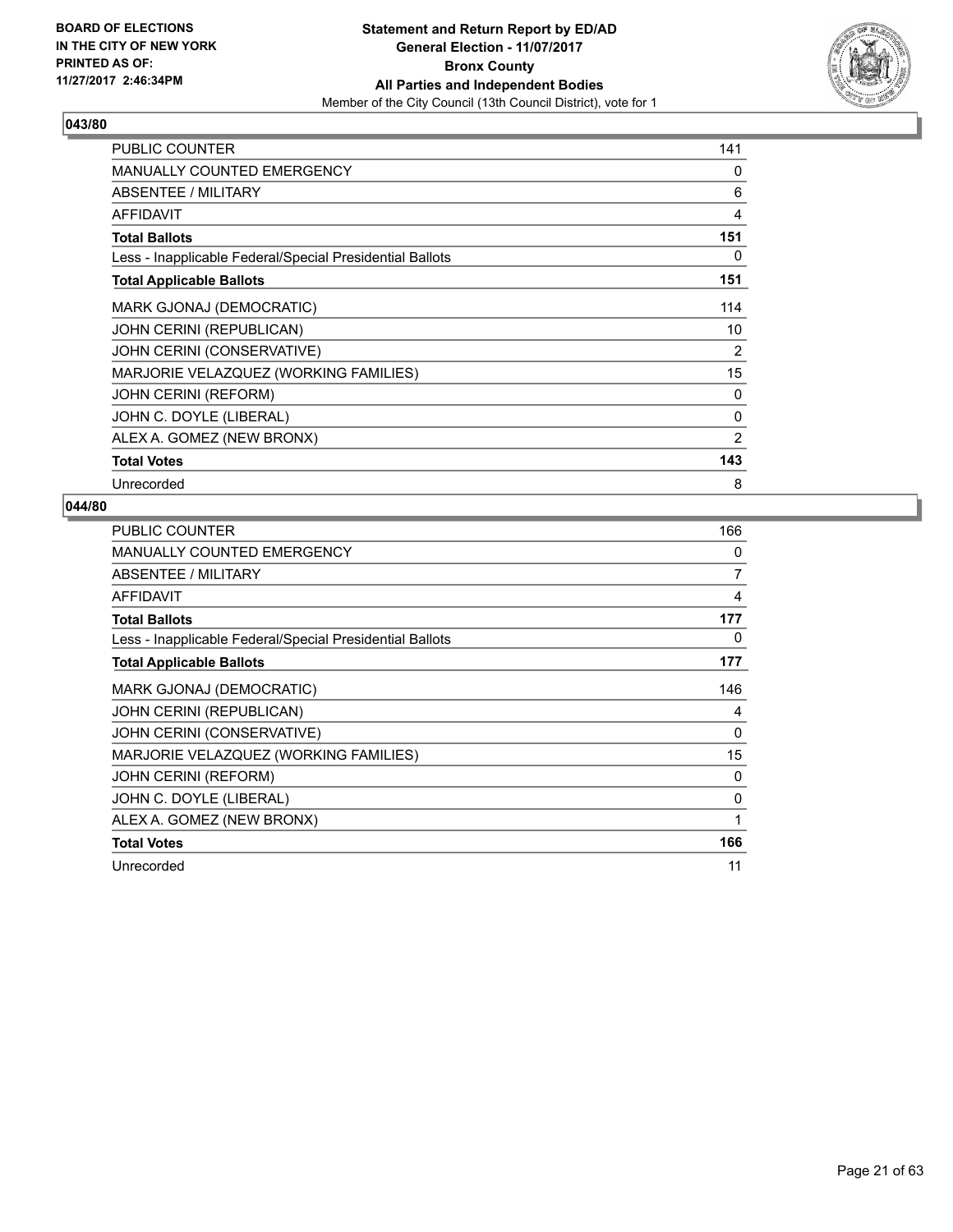

| <b>PUBLIC COUNTER</b>                                    | 208            |
|----------------------------------------------------------|----------------|
| <b>MANUALLY COUNTED EMERGENCY</b>                        | 0              |
| <b>ABSENTEE / MILITARY</b>                               | 4              |
| <b>AFFIDAVIT</b>                                         | 3              |
| <b>Total Ballots</b>                                     | 215            |
| Less - Inapplicable Federal/Special Presidential Ballots | 0              |
| <b>Total Applicable Ballots</b>                          | 215            |
| MARK GJONAJ (DEMOCRATIC)                                 | 150            |
| JOHN CERINI (REPUBLICAN)                                 | 15             |
| JOHN CERINI (CONSERVATIVE)                               | 1              |
| MARJORIE VELAZQUEZ (WORKING FAMILIES)                    | 27             |
| <b>JOHN CERINI (REFORM)</b>                              | 0              |
| JOHN C. DOYLE (LIBERAL)                                  | 1              |
| ALEX A. GOMEZ (NEW BRONX)                                | $\overline{2}$ |
| LEONARDO GONZALEZ (WRITE-IN)                             | 1              |
| <b>Total Votes</b>                                       | 197            |
| Unrecorded                                               | 18             |

| <b>PUBLIC COUNTER</b>                                    | 128 |
|----------------------------------------------------------|-----|
| <b>MANUALLY COUNTED EMERGENCY</b>                        | 0   |
| <b>ABSENTEE / MILITARY</b>                               | 1   |
| <b>AFFIDAVIT</b>                                         | 3   |
| <b>Total Ballots</b>                                     | 132 |
| Less - Inapplicable Federal/Special Presidential Ballots | 0   |
| <b>Total Applicable Ballots</b>                          | 132 |
| MARK GJONAJ (DEMOCRATIC)                                 | 85  |
| JOHN CERINI (REPUBLICAN)                                 | 13  |
| JOHN CERINI (CONSERVATIVE)                               | 5   |
| MARJORIE VELAZQUEZ (WORKING FAMILIES)                    | 21  |
| <b>JOHN CERINI (REFORM)</b>                              | 1   |
| JOHN C. DOYLE (LIBERAL)                                  | 1   |
| ALEX A. GOMEZ (NEW BRONX)                                | 1   |
| <b>Total Votes</b>                                       | 127 |
| Unrecorded                                               | 5   |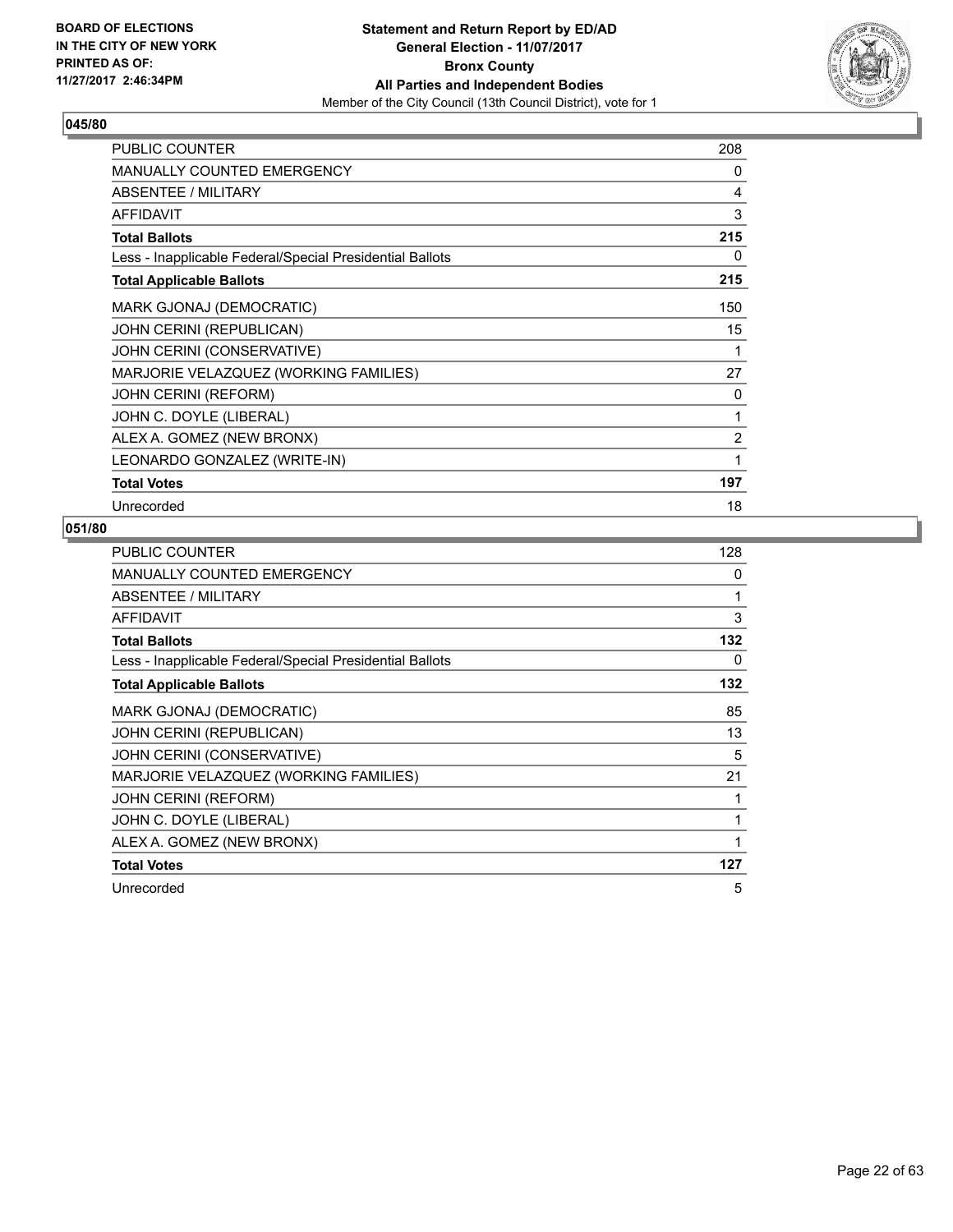

| <b>PUBLIC COUNTER</b>                                    | 191 |
|----------------------------------------------------------|-----|
| <b>MANUALLY COUNTED EMERGENCY</b>                        | 0   |
| ABSENTEE / MILITARY                                      | 3   |
| <b>AFFIDAVIT</b>                                         | 2   |
| <b>Total Ballots</b>                                     | 196 |
| Less - Inapplicable Federal/Special Presidential Ballots | 0   |
| <b>Total Applicable Ballots</b>                          | 196 |
| MARK GJONAJ (DEMOCRATIC)                                 | 163 |
| <b>JOHN CERINI (REPUBLICAN)</b>                          | 7   |
| JOHN CERINI (CONSERVATIVE)                               | 2   |
| MARJORIE VELAZQUEZ (WORKING FAMILIES)                    | 12  |
| <b>JOHN CERINI (REFORM)</b>                              | 0   |
| JOHN C. DOYLE (LIBERAL)                                  | 1   |
| ALEX A. GOMEZ (NEW BRONX)                                | 1   |
| <b>Total Votes</b>                                       | 186 |
| Unrecorded                                               | 10  |

| <b>PUBLIC COUNTER</b>                                    | 207 |
|----------------------------------------------------------|-----|
| <b>MANUALLY COUNTED EMERGENCY</b>                        | 0   |
| ABSENTEE / MILITARY                                      | 5   |
| <b>AFFIDAVIT</b>                                         | 4   |
| <b>Total Ballots</b>                                     | 216 |
| Less - Inapplicable Federal/Special Presidential Ballots | 0   |
| <b>Total Applicable Ballots</b>                          | 216 |
| MARK GJONAJ (DEMOCRATIC)                                 | 163 |
| JOHN CERINI (REPUBLICAN)                                 | 16  |
| JOHN CERINI (CONSERVATIVE)                               | 4   |
| MARJORIE VELAZQUEZ (WORKING FAMILIES)                    | 21  |
| <b>JOHN CERINI (REFORM)</b>                              | 0   |
| JOHN C. DOYLE (LIBERAL)                                  | 1   |
| ALEX A. GOMEZ (NEW BRONX)                                | 0   |
| <b>Total Votes</b>                                       | 205 |
| Unrecorded                                               | 11  |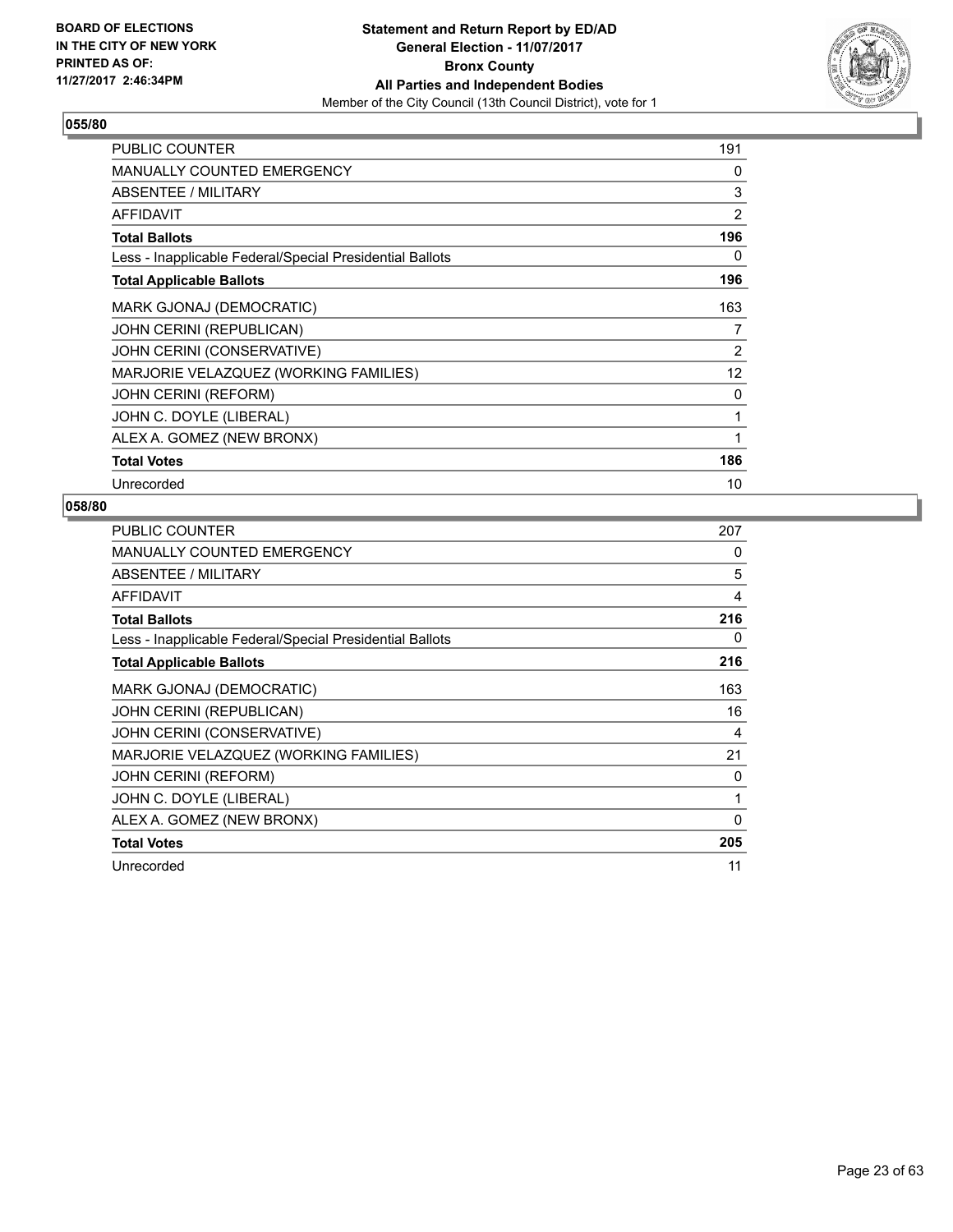

| <b>PUBLIC COUNTER</b>                                    | 88  |
|----------------------------------------------------------|-----|
| <b>MANUALLY COUNTED EMERGENCY</b>                        | 0   |
| ABSENTEE / MILITARY                                      | 139 |
| <b>AFFIDAVIT</b>                                         | 1   |
| <b>Total Ballots</b>                                     | 228 |
| Less - Inapplicable Federal/Special Presidential Ballots | 0   |
| <b>Total Applicable Ballots</b>                          | 228 |
| MARK GJONAJ (DEMOCRATIC)                                 | 151 |
| JOHN CERINI (REPUBLICAN)                                 | 37  |
| JOHN CERINI (CONSERVATIVE)                               | 5   |
| MARJORIE VELAZQUEZ (WORKING FAMILIES)                    | 13  |
| <b>JOHN CERINI (REFORM)</b>                              | 0   |
| JOHN C. DOYLE (LIBERAL)                                  | 4   |
| ALEX A. GOMEZ (NEW BRONX)                                | 0   |
| <b>Total Votes</b>                                       | 210 |
| Unrecorded                                               | 18  |

| PUBLIC COUNTER                                           | 209 |
|----------------------------------------------------------|-----|
| <b>MANUALLY COUNTED EMERGENCY</b>                        | 0   |
| ABSENTEE / MILITARY                                      | 6   |
| AFFIDAVIT                                                | 1   |
| <b>Total Ballots</b>                                     | 216 |
| Less - Inapplicable Federal/Special Presidential Ballots | 0   |
| <b>Total Applicable Ballots</b>                          | 216 |
| MARK GJONAJ (DEMOCRATIC)                                 | 132 |
| JOHN CERINI (REPUBLICAN)                                 | 42  |
| JOHN CERINI (CONSERVATIVE)                               | 7   |
| MARJORIE VELAZQUEZ (WORKING FAMILIES)                    | 24  |
| <b>JOHN CERINI (REFORM)</b>                              | 0   |
| JOHN C. DOYLE (LIBERAL)                                  | 1   |
| ALEX A. GOMEZ (NEW BRONX)                                | 1   |
| <b>Total Votes</b>                                       | 207 |
| Unrecorded                                               | 9   |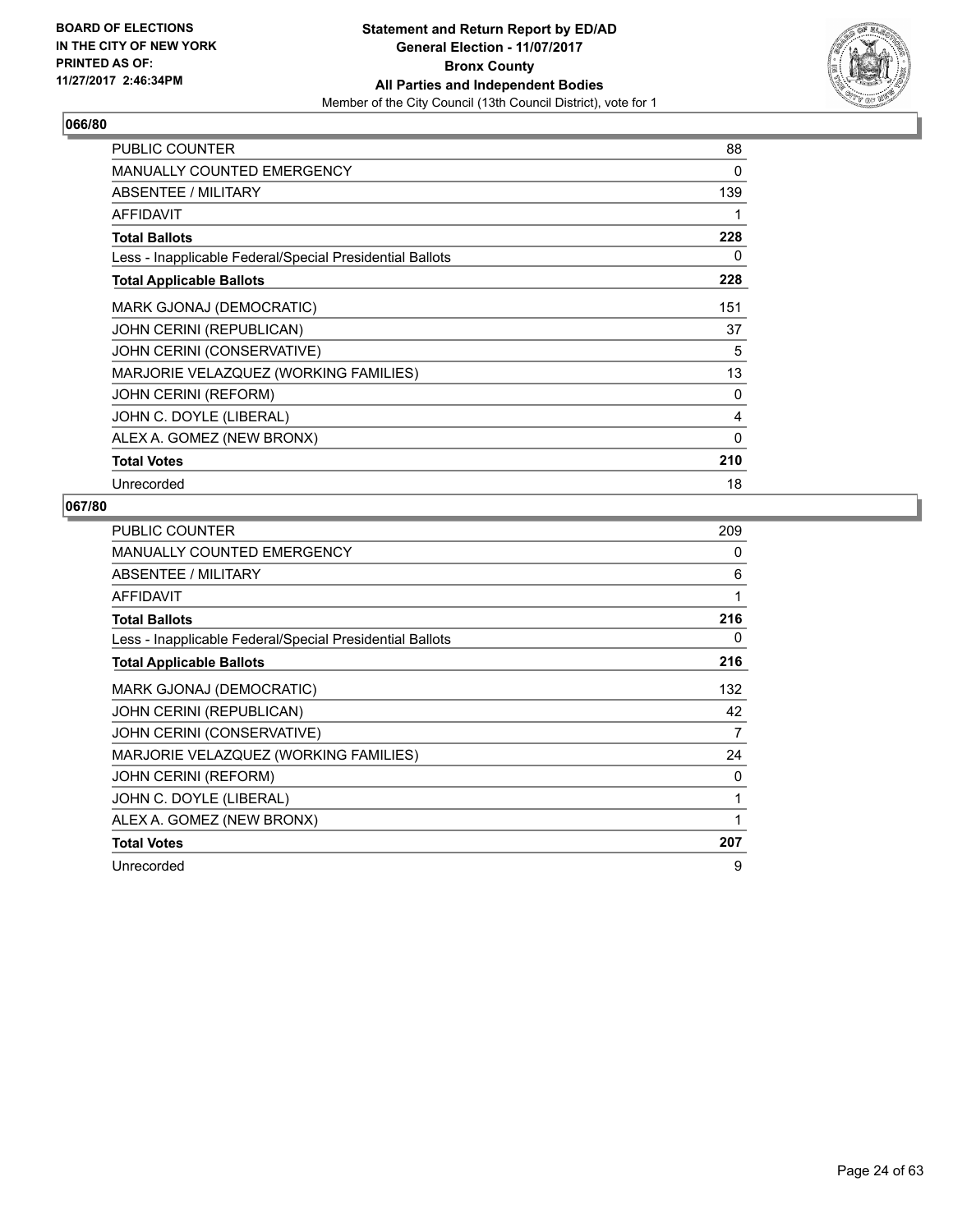

| <b>PUBLIC COUNTER</b>                                    | 173 |
|----------------------------------------------------------|-----|
| <b>MANUALLY COUNTED EMERGENCY</b>                        | 0   |
| ABSENTEE / MILITARY                                      | 4   |
| <b>AFFIDAVIT</b>                                         | 3   |
| <b>Total Ballots</b>                                     | 180 |
| Less - Inapplicable Federal/Special Presidential Ballots | 0   |
| <b>Total Applicable Ballots</b>                          | 180 |
| MARK GJONAJ (DEMOCRATIC)                                 | 93  |
| <b>JOHN CERINI (REPUBLICAN)</b>                          | 36  |
| JOHN CERINI (CONSERVATIVE)                               | 5   |
| MARJORIE VELAZQUEZ (WORKING FAMILIES)                    | 35  |
| <b>JOHN CERINI (REFORM)</b>                              | 0   |
| JOHN C. DOYLE (LIBERAL)                                  | 5   |
| ALEX A. GOMEZ (NEW BRONX)                                | 0   |
| <b>Total Votes</b>                                       | 174 |
| Unrecorded                                               | 6   |

| <b>PUBLIC COUNTER</b>                                    | 71       |
|----------------------------------------------------------|----------|
| <b>MANUALLY COUNTED EMERGENCY</b>                        | 0        |
| ABSENTEE / MILITARY                                      | 0        |
| <b>AFFIDAVIT</b>                                         | $\Omega$ |
| <b>Total Ballots</b>                                     | 71       |
| Less - Inapplicable Federal/Special Presidential Ballots | 0        |
| <b>Total Applicable Ballots</b>                          | 71       |
| MARK GJONAJ (DEMOCRATIC)                                 | 47       |
| JOHN CERINI (REPUBLICAN)                                 | 7        |
| JOHN CERINI (CONSERVATIVE)                               | 2        |
| MARJORIE VELAZQUEZ (WORKING FAMILIES)                    | 11       |
| <b>JOHN CERINI (REFORM)</b>                              | 0        |
| JOHN C. DOYLE (LIBERAL)                                  | $\Omega$ |
| ALEX A. GOMEZ (NEW BRONX)                                | 0        |
| <b>Total Votes</b>                                       | 67       |
| Unrecorded                                               | 4        |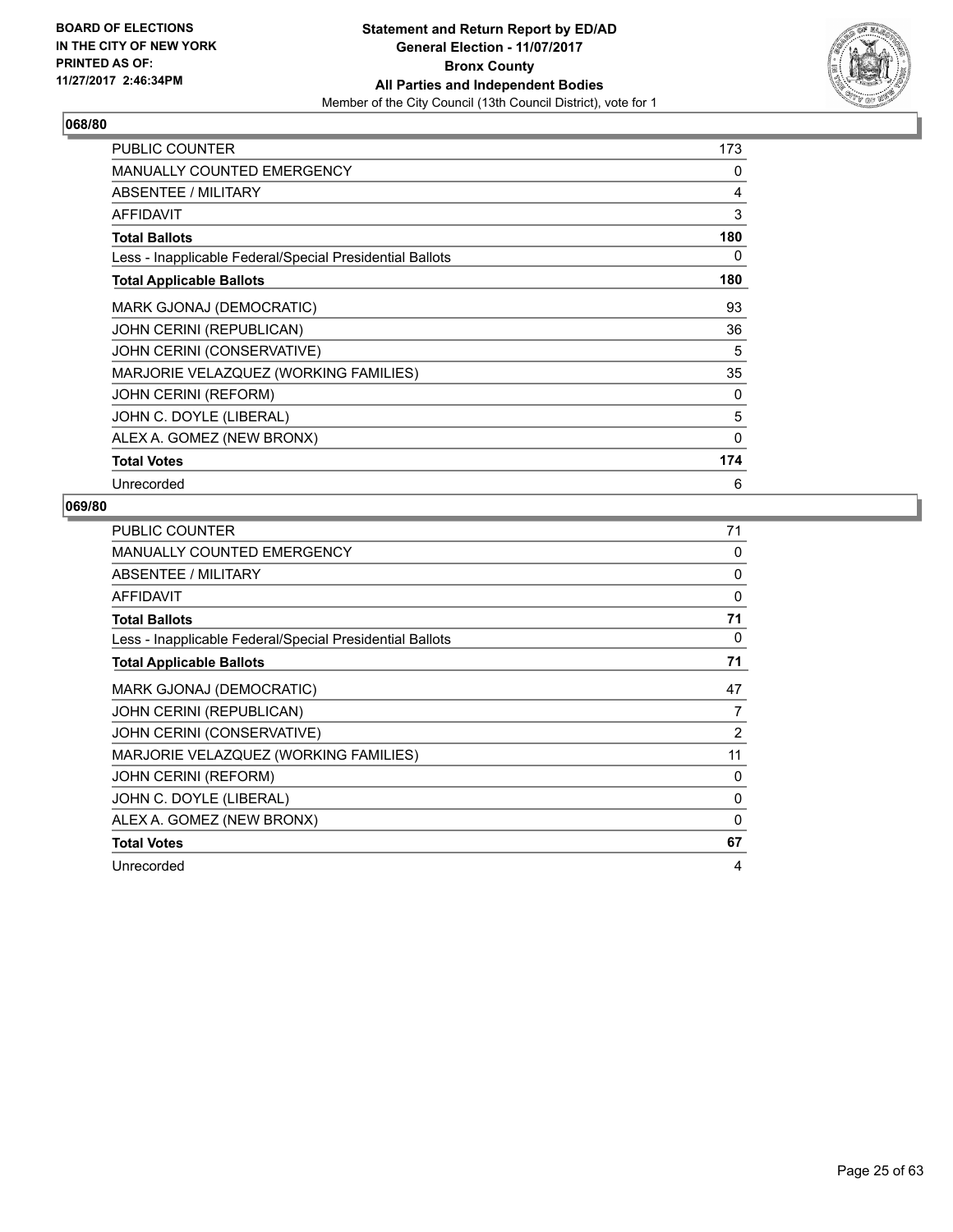

| <b>PUBLIC COUNTER</b>                                    | 182 |
|----------------------------------------------------------|-----|
| <b>MANUALLY COUNTED EMERGENCY</b>                        | 0   |
| ABSENTEE / MILITARY                                      | 4   |
| <b>AFFIDAVIT</b>                                         | 2   |
| <b>Total Ballots</b>                                     | 188 |
| Less - Inapplicable Federal/Special Presidential Ballots | 0   |
| <b>Total Applicable Ballots</b>                          | 188 |
| MARK GJONAJ (DEMOCRATIC)                                 | 132 |
| <b>JOHN CERINI (REPUBLICAN)</b>                          | 18  |
| JOHN CERINI (CONSERVATIVE)                               | 4   |
| MARJORIE VELAZQUEZ (WORKING FAMILIES)                    | 26  |
| <b>JOHN CERINI (REFORM)</b>                              | 0   |
| JOHN C. DOYLE (LIBERAL)                                  | 2   |
| ALEX A. GOMEZ (NEW BRONX)                                | 1   |
| <b>Total Votes</b>                                       | 183 |
| Unrecorded                                               | 5   |

| <b>PUBLIC COUNTER</b>                                    | 173      |
|----------------------------------------------------------|----------|
| <b>MANUALLY COUNTED EMERGENCY</b>                        | 0        |
| ABSENTEE / MILITARY                                      | 4        |
| <b>AFFIDAVIT</b>                                         | 1        |
| <b>Total Ballots</b>                                     | 178      |
| Less - Inapplicable Federal/Special Presidential Ballots | 0        |
| <b>Total Applicable Ballots</b>                          | 178      |
| MARK GJONAJ (DEMOCRATIC)                                 | 136      |
| JOHN CERINI (REPUBLICAN)                                 | 11       |
| JOHN CERINI (CONSERVATIVE)                               | 1        |
| MARJORIE VELAZQUEZ (WORKING FAMILIES)                    | 22       |
| <b>JOHN CERINI (REFORM)</b>                              | 1        |
| JOHN C. DOYLE (LIBERAL)                                  | 1        |
| ALEX A. GOMEZ (NEW BRONX)                                | $\Omega$ |
| <b>Total Votes</b>                                       | 172      |
| Unrecorded                                               | 6        |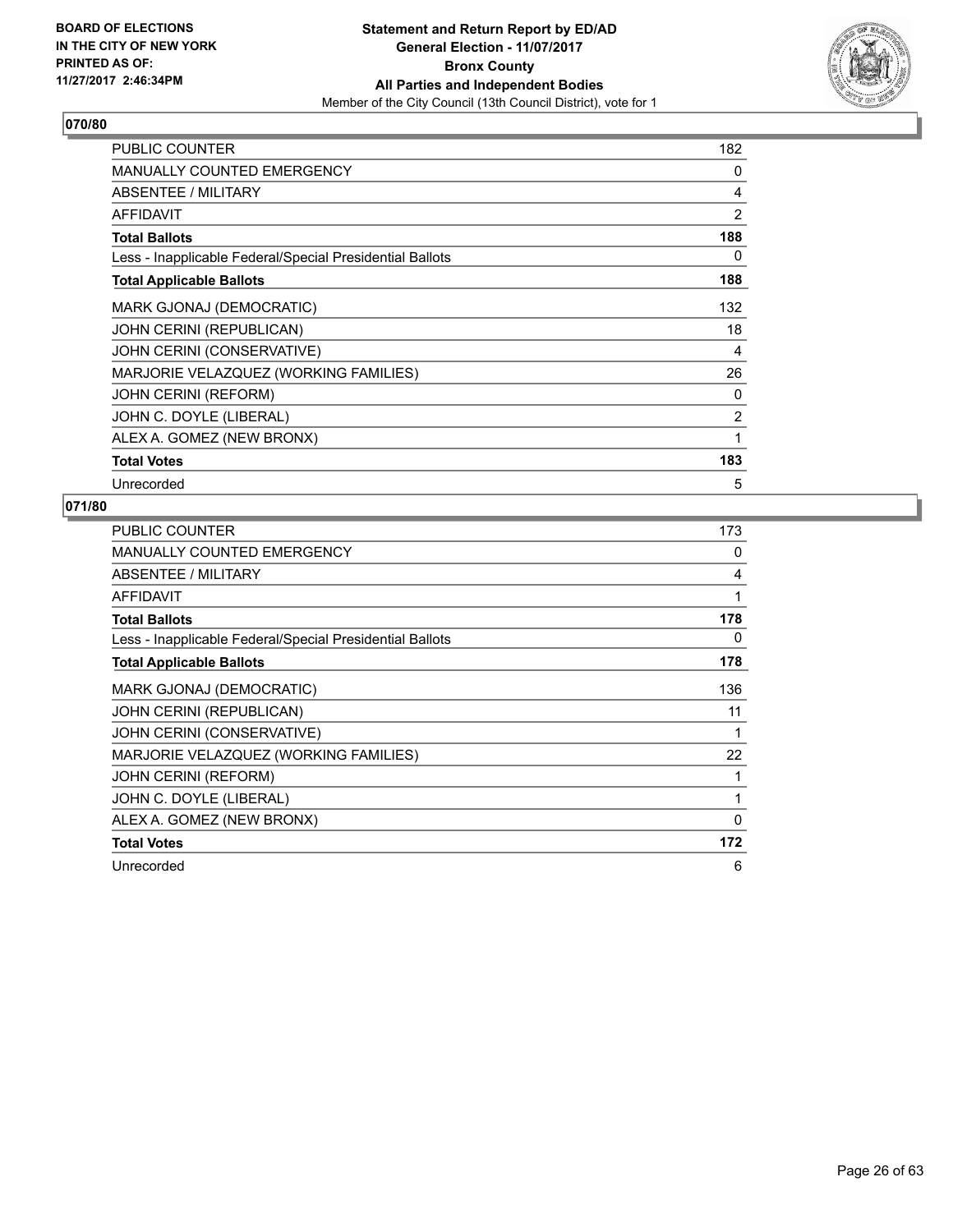

| <b>PUBLIC COUNTER</b>                                    | 28           |
|----------------------------------------------------------|--------------|
| <b>MANUALLY COUNTED EMERGENCY</b>                        | 0            |
| ABSENTEE / MILITARY                                      | 0            |
| AFFIDAVIT                                                | 0            |
| <b>Total Ballots</b>                                     | 28           |
| Less - Inapplicable Federal/Special Presidential Ballots | 0            |
| <b>Total Applicable Ballots</b>                          | 28           |
| MARK GJONAJ (DEMOCRATIC)                                 | 18           |
| JOHN CERINI (REPUBLICAN)                                 | 1            |
| JOHN CERINI (CONSERVATIVE)                               | 0            |
| MARJORIE VELAZQUEZ (WORKING FAMILIES)                    | 8            |
| <b>JOHN CERINI (REFORM)</b>                              | 0            |
| JOHN C. DOYLE (LIBERAL)                                  | $\mathbf{0}$ |
| ALEX A. GOMEZ (NEW BRONX)                                | 0            |
| <b>Total Votes</b>                                       | 27           |
| Unrecorded                                               | 1            |

## **090/80 COMBINED into: 072/80**

| <b>PUBLIC COUNTER</b>                                    | 124 |
|----------------------------------------------------------|-----|
| <b>MANUALLY COUNTED EMERGENCY</b>                        | 0   |
| ABSENTEE / MILITARY                                      | 1   |
| <b>AFFIDAVIT</b>                                         | 4   |
| <b>Total Ballots</b>                                     | 129 |
| Less - Inapplicable Federal/Special Presidential Ballots | 0   |
| <b>Total Applicable Ballots</b>                          | 129 |
| MARK GJONAJ (DEMOCRATIC)                                 | 80  |
| JOHN CERINI (REPUBLICAN)                                 | 9   |
| JOHN CERINI (CONSERVATIVE)                               | 3   |
| MARJORIE VELAZQUEZ (WORKING FAMILIES)                    | 29  |
| <b>JOHN CERINI (REFORM)</b>                              | 0   |
| JOHN C. DOYLE (LIBERAL)                                  | 0   |
| ALEX A. GOMEZ (NEW BRONX)                                | 1   |
| <b>Total Votes</b>                                       | 122 |
| Unrecorded                                               |     |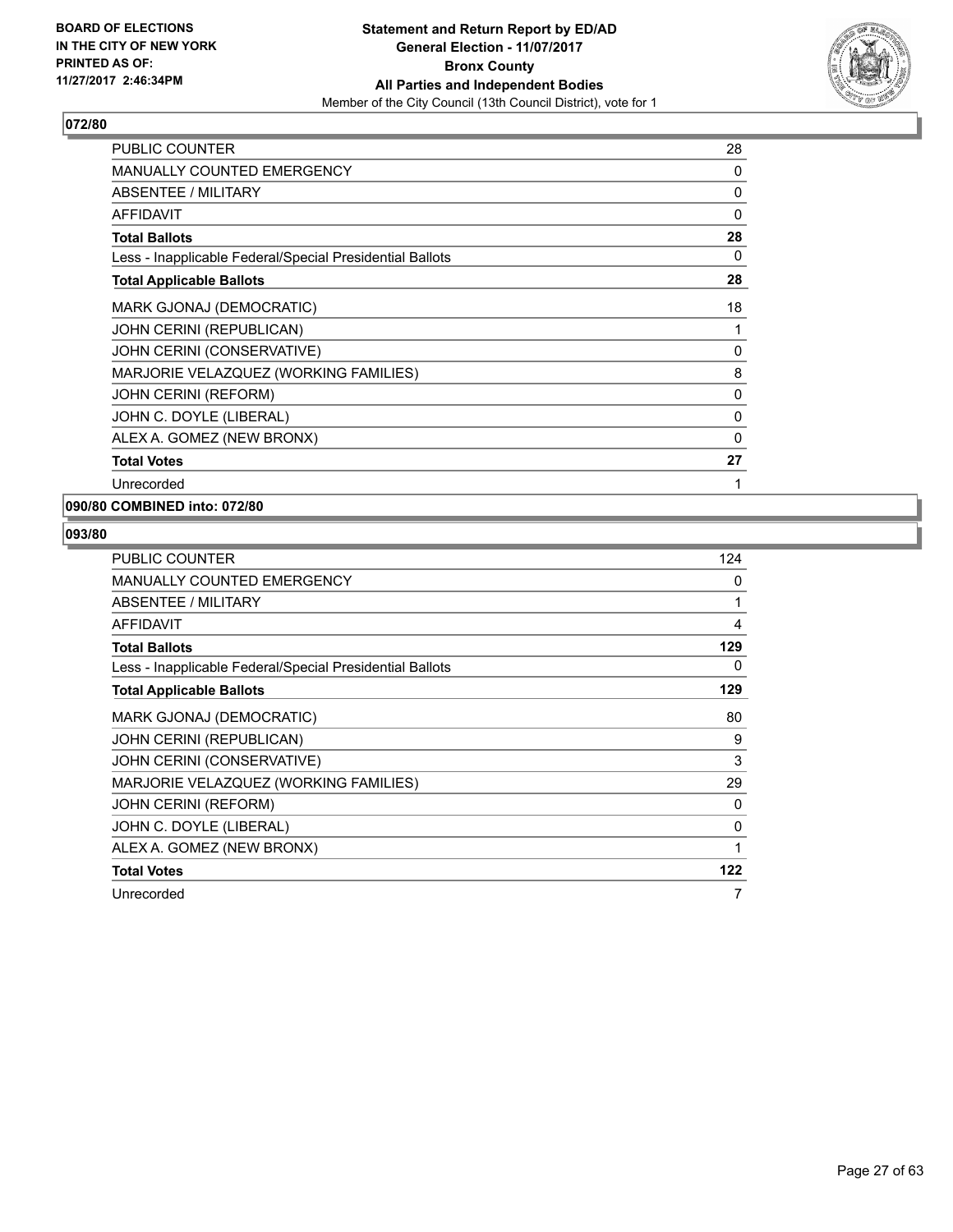

| <b>PUBLIC COUNTER</b>                                    | 431 |
|----------------------------------------------------------|-----|
| <b>MANUALLY COUNTED EMERGENCY</b>                        | 0   |
| ABSENTEE / MILITARY                                      | 17  |
| <b>AFFIDAVIT</b>                                         | 1   |
| <b>Total Ballots</b>                                     | 449 |
| Less - Inapplicable Federal/Special Presidential Ballots | 0   |
| <b>Total Applicable Ballots</b>                          | 449 |
| MARK GJONAJ (DEMOCRATIC)                                 | 84  |
| <b>JOHN CERINI (REPUBLICAN)</b>                          | 262 |
| JOHN CERINI (CONSERVATIVE)                               | 47  |
| MARJORIE VELAZQUEZ (WORKING FAMILIES)                    | 24  |
| <b>JOHN CERINI (REFORM)</b>                              | 2   |
| JOHN C. DOYLE (LIBERAL)                                  | 19  |
| ALEX A. GOMEZ (NEW BRONX)                                | 2   |
| <b>Total Votes</b>                                       | 440 |
| Unrecorded                                               | 9   |

| <b>PUBLIC COUNTER</b>                                    | 277 |
|----------------------------------------------------------|-----|
| <b>MANUALLY COUNTED EMERGENCY</b>                        | 0   |
| ABSENTEE / MILITARY                                      | 8   |
| <b>AFFIDAVIT</b>                                         | 3   |
| <b>Total Ballots</b>                                     | 288 |
| Less - Inapplicable Federal/Special Presidential Ballots | 0   |
| <b>Total Applicable Ballots</b>                          | 288 |
| MARK GJONAJ (DEMOCRATIC)                                 | 76  |
| JOHN CERINI (REPUBLICAN)                                 | 146 |
| JOHN CERINI (CONSERVATIVE)                               | 32  |
| MARJORIE VELAZQUEZ (WORKING FAMILIES)                    | 16  |
| <b>JOHN CERINI (REFORM)</b>                              | 3   |
| JOHN C. DOYLE (LIBERAL)                                  | 5   |
| ALEX A. GOMEZ (NEW BRONX)                                | 2   |
| <b>Total Votes</b>                                       | 280 |
| Unrecorded                                               | 8   |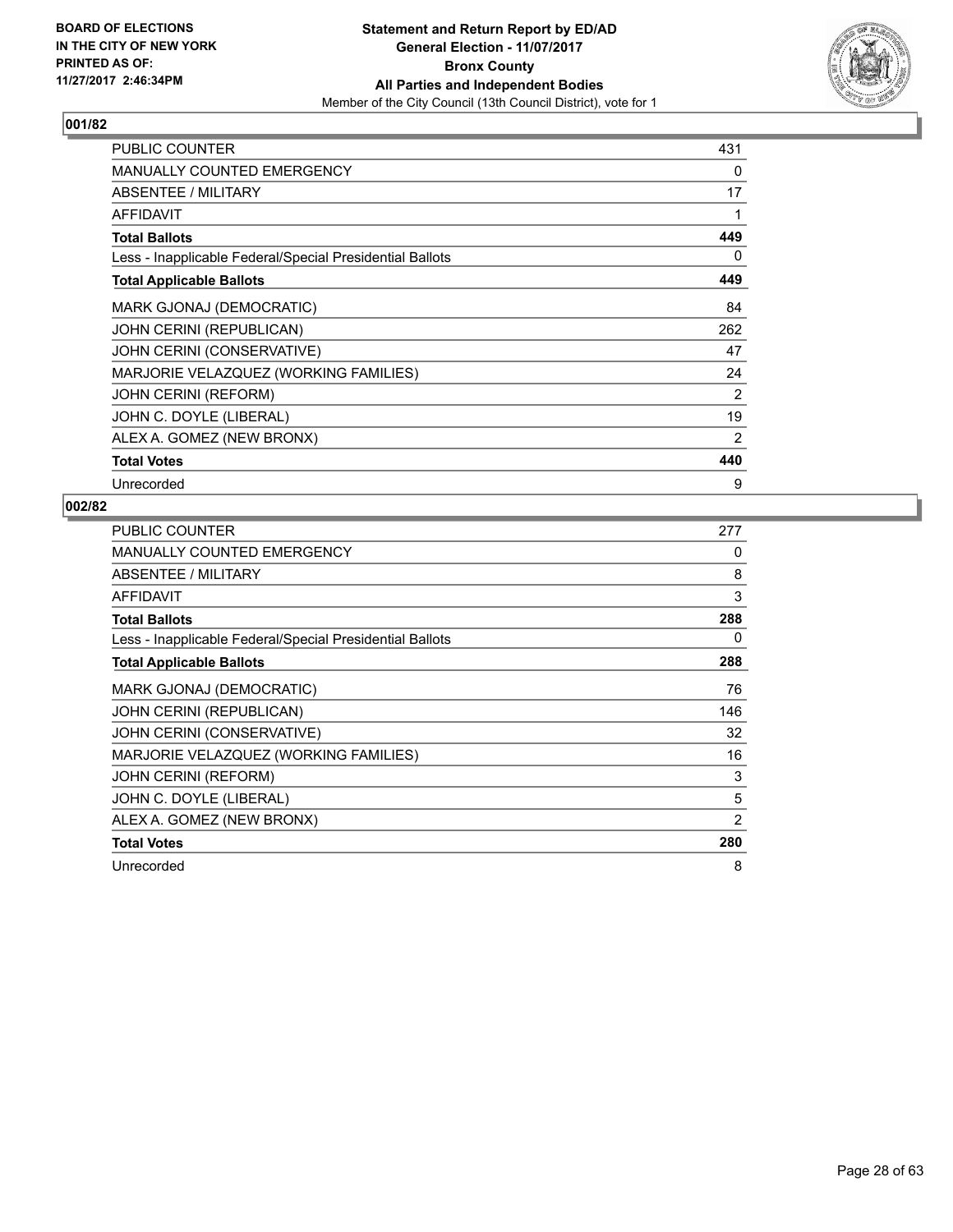

| <b>PUBLIC COUNTER</b>                                    | 202 |
|----------------------------------------------------------|-----|
| <b>MANUALLY COUNTED EMERGENCY</b>                        | 0   |
| ABSENTEE / MILITARY                                      | 3   |
| <b>AFFIDAVIT</b>                                         | 0   |
| <b>Total Ballots</b>                                     | 205 |
| Less - Inapplicable Federal/Special Presidential Ballots | 0   |
| <b>Total Applicable Ballots</b>                          | 205 |
| MARK GJONAJ (DEMOCRATIC)                                 | 34  |
| <b>JOHN CERINI (REPUBLICAN)</b>                          | 115 |
| JOHN CERINI (CONSERVATIVE)                               | 22  |
| MARJORIE VELAZQUEZ (WORKING FAMILIES)                    | 16  |
| <b>JOHN CERINI (REFORM)</b>                              | 2   |
| JOHN C. DOYLE (LIBERAL)                                  | 10  |
| ALEX A. GOMEZ (NEW BRONX)                                | 0   |
| <b>Total Votes</b>                                       | 199 |
| Unrecorded                                               | 6   |

| <b>PUBLIC COUNTER</b>                                    | 318 |
|----------------------------------------------------------|-----|
| <b>MANUALLY COUNTED EMERGENCY</b>                        | 0   |
| ABSENTEE / MILITARY                                      | 10  |
| <b>AFFIDAVIT</b>                                         | 0   |
| <b>Total Ballots</b>                                     | 328 |
| Less - Inapplicable Federal/Special Presidential Ballots | 0   |
| <b>Total Applicable Ballots</b>                          | 328 |
| MARK GJONAJ (DEMOCRATIC)                                 | 102 |
| JOHN CERINI (REPUBLICAN)                                 | 141 |
| JOHN CERINI (CONSERVATIVE)                               | 33  |
| MARJORIE VELAZQUEZ (WORKING FAMILIES)                    | 27  |
| <b>JOHN CERINI (REFORM)</b>                              | 3   |
| JOHN C. DOYLE (LIBERAL)                                  | 12  |
| ALEX A. GOMEZ (NEW BRONX)                                | 0   |
| <b>Total Votes</b>                                       | 318 |
| Unrecorded                                               | 10  |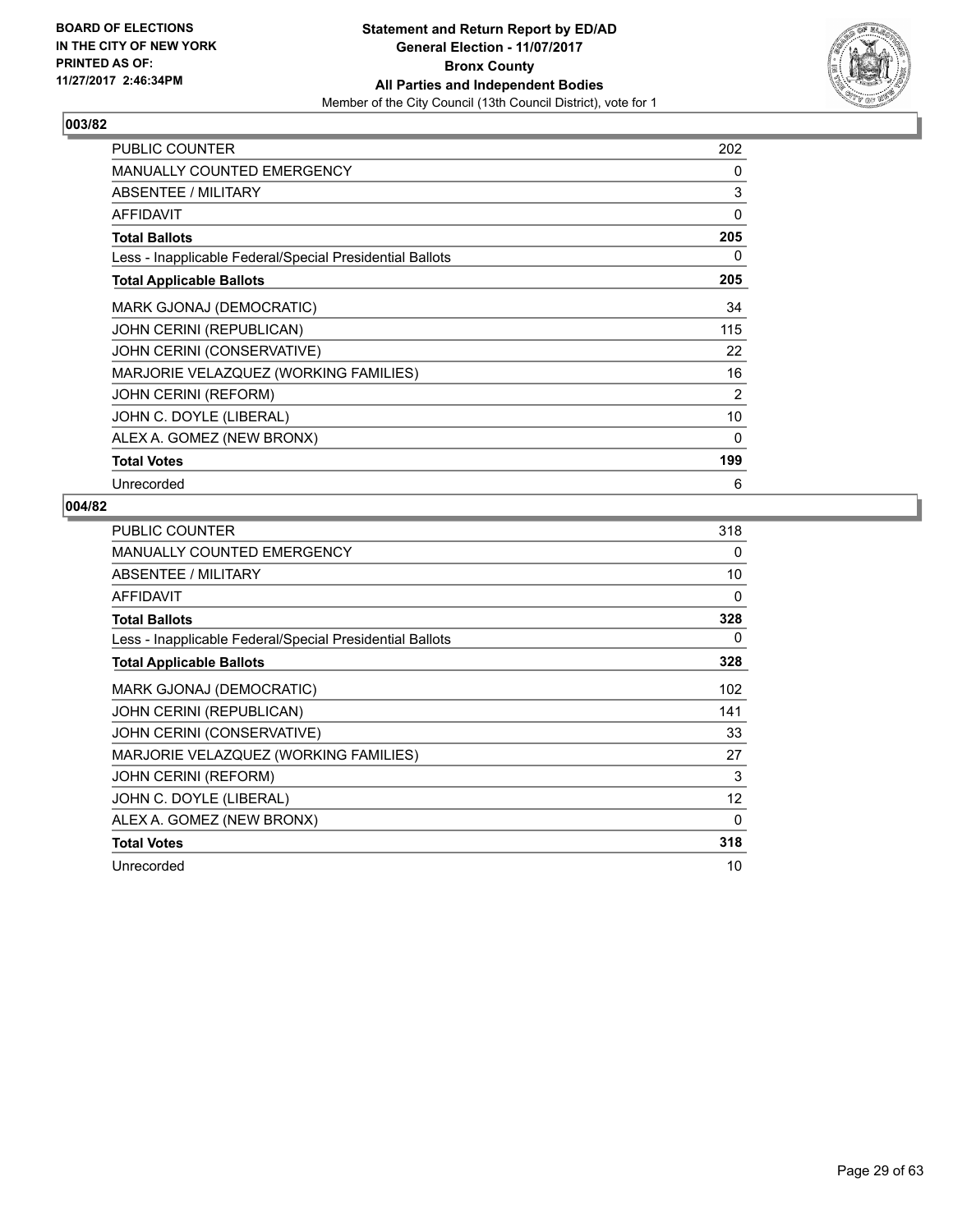

| <b>PUBLIC COUNTER</b>                                    | 351 |
|----------------------------------------------------------|-----|
| <b>MANUALLY COUNTED EMERGENCY</b>                        | 0   |
| ABSENTEE / MILITARY                                      | 3   |
| <b>AFFIDAVIT</b>                                         | 1   |
| <b>Total Ballots</b>                                     | 355 |
| Less - Inapplicable Federal/Special Presidential Ballots | 0   |
| <b>Total Applicable Ballots</b>                          | 355 |
| MARK GJONAJ (DEMOCRATIC)                                 | 126 |
| <b>JOHN CERINI (REPUBLICAN)</b>                          | 141 |
| JOHN CERINI (CONSERVATIVE)                               | 32  |
| MARJORIE VELAZQUEZ (WORKING FAMILIES)                    | 43  |
| <b>JOHN CERINI (REFORM)</b>                              | 3   |
| JOHN C. DOYLE (LIBERAL)                                  | 1   |
| ALEX A. GOMEZ (NEW BRONX)                                | 2   |
| <b>Total Votes</b>                                       | 348 |
| Unrecorded                                               | 7   |

| <b>PUBLIC COUNTER</b>                                    | 222            |
|----------------------------------------------------------|----------------|
| <b>MANUALLY COUNTED EMERGENCY</b>                        | 0              |
| ABSENTEE / MILITARY                                      | 5              |
| <b>AFFIDAVIT</b>                                         | $\overline{2}$ |
| <b>Total Ballots</b>                                     | 229            |
| Less - Inapplicable Federal/Special Presidential Ballots | 0              |
| <b>Total Applicable Ballots</b>                          | 229            |
| MARK GJONAJ (DEMOCRATIC)                                 | 73             |
| JOHN CERINI (REPUBLICAN)                                 | 100            |
| JOHN CERINI (CONSERVATIVE)                               | 17             |
| MARJORIE VELAZQUEZ (WORKING FAMILIES)                    | 22             |
| <b>JOHN CERINI (REFORM)</b>                              | 2              |
| JOHN C. DOYLE (LIBERAL)                                  | 6              |
| ALEX A. GOMEZ (NEW BRONX)                                | 1              |
| <b>Total Votes</b>                                       | 221            |
| Unrecorded                                               | 8              |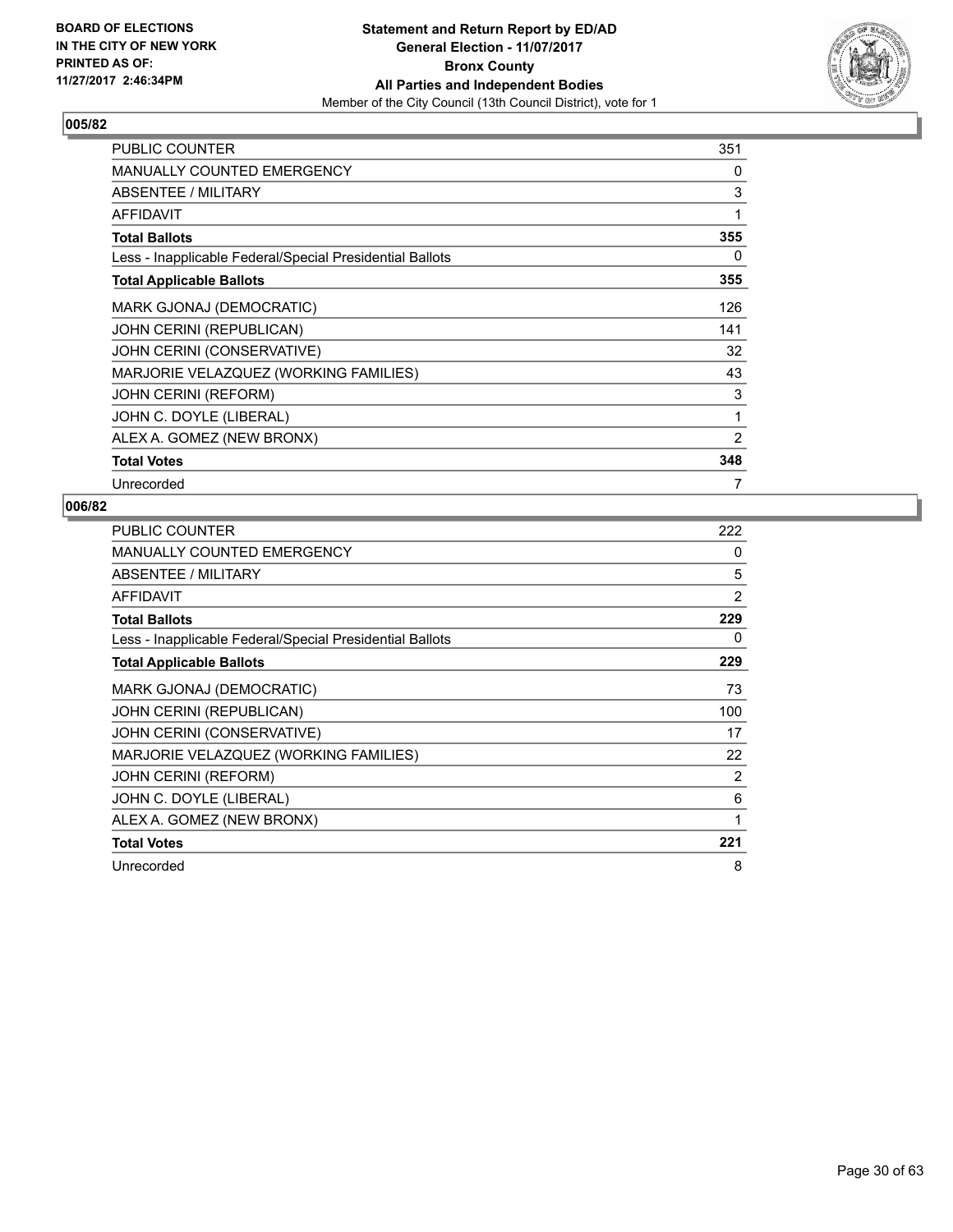

| <b>PUBLIC COUNTER</b>                                    | 255 |
|----------------------------------------------------------|-----|
| <b>MANUALLY COUNTED EMERGENCY</b>                        | 0   |
| ABSENTEE / MILITARY                                      | 3   |
| <b>AFFIDAVIT</b>                                         | 0   |
| <b>Total Ballots</b>                                     | 258 |
| Less - Inapplicable Federal/Special Presidential Ballots | 0   |
| <b>Total Applicable Ballots</b>                          | 258 |
| MARK GJONAJ (DEMOCRATIC)                                 | 75  |
| <b>JOHN CERINI (REPUBLICAN)</b>                          | 114 |
| JOHN CERINI (CONSERVATIVE)                               | 21  |
| MARJORIE VELAZQUEZ (WORKING FAMILIES)                    | 31  |
| <b>JOHN CERINI (REFORM)</b>                              | 5   |
| JOHN C. DOYLE (LIBERAL)                                  | 2   |
| ALEX A. GOMEZ (NEW BRONX)                                | 3   |
| <b>Total Votes</b>                                       | 251 |
| Unrecorded                                               | 7   |

| <b>PUBLIC COUNTER</b>                                    | 246 |
|----------------------------------------------------------|-----|
| MANUALLY COUNTED EMERGENCY                               | 0   |
| ABSENTEE / MILITARY                                      | 5   |
| <b>AFFIDAVIT</b>                                         | 1   |
| <b>Total Ballots</b>                                     | 252 |
| Less - Inapplicable Federal/Special Presidential Ballots | 0   |
| <b>Total Applicable Ballots</b>                          | 252 |
| MARK GJONAJ (DEMOCRATIC)                                 | 124 |
| JOHN CERINI (REPUBLICAN)                                 | 62  |
| JOHN CERINI (CONSERVATIVE)                               | 14  |
| MARJORIE VELAZQUEZ (WORKING FAMILIES)                    | 25  |
| <b>JOHN CERINI (REFORM)</b>                              | 2   |
| JOHN C. DOYLE (LIBERAL)                                  | 5   |
| ALEX A. GOMEZ (NEW BRONX)                                | 8   |
| <b>JOHN GERINI (WRITE-IN)</b>                            | 1   |
| <b>Total Votes</b>                                       | 241 |
| Unrecorded                                               | 11  |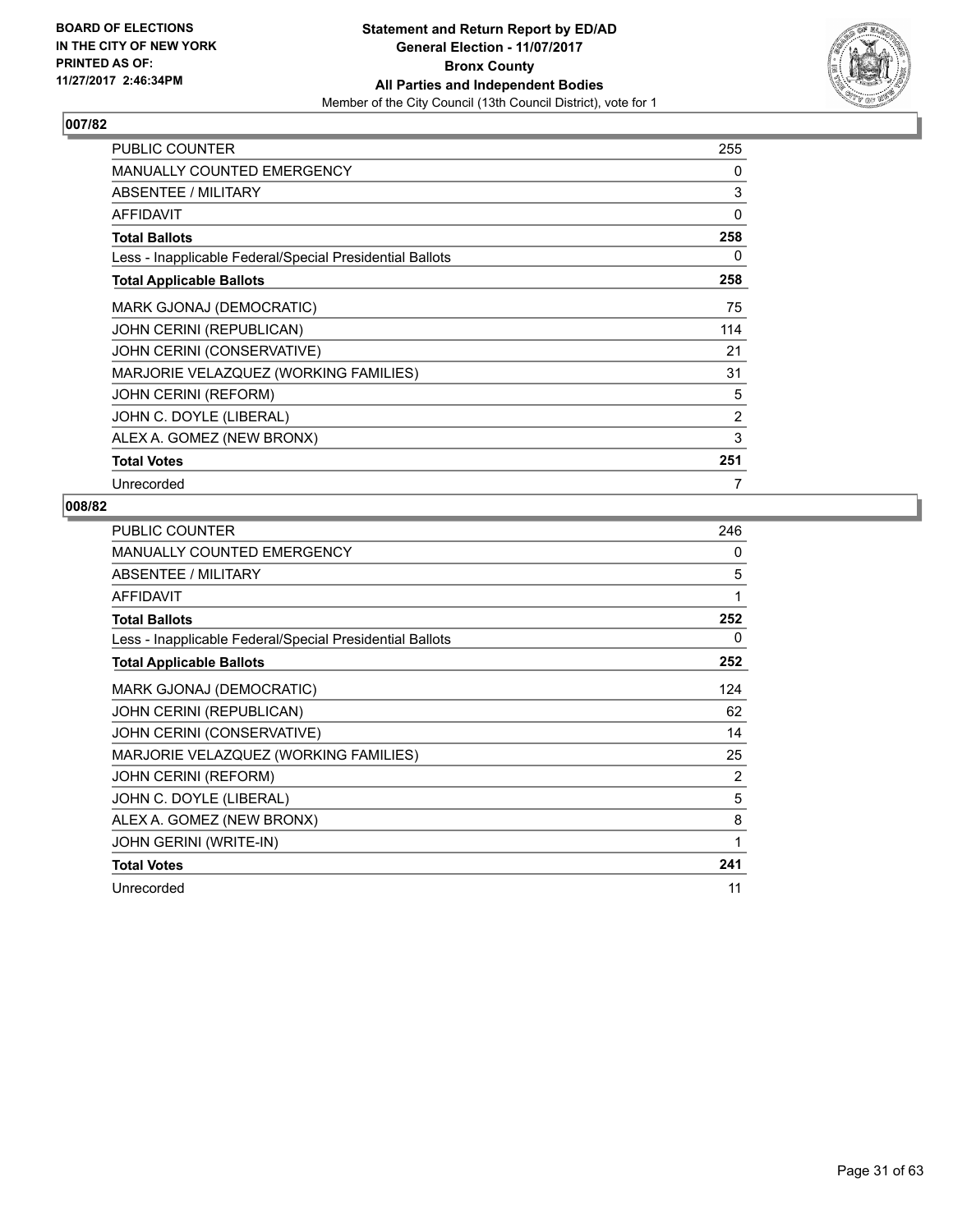

| <b>PUBLIC COUNTER</b>                                    | 290            |
|----------------------------------------------------------|----------------|
| <b>MANUALLY COUNTED EMERGENCY</b>                        | 0              |
| ABSENTEE / MILITARY                                      | 3              |
| <b>AFFIDAVIT</b>                                         | 3              |
| <b>Total Ballots</b>                                     | 296            |
| Less - Inapplicable Federal/Special Presidential Ballots | 0              |
| <b>Total Applicable Ballots</b>                          | 296            |
| MARK GJONAJ (DEMOCRATIC)                                 | 115            |
| <b>JOHN CERINI (REPUBLICAN)</b>                          | 100            |
| JOHN CERINI (CONSERVATIVE)                               | 14             |
| MARJORIE VELAZQUEZ (WORKING FAMILIES)                    | 42             |
| <b>JOHN CERINI (REFORM)</b>                              | 5              |
| JOHN C. DOYLE (LIBERAL)                                  | $\overline{2}$ |
| ALEX A. GOMEZ (NEW BRONX)                                | 9              |
| <b>Total Votes</b>                                       | 287            |
| Unrecorded                                               | 9              |

| <b>PUBLIC COUNTER</b>                                    | 234 |
|----------------------------------------------------------|-----|
| <b>MANUALLY COUNTED EMERGENCY</b>                        | 0   |
| ABSENTEE / MILITARY                                      | 6   |
| <b>AFFIDAVIT</b>                                         | 3   |
| <b>Total Ballots</b>                                     | 243 |
| Less - Inapplicable Federal/Special Presidential Ballots | 0   |
| <b>Total Applicable Ballots</b>                          | 243 |
| MARK GJONAJ (DEMOCRATIC)                                 | 69  |
| <b>JOHN CERINI (REPUBLICAN)</b>                          | 59  |
| JOHN CERINI (CONSERVATIVE)                               | 13  |
| MARJORIE VELAZQUEZ (WORKING FAMILIES)                    | 48  |
| <b>JOHN CERINI (REFORM)</b>                              | 2   |
| JOHN C. DOYLE (LIBERAL)                                  | 3   |
| ALEX A. GOMEZ (NEW BRONX)                                | 2   |
| <b>Total Votes</b>                                       | 196 |
| Unrecorded                                               | 47  |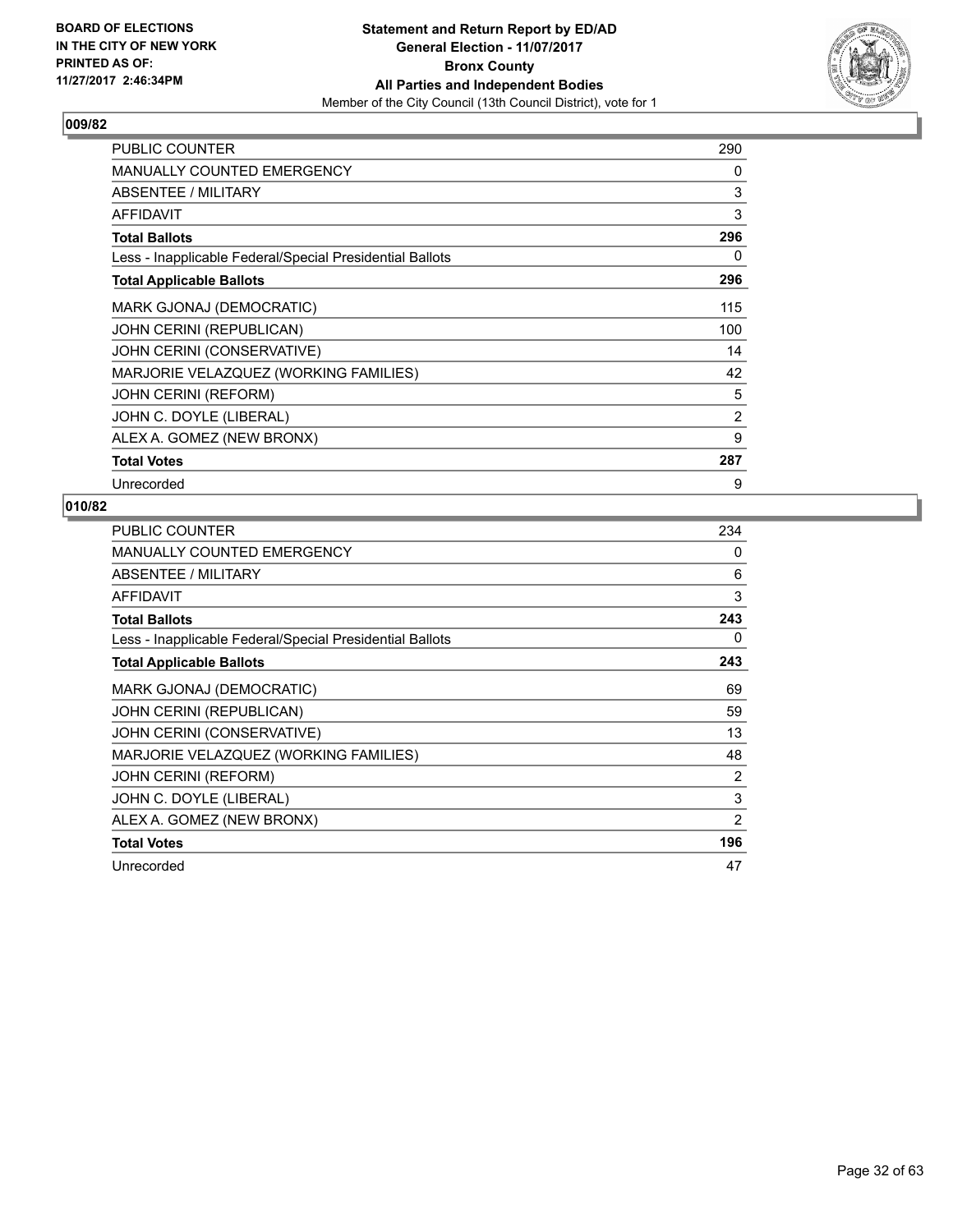

| <b>PUBLIC COUNTER</b>                                    | 219            |
|----------------------------------------------------------|----------------|
| MANUALLY COUNTED EMERGENCY                               | 0              |
| ABSENTEE / MILITARY                                      | 6              |
| <b>AFFIDAVIT</b>                                         | $\overline{2}$ |
| <b>Total Ballots</b>                                     | 227            |
| Less - Inapplicable Federal/Special Presidential Ballots | 0              |
| <b>Total Applicable Ballots</b>                          | 227            |
| MARK GJONAJ (DEMOCRATIC)                                 | 88             |
| <b>JOHN CERINI (REPUBLICAN)</b>                          | 71             |
| JOHN CERINI (CONSERVATIVE)                               | 8              |
| MARJORIE VELAZQUEZ (WORKING FAMILIES)                    | 44             |
| <b>JOHN CERINI (REFORM)</b>                              | 4              |
| JOHN C. DOYLE (LIBERAL)                                  | 2              |
| ALEX A. GOMEZ (NEW BRONX)                                | $\overline{2}$ |
| <b>Total Votes</b>                                       | 219            |
| Unrecorded                                               | 8              |

| <b>PUBLIC COUNTER</b>                                    | 126 |
|----------------------------------------------------------|-----|
| <b>MANUALLY COUNTED EMERGENCY</b>                        | 0   |
| ABSENTEE / MILITARY                                      | 6   |
| <b>AFFIDAVIT</b>                                         | 1   |
| <b>Total Ballots</b>                                     | 133 |
| Less - Inapplicable Federal/Special Presidential Ballots | 0   |
| <b>Total Applicable Ballots</b>                          | 133 |
| MARK GJONAJ (DEMOCRATIC)                                 | 98  |
| <b>JOHN CERINI (REPUBLICAN)</b>                          | 5   |
| JOHN CERINI (CONSERVATIVE)                               | 0   |
| MARJORIE VELAZQUEZ (WORKING FAMILIES)                    | 18  |
| <b>JOHN CERINI (REFORM)</b>                              | 1   |
| JOHN C. DOYLE (LIBERAL)                                  | 0   |
| ALEX A. GOMEZ (NEW BRONX)                                | 0   |
| <b>Total Votes</b>                                       | 122 |
| Unrecorded                                               | 11  |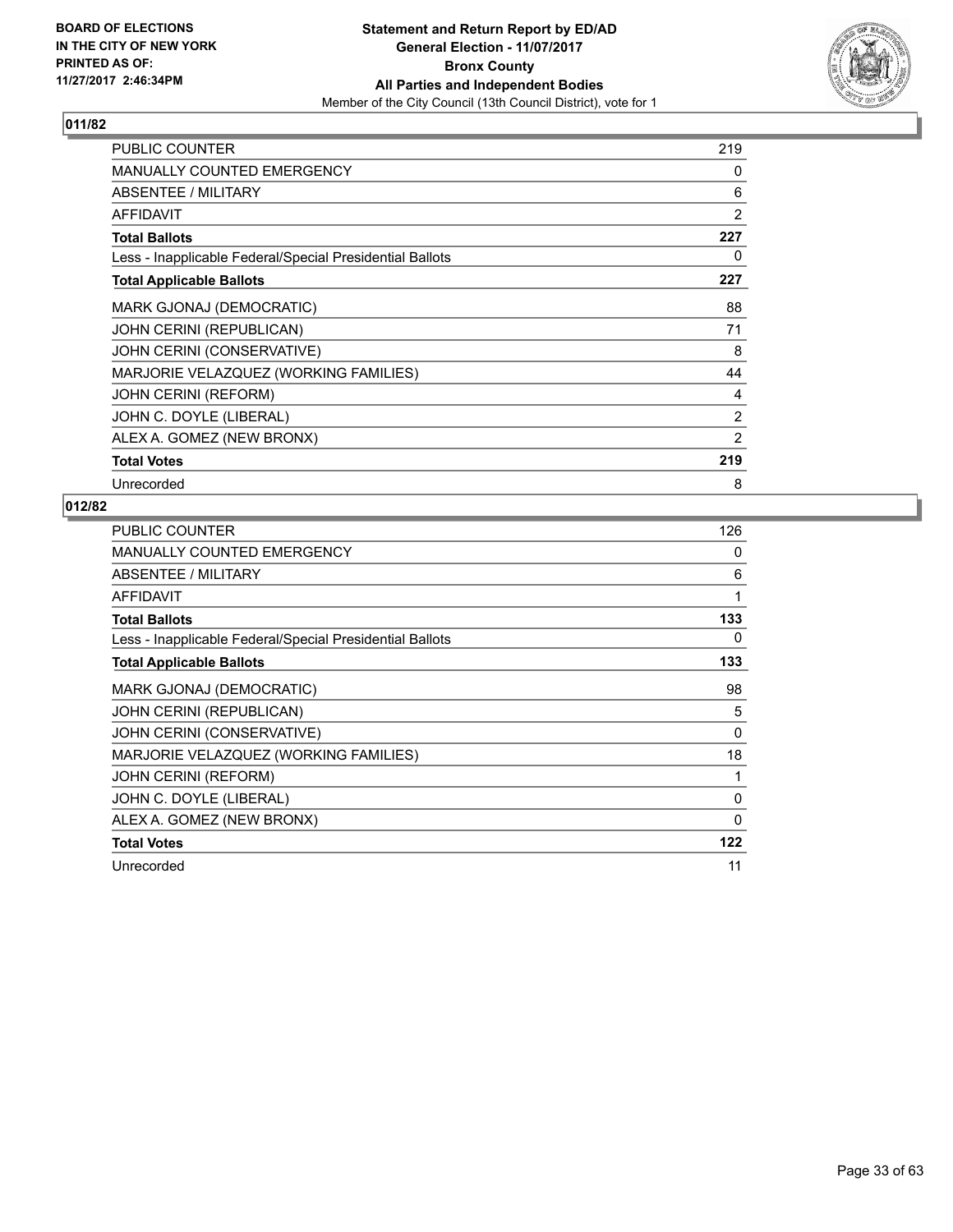

| <b>PUBLIC COUNTER</b>                                    | 145 |
|----------------------------------------------------------|-----|
| <b>MANUALLY COUNTED EMERGENCY</b>                        | 0   |
| ABSENTEE / MILITARY                                      | 3   |
| <b>AFFIDAVIT</b>                                         | 1   |
| <b>Total Ballots</b>                                     | 149 |
| Less - Inapplicable Federal/Special Presidential Ballots | 0   |
| <b>Total Applicable Ballots</b>                          | 149 |
| MARK GJONAJ (DEMOCRATIC)                                 | 110 |
| <b>JOHN CERINI (REPUBLICAN)</b>                          | 1   |
| JOHN CERINI (CONSERVATIVE)                               | 2   |
| MARJORIE VELAZQUEZ (WORKING FAMILIES)                    | 22  |
| <b>JOHN CERINI (REFORM)</b>                              | 0   |
| JOHN C. DOYLE (LIBERAL)                                  | 0   |
| ALEX A. GOMEZ (NEW BRONX)                                | 3   |
| <b>Total Votes</b>                                       | 138 |
| Unrecorded                                               | 11  |

| <b>PUBLIC COUNTER</b>                                    | 66             |
|----------------------------------------------------------|----------------|
| <b>MANUALLY COUNTED EMERGENCY</b>                        | 0              |
| ABSENTEE / MILITARY                                      | 2              |
| AFFIDAVIT                                                | $\Omega$       |
| <b>Total Ballots</b>                                     | 68             |
| Less - Inapplicable Federal/Special Presidential Ballots | 0              |
| <b>Total Applicable Ballots</b>                          | 68             |
| MARK GJONAJ (DEMOCRATIC)                                 | 50             |
| <b>JOHN CERINI (REPUBLICAN)</b>                          | 7              |
| JOHN CERINI (CONSERVATIVE)                               | $\overline{2}$ |
| MARJORIE VELAZQUEZ (WORKING FAMILIES)                    | 5              |
| <b>JOHN CERINI (REFORM)</b>                              | 0              |
| JOHN C. DOYLE (LIBERAL)                                  | 1              |
| ALEX A. GOMEZ (NEW BRONX)                                | 0              |
| <b>Total Votes</b>                                       | 65             |
| Unrecorded                                               | 3              |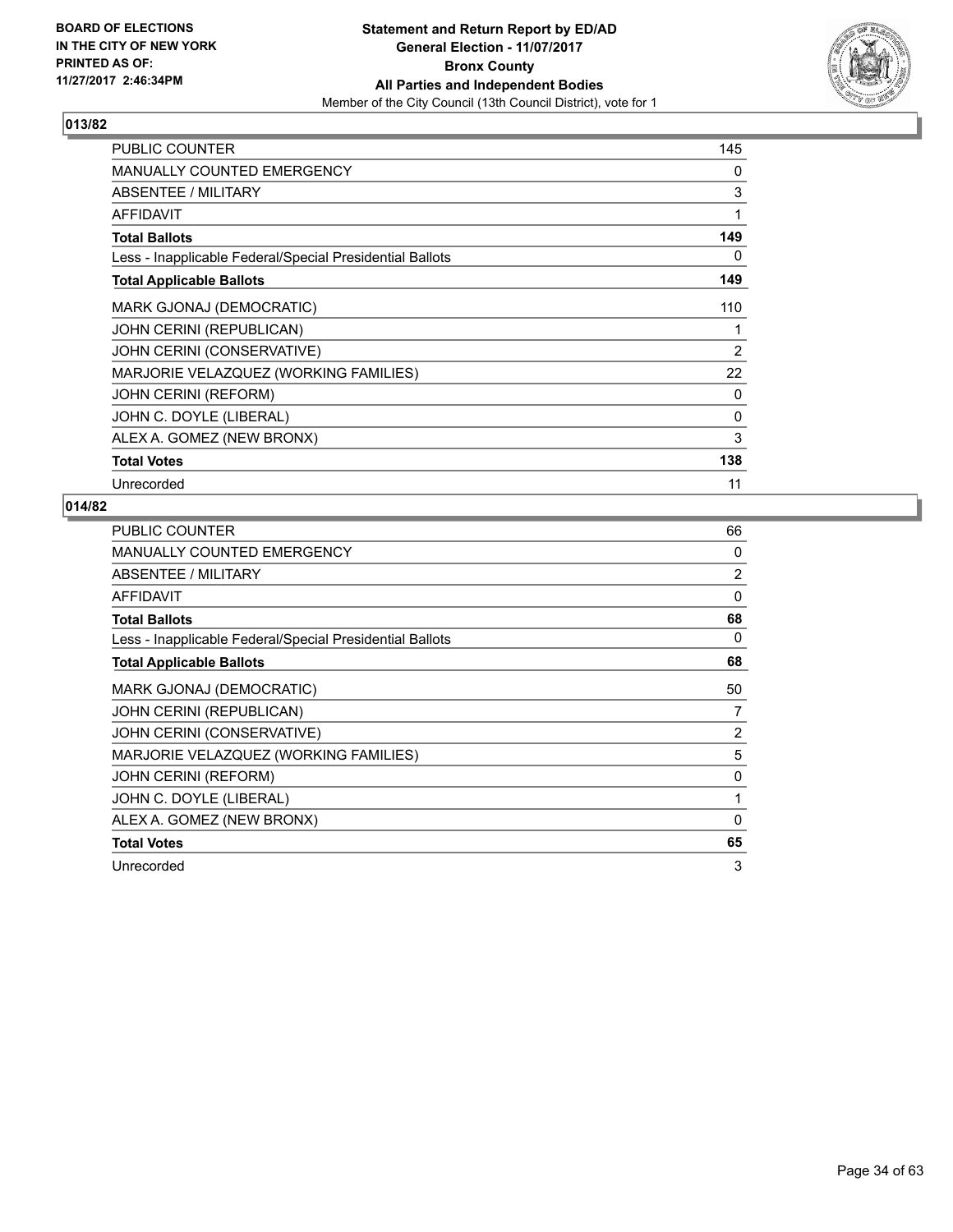

| <b>PUBLIC COUNTER</b>                                    | 227 |
|----------------------------------------------------------|-----|
| <b>MANUALLY COUNTED EMERGENCY</b>                        | 0   |
| ABSENTEE / MILITARY                                      | 8   |
| AFFIDAVIT                                                | 2   |
| <b>Total Ballots</b>                                     | 237 |
| Less - Inapplicable Federal/Special Presidential Ballots | 0   |
| <b>Total Applicable Ballots</b>                          | 237 |
| MARK GJONAJ (DEMOCRATIC)                                 | 163 |
| <b>JOHN CERINI (REPUBLICAN)</b>                          | 11  |
| JOHN CERINI (CONSERVATIVE)                               | 5   |
| MARJORIE VELAZQUEZ (WORKING FAMILIES)                    | 34  |
| <b>JOHN CERINI (REFORM)</b>                              | 2   |
| JOHN C. DOYLE (LIBERAL)                                  | 0   |
| ALEX A. GOMEZ (NEW BRONX)                                | 3   |
| <b>Total Votes</b>                                       | 218 |
| Unrecorded                                               | 19  |

| <b>PUBLIC COUNTER</b>                                    | 231            |
|----------------------------------------------------------|----------------|
| <b>MANUALLY COUNTED EMERGENCY</b>                        | 0              |
| ABSENTEE / MILITARY                                      | 8              |
| <b>AFFIDAVIT</b>                                         | $\overline{7}$ |
| <b>Total Ballots</b>                                     | 246            |
| Less - Inapplicable Federal/Special Presidential Ballots | 0              |
| <b>Total Applicable Ballots</b>                          | 246            |
| MARK GJONAJ (DEMOCRATIC)                                 | 101            |
| <b>JOHN CERINI (REPUBLICAN)</b>                          | 74             |
| JOHN CERINI (CONSERVATIVE)                               | 13             |
| MARJORIE VELAZQUEZ (WORKING FAMILIES)                    | 41             |
| <b>JOHN CERINI (REFORM)</b>                              | 5              |
| JOHN C. DOYLE (LIBERAL)                                  | 4              |
| ALEX A. GOMEZ (NEW BRONX)                                | 2              |
| <b>Total Votes</b>                                       | 240            |
| Unrecorded                                               | 6              |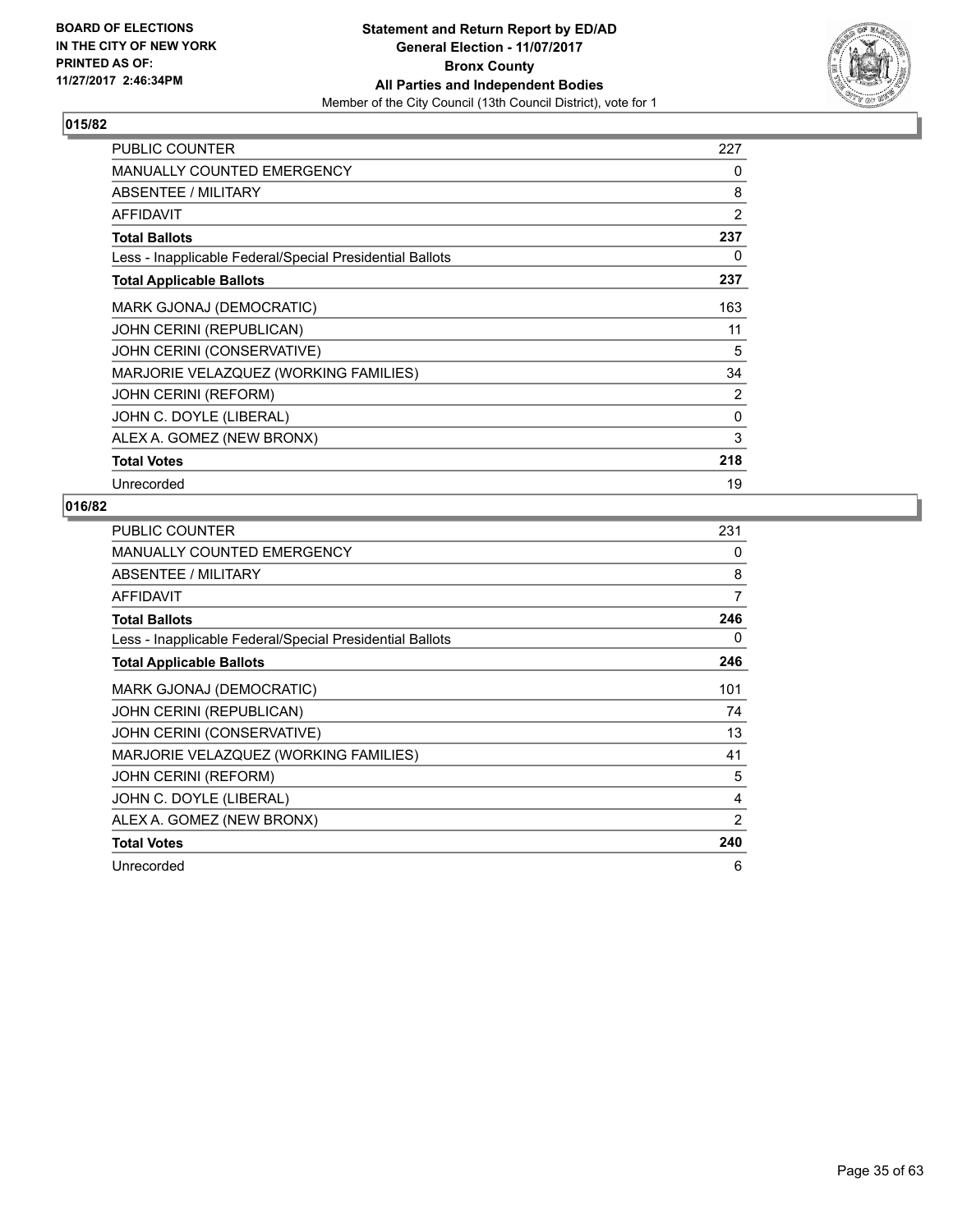

| <b>PUBLIC COUNTER</b>                                    | 232 |
|----------------------------------------------------------|-----|
| <b>MANUALLY COUNTED EMERGENCY</b>                        | 0   |
| ABSENTEE / MILITARY                                      | 15  |
| <b>AFFIDAVIT</b>                                         | 1   |
| <b>Total Ballots</b>                                     | 248 |
| Less - Inapplicable Federal/Special Presidential Ballots | 0   |
| <b>Total Applicable Ballots</b>                          | 248 |
| MARK GJONAJ (DEMOCRATIC)                                 | 77  |
| <b>JOHN CERINI (REPUBLICAN)</b>                          | 105 |
| JOHN CERINI (CONSERVATIVE)                               | 27  |
| MARJORIE VELAZQUEZ (WORKING FAMILIES)                    | 24  |
| <b>JOHN CERINI (REFORM)</b>                              | 1   |
| JOHN C. DOYLE (LIBERAL)                                  | 5   |
| ALEX A. GOMEZ (NEW BRONX)                                | 1   |
| <b>Total Votes</b>                                       | 240 |
| Unrecorded                                               | 8   |

| <b>PUBLIC COUNTER</b>                                    | 117 |
|----------------------------------------------------------|-----|
| <b>MANUALLY COUNTED EMERGENCY</b>                        | 0   |
| ABSENTEE / MILITARY                                      | 3   |
| <b>AFFIDAVIT</b>                                         | 6   |
| <b>Total Ballots</b>                                     | 126 |
| Less - Inapplicable Federal/Special Presidential Ballots | 0   |
| <b>Total Applicable Ballots</b>                          | 126 |
| MARK GJONAJ (DEMOCRATIC)                                 | 57  |
| <b>JOHN CERINI (REPUBLICAN)</b>                          | 27  |
| JOHN CERINI (CONSERVATIVE)                               | 3   |
| MARJORIE VELAZQUEZ (WORKING FAMILIES)                    | 32  |
| <b>JOHN CERINI (REFORM)</b>                              | 2   |
| JOHN C. DOYLE (LIBERAL)                                  | 1   |
| ALEX A. GOMEZ (NEW BRONX)                                | 1   |
| <b>Total Votes</b>                                       | 123 |
| Unrecorded                                               | 3   |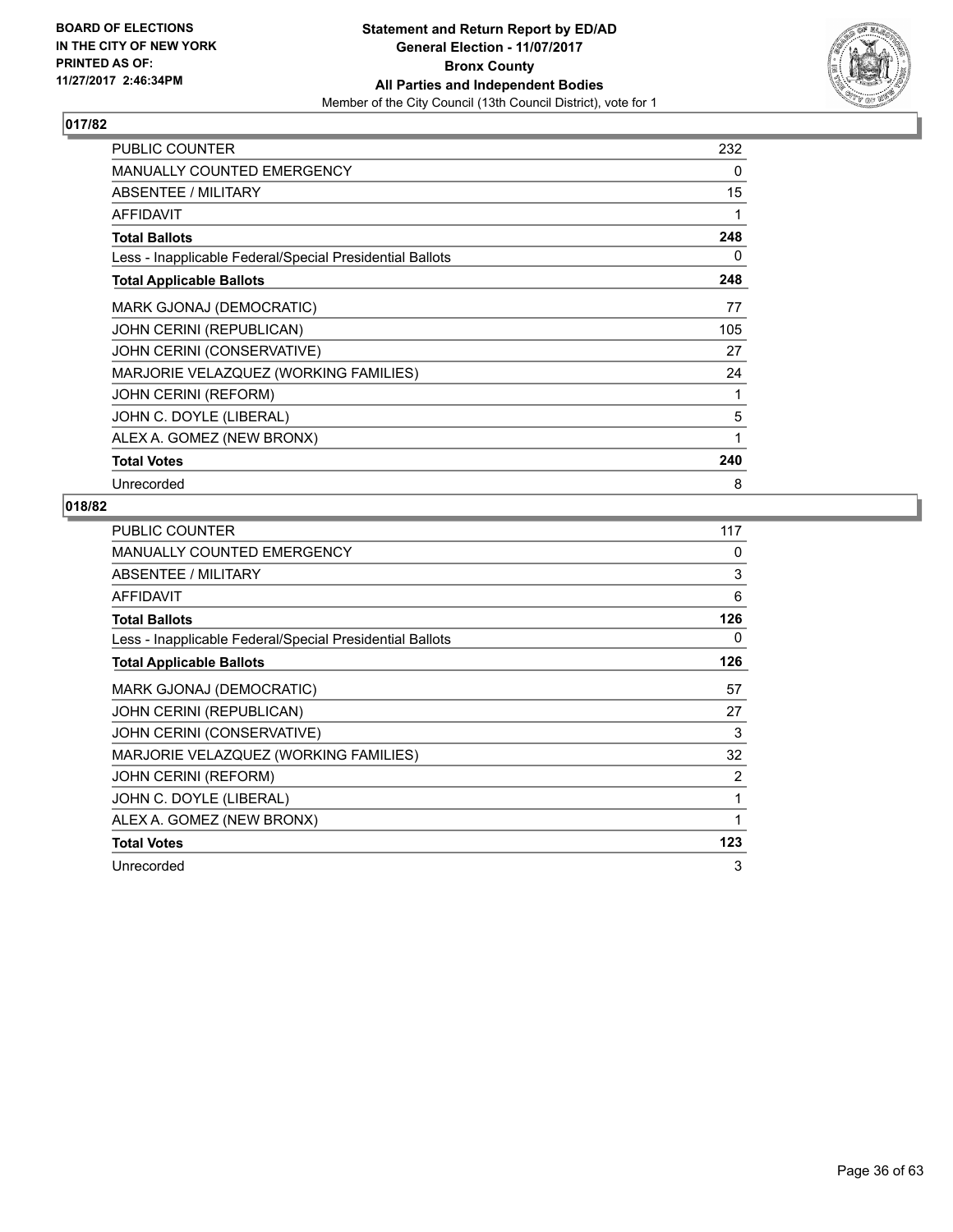

| <b>PUBLIC COUNTER</b>                                    | 162 |
|----------------------------------------------------------|-----|
| <b>MANUALLY COUNTED EMERGENCY</b>                        | 0   |
| ABSENTEE / MILITARY                                      | 4   |
| <b>AFFIDAVIT</b>                                         | 2   |
| <b>Total Ballots</b>                                     | 168 |
| Less - Inapplicable Federal/Special Presidential Ballots | 0   |
| <b>Total Applicable Ballots</b>                          | 168 |
| MARK GJONAJ (DEMOCRATIC)                                 | 44  |
| <b>JOHN CERINI (REPUBLICAN)</b>                          | 69  |
| JOHN CERINI (CONSERVATIVE)                               | 19  |
| MARJORIE VELAZQUEZ (WORKING FAMILIES)                    | 26  |
| <b>JOHN CERINI (REFORM)</b>                              | 1   |
| JOHN C. DOYLE (LIBERAL)                                  | 3   |
| ALEX A. GOMEZ (NEW BRONX)                                | 0   |
| <b>Total Votes</b>                                       | 162 |
| Unrecorded                                               | 6   |

| <b>PUBLIC COUNTER</b>                                    | 234 |
|----------------------------------------------------------|-----|
| <b>MANUALLY COUNTED EMERGENCY</b>                        | 0   |
| ABSENTEE / MILITARY                                      | 4   |
| <b>AFFIDAVIT</b>                                         | 5   |
| <b>Total Ballots</b>                                     | 243 |
| Less - Inapplicable Federal/Special Presidential Ballots | 0   |
| <b>Total Applicable Ballots</b>                          | 243 |
| MARK GJONAJ (DEMOCRATIC)                                 | 55  |
| <b>JOHN CERINI (REPUBLICAN)</b>                          | 113 |
| JOHN CERINI (CONSERVATIVE)                               | 34  |
| MARJORIE VELAZQUEZ (WORKING FAMILIES)                    | 18  |
| <b>JOHN CERINI (REFORM)</b>                              | 5   |
| JOHN C. DOYLE (LIBERAL)                                  | 11  |
| ALEX A. GOMEZ (NEW BRONX)                                | 0   |
| <b>Total Votes</b>                                       | 236 |
| Unrecorded                                               | 7   |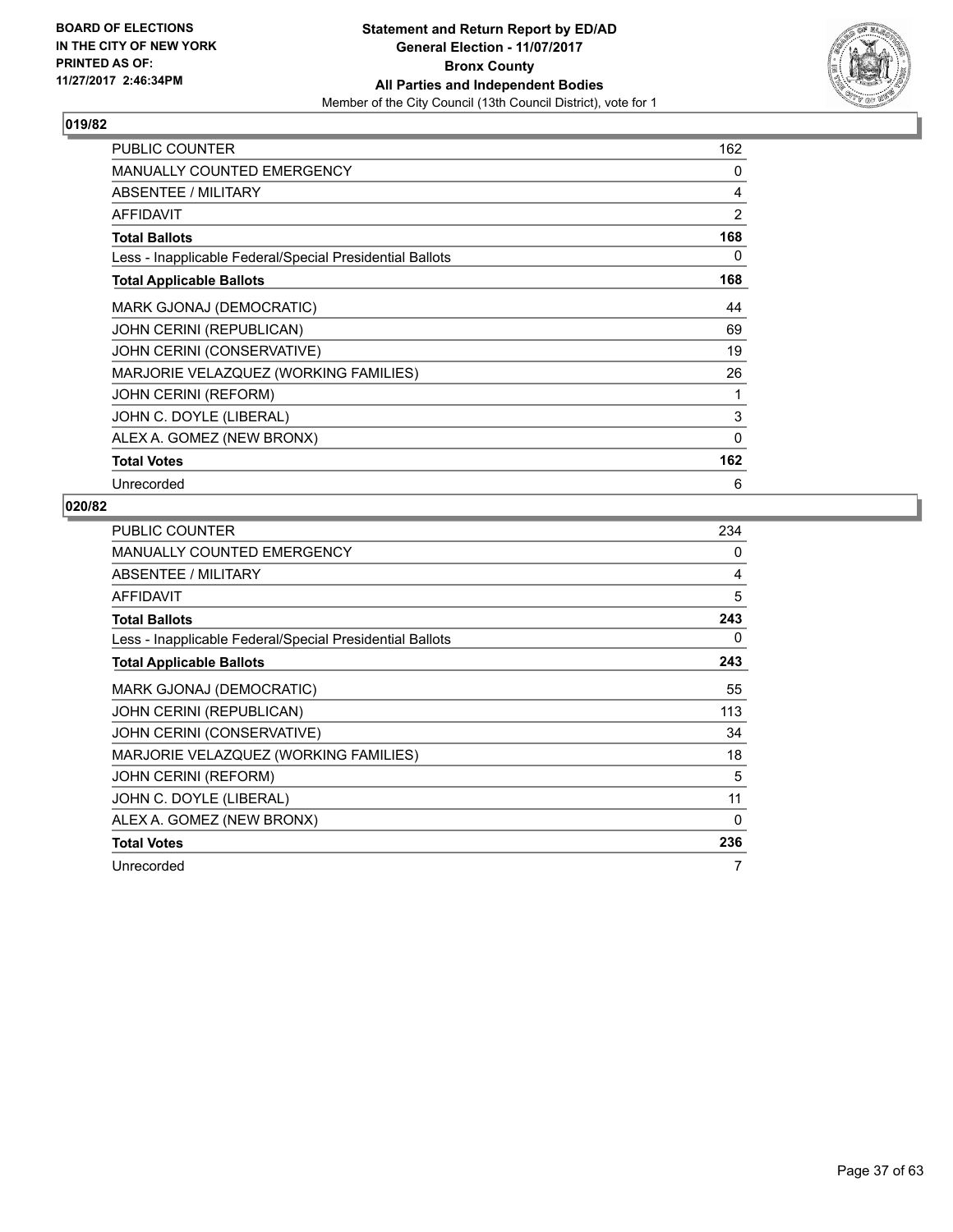

| <b>PUBLIC COUNTER</b>                                    | 142            |
|----------------------------------------------------------|----------------|
| <b>MANUALLY COUNTED EMERGENCY</b>                        | 0              |
| ABSENTEE / MILITARY                                      | 1              |
| AFFIDAVIT                                                | $\mathbf{0}$   |
| <b>Total Ballots</b>                                     | 143            |
| Less - Inapplicable Federal/Special Presidential Ballots | 0              |
| <b>Total Applicable Ballots</b>                          | 143            |
| MARK GJONAJ (DEMOCRATIC)                                 | 50             |
| <b>JOHN CERINI (REPUBLICAN)</b>                          | 56             |
| JOHN CERINI (CONSERVATIVE)                               | 12             |
| MARJORIE VELAZQUEZ (WORKING FAMILIES)                    | 19             |
| <b>JOHN CERINI (REFORM)</b>                              | 2              |
| JOHN C. DOYLE (LIBERAL)                                  | 2              |
| ALEX A. GOMEZ (NEW BRONX)                                | 0              |
| <b>Total Votes</b>                                       | 141            |
| Unrecorded                                               | $\overline{2}$ |

| <b>PUBLIC COUNTER</b>                                    | 217 |
|----------------------------------------------------------|-----|
| <b>MANUALLY COUNTED EMERGENCY</b>                        | 0   |
| ABSENTEE / MILITARY                                      | 2   |
| <b>AFFIDAVIT</b>                                         | 6   |
| <b>Total Ballots</b>                                     | 225 |
| Less - Inapplicable Federal/Special Presidential Ballots | 0   |
| <b>Total Applicable Ballots</b>                          | 225 |
| MARK GJONAJ (DEMOCRATIC)                                 | 96  |
| JOHN CERINI (REPUBLICAN)                                 | 78  |
| JOHN CERINI (CONSERVATIVE)                               | 11  |
| MARJORIE VELAZQUEZ (WORKING FAMILIES)                    | 29  |
| <b>JOHN CERINI (REFORM)</b>                              | 1   |
| JOHN C. DOYLE (LIBERAL)                                  | 3   |
| ALEX A. GOMEZ (NEW BRONX)                                | 1   |
| <b>Total Votes</b>                                       | 219 |
| Unrecorded                                               | 6   |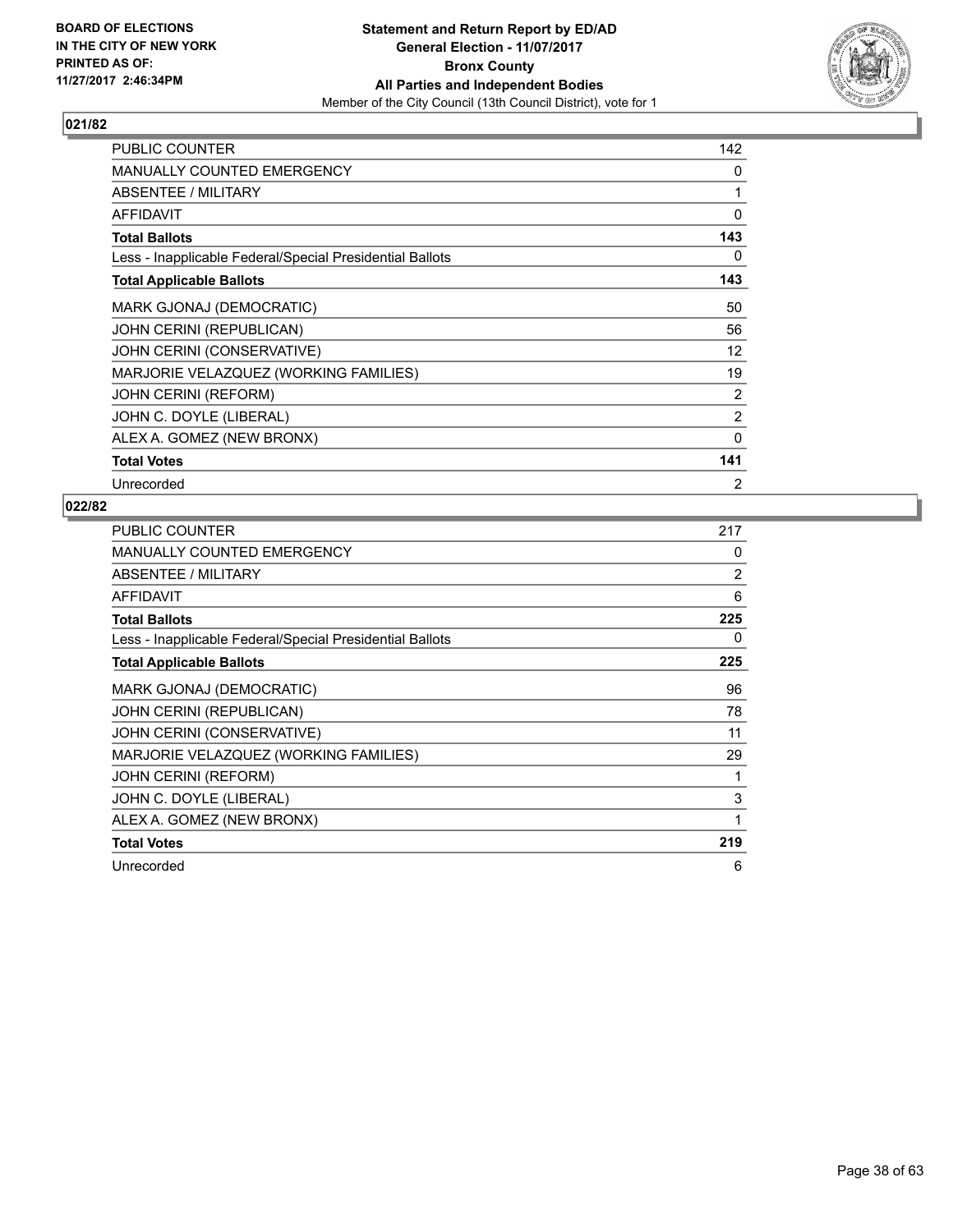

| <b>PUBLIC COUNTER</b>                                    | 208            |
|----------------------------------------------------------|----------------|
| <b>MANUALLY COUNTED EMERGENCY</b>                        | 0              |
| ABSENTEE / MILITARY                                      | 2              |
| <b>AFFIDAVIT</b>                                         | 4              |
| <b>Total Ballots</b>                                     | 214            |
| Less - Inapplicable Federal/Special Presidential Ballots | 0              |
| <b>Total Applicable Ballots</b>                          | 214            |
| MARK GJONAJ (DEMOCRATIC)                                 | 80             |
| <b>JOHN CERINI (REPUBLICAN)</b>                          | 66             |
| JOHN CERINI (CONSERVATIVE)                               | 11             |
| MARJORIE VELAZQUEZ (WORKING FAMILIES)                    | 29             |
| <b>JOHN CERINI (REFORM)</b>                              | 9              |
| JOHN C. DOYLE (LIBERAL)                                  | 6              |
| ALEX A. GOMEZ (NEW BRONX)                                | $\overline{2}$ |
| <b>Total Votes</b>                                       | 203            |
| Unrecorded                                               | 11             |

| <b>PUBLIC COUNTER</b>                                    | 218          |
|----------------------------------------------------------|--------------|
| <b>MANUALLY COUNTED EMERGENCY</b>                        | 0            |
| <b>ABSENTEE / MILITARY</b>                               | 4            |
| <b>AFFIDAVIT</b>                                         | $\mathbf{0}$ |
| <b>Total Ballots</b>                                     | 222          |
| Less - Inapplicable Federal/Special Presidential Ballots | 0            |
| <b>Total Applicable Ballots</b>                          | 222          |
| MARK GJONAJ (DEMOCRATIC)                                 | 86           |
| JOHN CERINI (REPUBLICAN)                                 | 82           |
| JOHN CERINI (CONSERVATIVE)                               | 20           |
| MARJORIE VELAZQUEZ (WORKING FAMILIES)                    | 17           |
| <b>JOHN CERINI (REFORM)</b>                              | 2            |
| JOHN C. DOYLE (LIBERAL)                                  | 3            |
| ALEX A. GOMEZ (NEW BRONX)                                | 1            |
| JOAN JACOB (WRITE-IN)                                    | 1            |
| <b>Total Votes</b>                                       | 212          |
| Unrecorded                                               | 10           |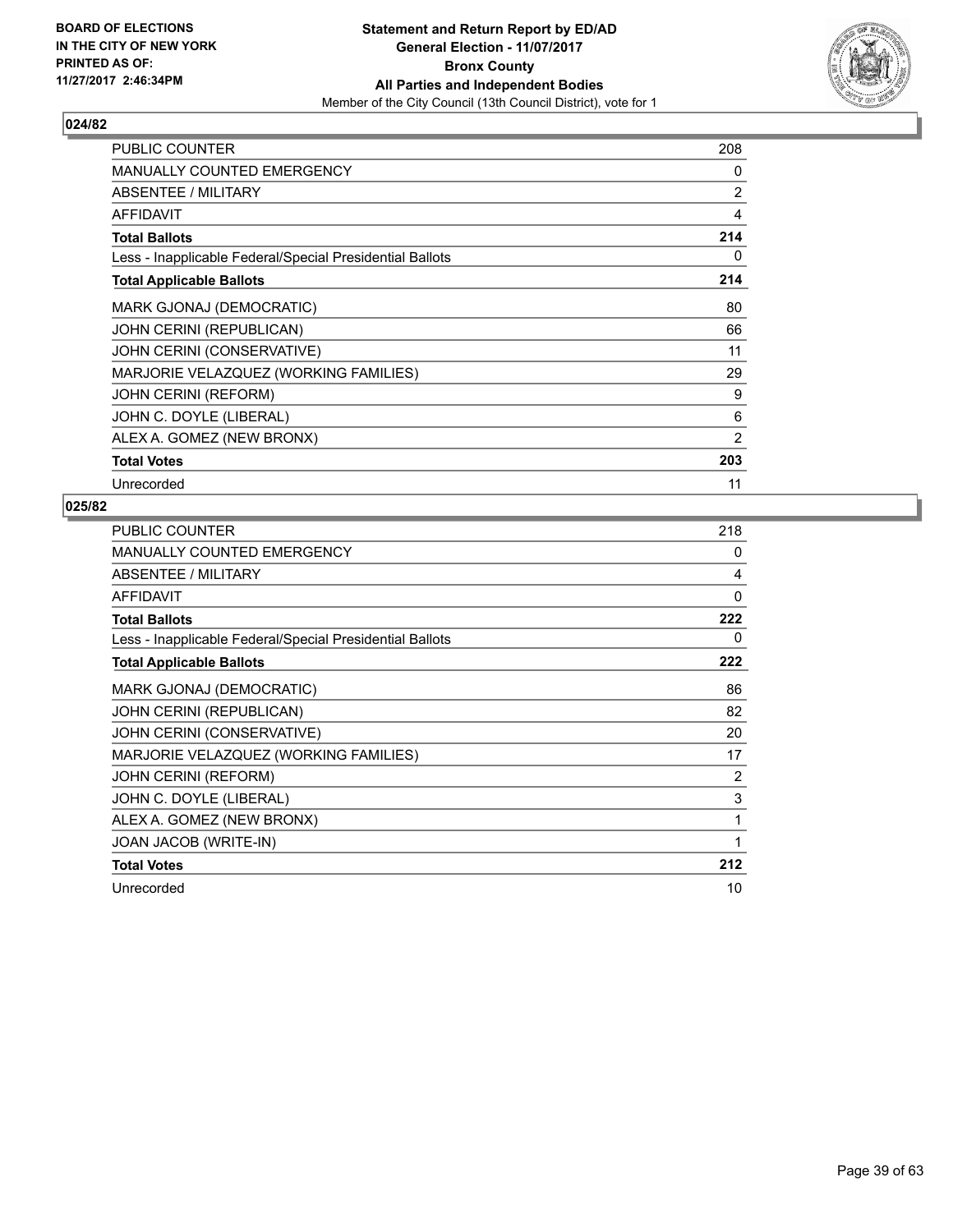

| <b>PUBLIC COUNTER</b>                                    | 0        |
|----------------------------------------------------------|----------|
| <b>MANUALLY COUNTED EMERGENCY</b>                        | 0        |
| ABSENTEE / MILITARY                                      | 0        |
| AFFIDAVIT                                                | 0        |
| <b>Total Ballots</b>                                     | 0        |
| Less - Inapplicable Federal/Special Presidential Ballots | 0        |
| <b>Total Applicable Ballots</b>                          | 0        |
| MARK GJONAJ (DEMOCRATIC)                                 | 0        |
| JOHN CERINI (REPUBLICAN)                                 | 0        |
| JOHN CERINI (CONSERVATIVE)                               | 0        |
| MARJORIE VELAZQUEZ (WORKING FAMILIES)                    | 0        |
| <b>JOHN CERINI (REFORM)</b>                              | $\Omega$ |
| JOHN C. DOYLE (LIBERAL)                                  | 0        |
| ALEX A. GOMEZ (NEW BRONX)                                | 0        |
| <b>Total Votes</b>                                       | 0        |

| <b>PUBLIC COUNTER</b>                                    | 184            |
|----------------------------------------------------------|----------------|
| MANUALLY COUNTED EMERGENCY                               | $\Omega$       |
| ABSENTEE / MILITARY                                      | 1              |
| AFFIDAVIT                                                | 2              |
| <b>Total Ballots</b>                                     | 187            |
| Less - Inapplicable Federal/Special Presidential Ballots | 0              |
| <b>Total Applicable Ballots</b>                          | 187            |
| MARK GJONAJ (DEMOCRATIC)                                 | 102            |
| <b>JOHN CERINI (REPUBLICAN)</b>                          | 22             |
| JOHN CERINI (CONSERVATIVE)                               | 5              |
| MARJORIE VELAZQUEZ (WORKING FAMILIES)                    | 36             |
| <b>JOHN CERINI (REFORM)</b>                              | 1              |
| JOHN C. DOYLE (LIBERAL)                                  | $\overline{2}$ |
| ALEX A. GOMEZ (NEW BRONX)                                | 3              |
| EGIDIO JOSEPH SEMETILLI (WRITE-IN)                       | 1              |
| <b>Total Votes</b>                                       | 172            |
| Unrecorded                                               | 15             |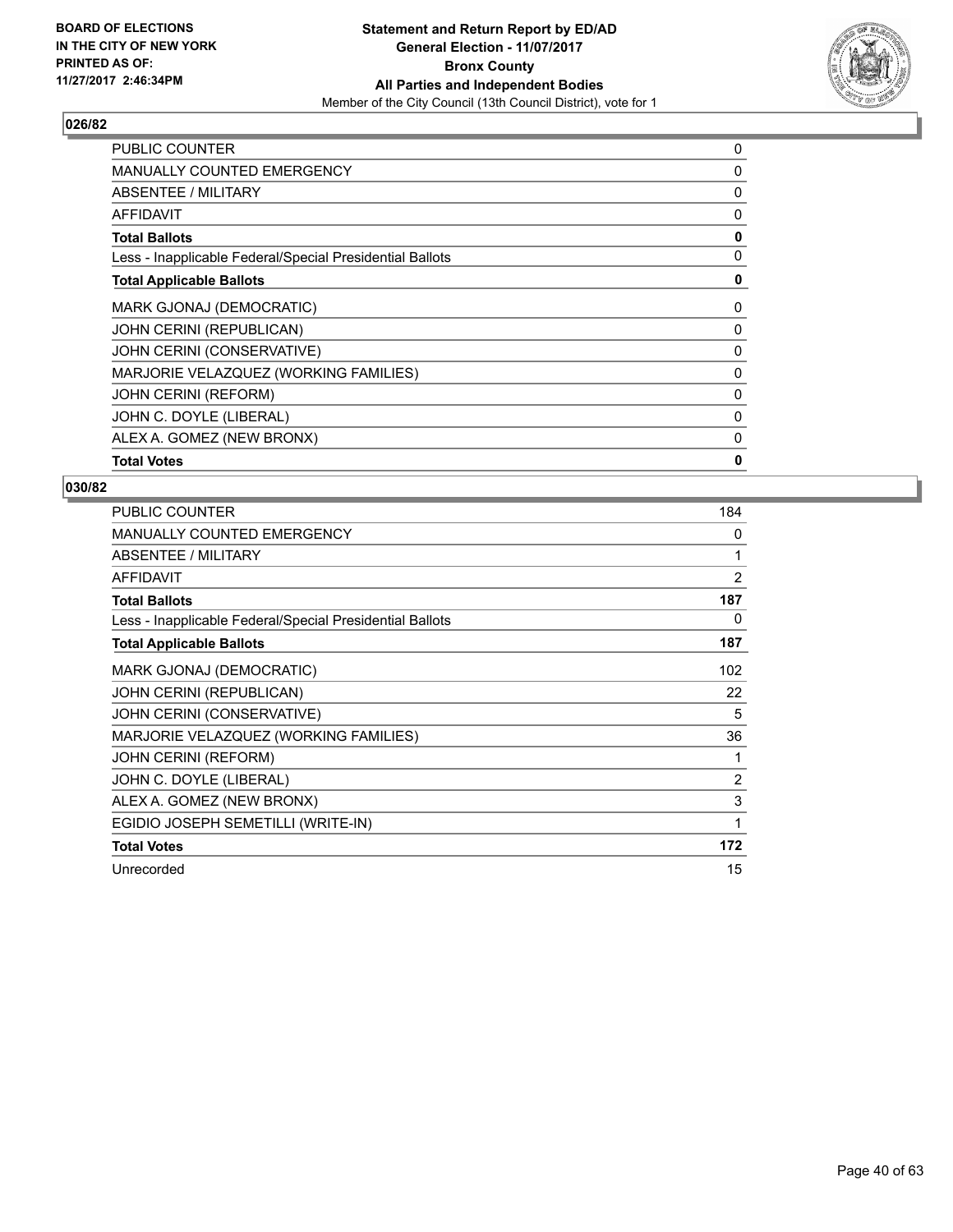

| <b>PUBLIC COUNTER</b>                                    | 236            |
|----------------------------------------------------------|----------------|
| <b>MANUALLY COUNTED EMERGENCY</b>                        | 0              |
| ABSENTEE / MILITARY                                      | 3              |
| <b>AFFIDAVIT</b>                                         | $\overline{2}$ |
| <b>Total Ballots</b>                                     | 241            |
| Less - Inapplicable Federal/Special Presidential Ballots | 0              |
| <b>Total Applicable Ballots</b>                          | 241            |
| MARK GJONAJ (DEMOCRATIC)                                 | 173            |
| <b>JOHN CERINI (REPUBLICAN)</b>                          | 14             |
| JOHN CERINI (CONSERVATIVE)                               | 6              |
| MARJORIE VELAZQUEZ (WORKING FAMILIES)                    | 28             |
| <b>JOHN CERINI (REFORM)</b>                              | 0              |
| JOHN C. DOYLE (LIBERAL)                                  | 3              |
| ALEX A. GOMEZ (NEW BRONX)                                | 1              |
| FERNANDO CARLO (WRITE-IN)                                | 1              |
| UNATTRIBUTABLE WRITE-IN (WRITE-IN)                       |                |
| <b>Total Votes</b>                                       | 227            |
| Unrecorded                                               | 14             |

| <b>PUBLIC COUNTER</b>                                    | 232            |
|----------------------------------------------------------|----------------|
| MANUALLY COUNTED EMERGENCY                               | 0              |
| ABSENTEE / MILITARY                                      | 11             |
| <b>AFFIDAVIT</b>                                         | 1              |
| <b>Total Ballots</b>                                     | 244            |
| Less - Inapplicable Federal/Special Presidential Ballots | 0              |
| <b>Total Applicable Ballots</b>                          | 244            |
| MARK GJONAJ (DEMOCRATIC)                                 | 89             |
| JOHN CERINI (REPUBLICAN)                                 | 95             |
| JOHN CERINI (CONSERVATIVE)                               | 10             |
| MARJORIE VELAZQUEZ (WORKING FAMILIES)                    | 30             |
| <b>JOHN CERINI (REFORM)</b>                              | $\overline{2}$ |
| JOHN C. DOYLE (LIBERAL)                                  | 6              |
| ALEX A. GOMEZ (NEW BRONX)                                | 2              |
| <b>Total Votes</b>                                       | 234            |
| Unrecorded                                               | 10             |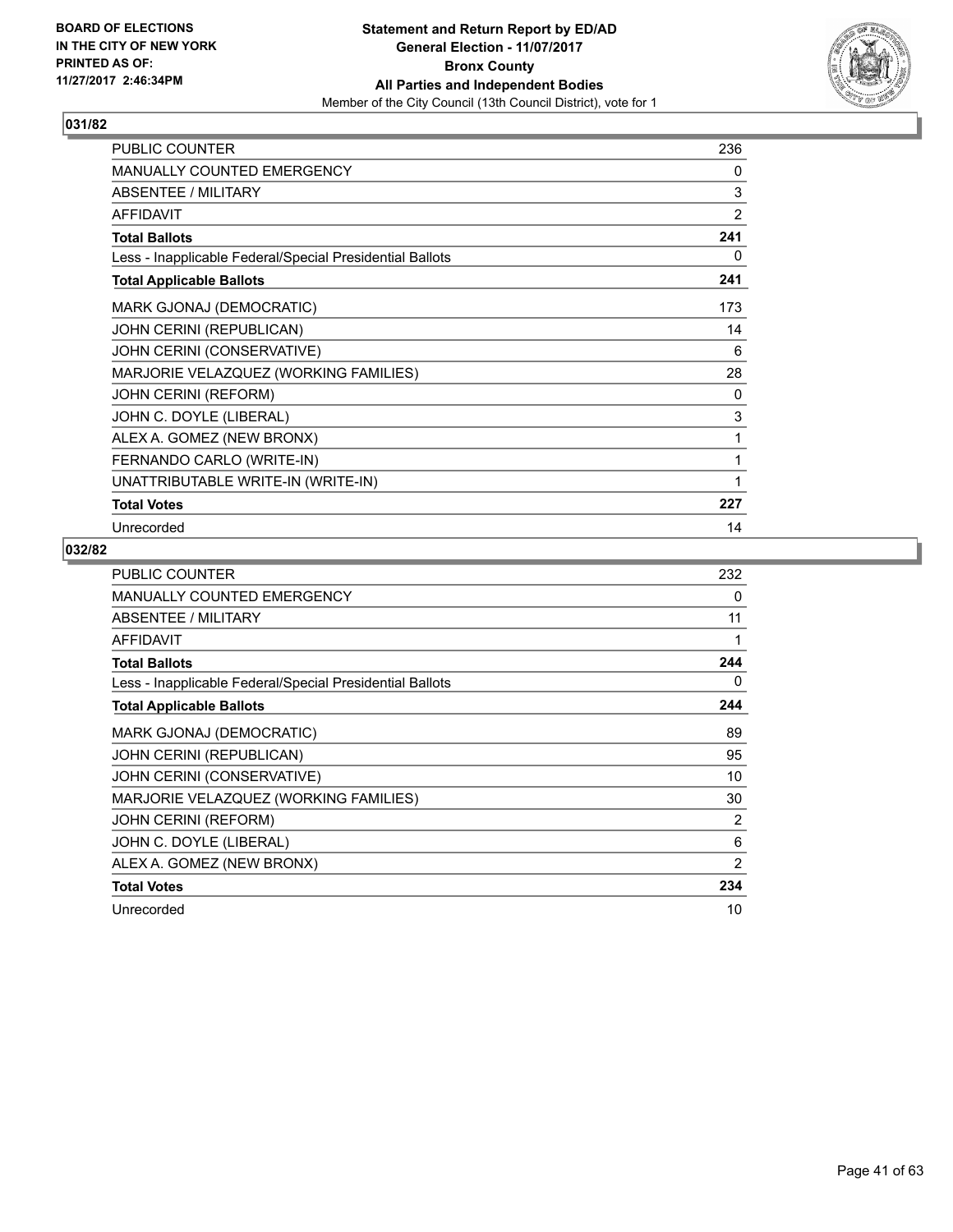

| <b>PUBLIC COUNTER</b>                                    | 235 |
|----------------------------------------------------------|-----|
| <b>MANUALLY COUNTED EMERGENCY</b>                        | 0   |
| ABSENTEE / MILITARY                                      | 7   |
| <b>AFFIDAVIT</b>                                         | 3   |
| <b>Total Ballots</b>                                     | 245 |
| Less - Inapplicable Federal/Special Presidential Ballots | 0   |
| <b>Total Applicable Ballots</b>                          | 245 |
| MARK GJONAJ (DEMOCRATIC)                                 | 84  |
| <b>JOHN CERINI (REPUBLICAN)</b>                          | 110 |
| JOHN CERINI (CONSERVATIVE)                               | 14  |
| MARJORIE VELAZQUEZ (WORKING FAMILIES)                    | 16  |
| <b>JOHN CERINI (REFORM)</b>                              | 4   |
| JOHN C. DOYLE (LIBERAL)                                  | 9   |
| ALEX A. GOMEZ (NEW BRONX)                                | 0   |
| <b>Total Votes</b>                                       | 237 |
| Unrecorded                                               | 8   |

| <b>PUBLIC COUNTER</b>                                    | 163 |
|----------------------------------------------------------|-----|
| <b>MANUALLY COUNTED EMERGENCY</b>                        | 0   |
| ABSENTEE / MILITARY                                      | 2   |
| <b>AFFIDAVIT</b>                                         | 3   |
| <b>Total Ballots</b>                                     | 168 |
| Less - Inapplicable Federal/Special Presidential Ballots | 0   |
| <b>Total Applicable Ballots</b>                          | 168 |
| MARK GJONAJ (DEMOCRATIC)                                 | 55  |
| <b>JOHN CERINI (REPUBLICAN)</b>                          | 76  |
| JOHN CERINI (CONSERVATIVE)                               | 7   |
| MARJORIE VELAZQUEZ (WORKING FAMILIES)                    | 18  |
| <b>JOHN CERINI (REFORM)</b>                              | 5   |
| JOHN C. DOYLE (LIBERAL)                                  | 4   |
| ALEX A. GOMEZ (NEW BRONX)                                | 0   |
| <b>Total Votes</b>                                       | 165 |
| Unrecorded                                               | 3   |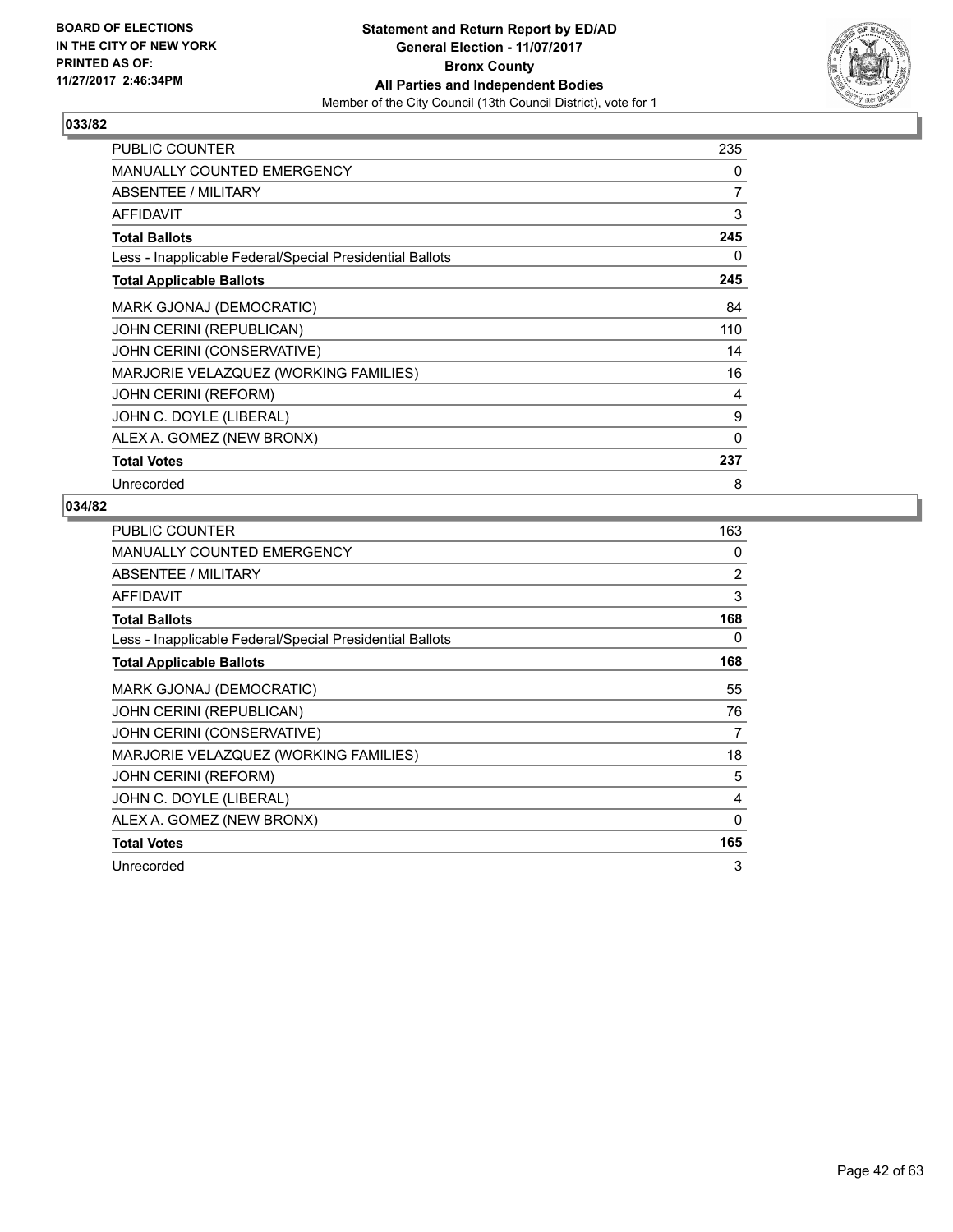

| <b>PUBLIC COUNTER</b>                                    | 276 |
|----------------------------------------------------------|-----|
| <b>MANUALLY COUNTED EMERGENCY</b>                        | 0   |
| ABSENTEE / MILITARY                                      | 3   |
| <b>AFFIDAVIT</b>                                         | 6   |
| <b>Total Ballots</b>                                     | 285 |
| Less - Inapplicable Federal/Special Presidential Ballots | 0   |
| <b>Total Applicable Ballots</b>                          | 285 |
| MARK GJONAJ (DEMOCRATIC)                                 | 114 |
| <b>JOHN CERINI (REPUBLICAN)</b>                          | 99  |
| JOHN CERINI (CONSERVATIVE)                               | 12  |
| MARJORIE VELAZQUEZ (WORKING FAMILIES)                    | 44  |
| <b>JOHN CERINI (REFORM)</b>                              | 4   |
| JOHN C. DOYLE (LIBERAL)                                  | 2   |
| ALEX A. GOMEZ (NEW BRONX)                                | 0   |
| <b>Total Votes</b>                                       | 275 |
| Unrecorded                                               | 10  |

| <b>PUBLIC COUNTER</b>                                    | 293            |
|----------------------------------------------------------|----------------|
| <b>MANUALLY COUNTED EMERGENCY</b>                        | 0              |
| ABSENTEE / MILITARY                                      | 11             |
| <b>AFFIDAVIT</b>                                         | 4              |
| <b>Total Ballots</b>                                     | 308            |
| Less - Inapplicable Federal/Special Presidential Ballots | 0              |
| <b>Total Applicable Ballots</b>                          | 308            |
| MARK GJONAJ (DEMOCRATIC)                                 | 135            |
| JOHN CERINI (REPUBLICAN)                                 | 107            |
| JOHN CERINI (CONSERVATIVE)                               | 16             |
| MARJORIE VELAZQUEZ (WORKING FAMILIES)                    | 29             |
| <b>JOHN CERINI (REFORM)</b>                              | $\overline{2}$ |
| JOHN C. DOYLE (LIBERAL)                                  | 5              |
| ALEX A. GOMEZ (NEW BRONX)                                | 1              |
| <b>Total Votes</b>                                       | 295            |
| Unrecorded                                               | 13             |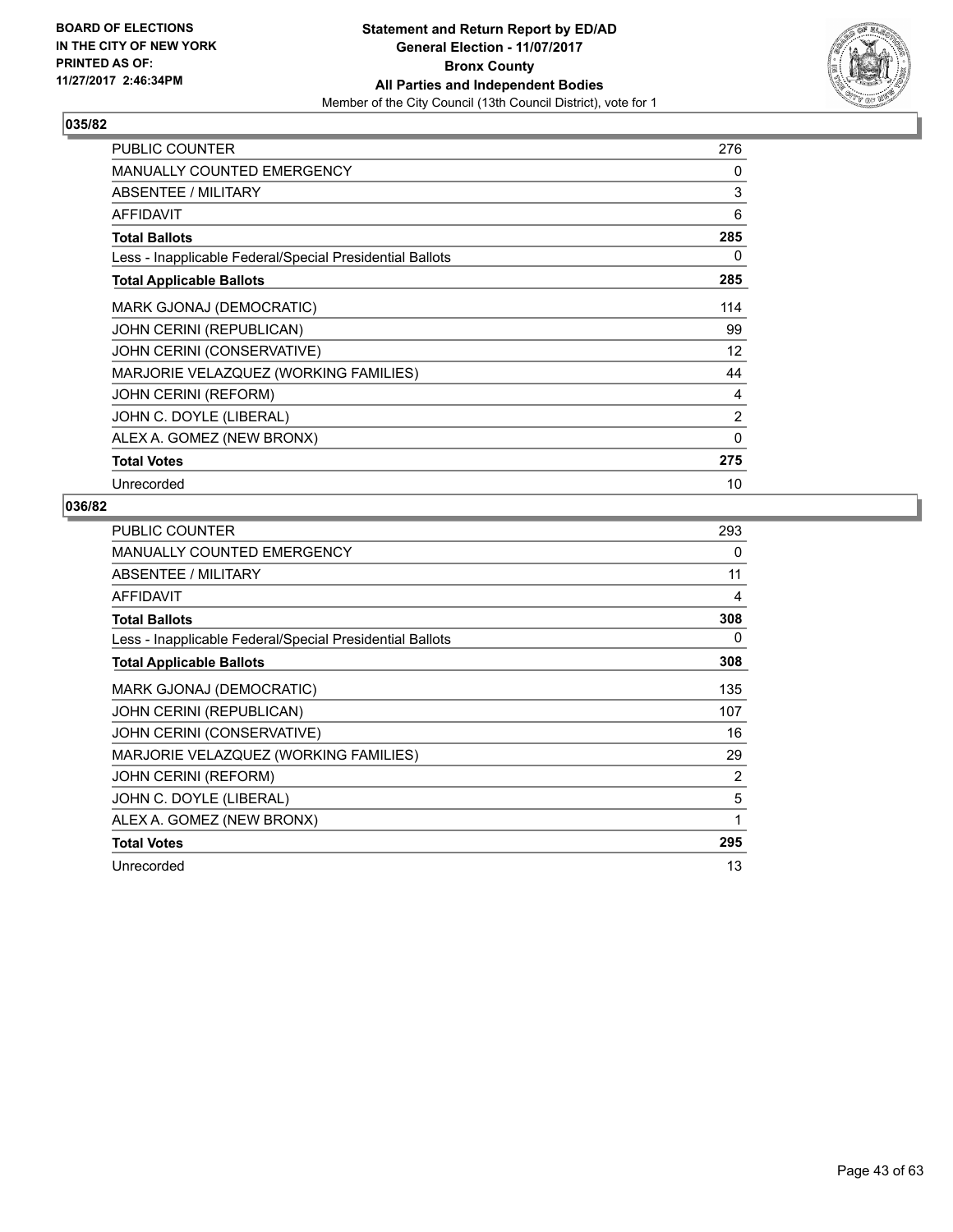

| <b>PUBLIC COUNTER</b>                                    | 222 |
|----------------------------------------------------------|-----|
| MANUALLY COUNTED EMERGENCY                               | 0   |
| ABSENTEE / MILITARY                                      | 3   |
| AFFIDAVIT                                                | 1   |
| <b>Total Ballots</b>                                     | 226 |
| Less - Inapplicable Federal/Special Presidential Ballots | 0   |
| <b>Total Applicable Ballots</b>                          | 226 |
| MARK GJONAJ (DEMOCRATIC)                                 | 108 |
| JOHN CERINI (REPUBLICAN)                                 | 47  |
| JOHN CERINI (CONSERVATIVE)                               | 13  |
| MARJORIE VELAZQUEZ (WORKING FAMILIES)                    | 37  |
| <b>JOHN CERINI (REFORM)</b>                              | 0   |
| JOHN C. DOYLE (LIBERAL)                                  | 3   |
| ALEX A. GOMEZ (NEW BRONX)                                | 3   |
| <b>Total Votes</b>                                       | 211 |
| Unrecorded                                               | 15  |

| <b>PUBLIC COUNTER</b>                                    | 255            |
|----------------------------------------------------------|----------------|
| MANUALLY COUNTED EMERGENCY                               | 0              |
| ABSENTEE / MILITARY                                      | 4              |
| <b>AFFIDAVIT</b>                                         | 5              |
| <b>Total Ballots</b>                                     | 264            |
| Less - Inapplicable Federal/Special Presidential Ballots | 0              |
| <b>Total Applicable Ballots</b>                          | 264            |
| MARK GJONAJ (DEMOCRATIC)                                 | 114            |
| <b>JOHN CERINI (REPUBLICAN)</b>                          | 56             |
| JOHN CERINI (CONSERVATIVE)                               | 13             |
| MARJORIE VELAZQUEZ (WORKING FAMILIES)                    | 59             |
| <b>JOHN CERINI (REFORM)</b>                              | $\overline{2}$ |
| JOHN C. DOYLE (LIBERAL)                                  | 6              |
| ALEX A. GOMEZ (NEW BRONX)                                | 1              |
| JOSE ANTONIO GONZALEZ JR. (WRITE-IN)                     | 1              |
| UNATTRIBUTABLE WRITE-IN (WRITE-IN)                       | 1              |
| <b>Total Votes</b>                                       | 253            |
| Unrecorded                                               | 11             |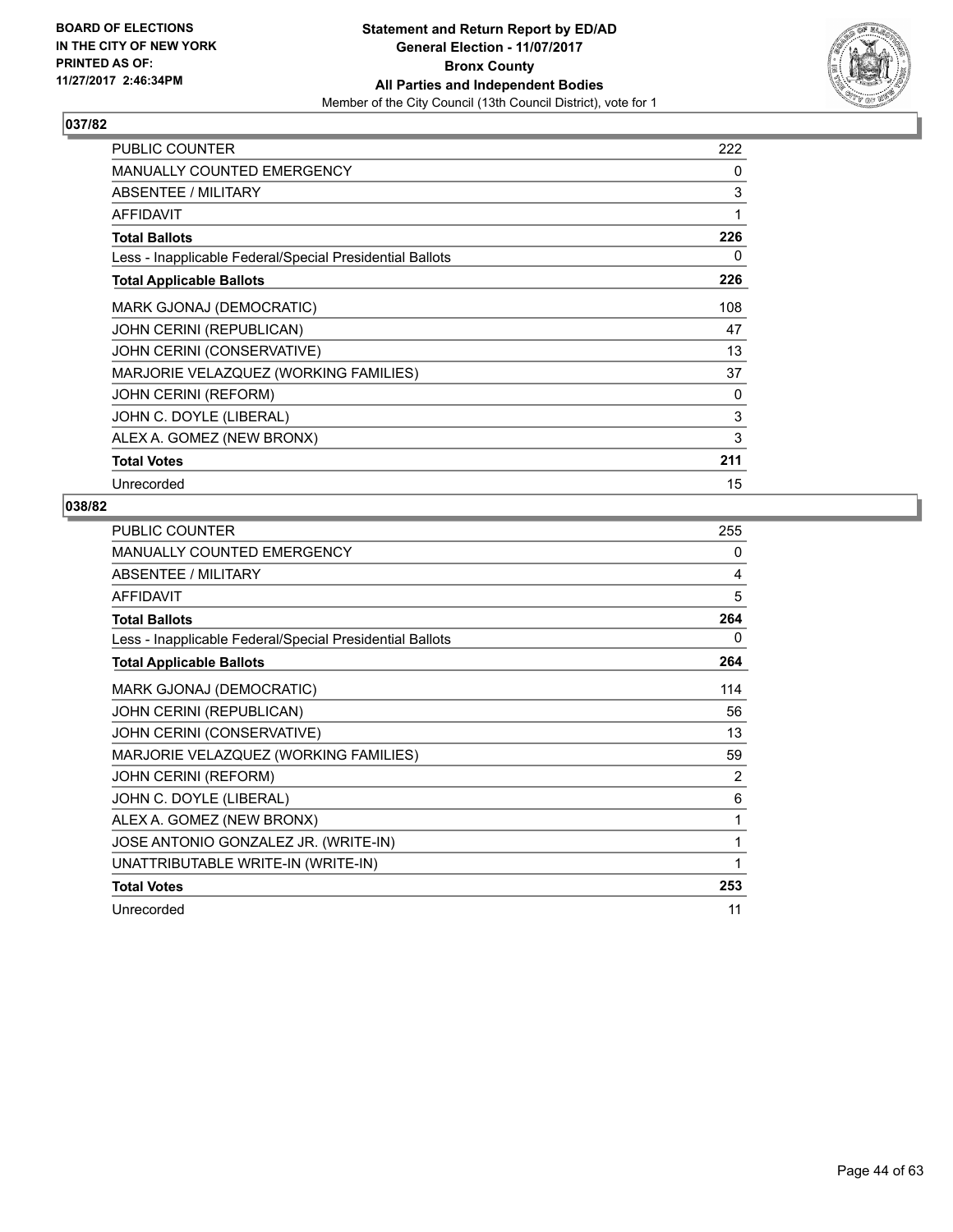

| <b>PUBLIC COUNTER</b>                                    | 177            |
|----------------------------------------------------------|----------------|
| <b>MANUALLY COUNTED EMERGENCY</b>                        | 0              |
| <b>ABSENTEE / MILITARY</b>                               | 5              |
| <b>AFFIDAVIT</b>                                         | $\overline{2}$ |
| <b>Total Ballots</b>                                     | 184            |
| Less - Inapplicable Federal/Special Presidential Ballots | 0              |
| <b>Total Applicable Ballots</b>                          | 184            |
| MARK GJONAJ (DEMOCRATIC)                                 | 74             |
| JOHN CERINI (REPUBLICAN)                                 | 58             |
| JOHN CERINI (CONSERVATIVE)                               | 8              |
| MARJORIE VELAZQUEZ (WORKING FAMILIES)                    | 26             |
| <b>JOHN CERINI (REFORM)</b>                              | 2              |
| JOHN C. DOYLE (LIBERAL)                                  | 6              |
| ALEX A. GOMEZ (NEW BRONX)                                | 1              |
| ANDY KING (WRITE-IN)                                     | 1              |
| <b>Total Votes</b>                                       | 176            |
| Unrecorded                                               | 8              |

| <b>PUBLIC COUNTER</b>                                    | 227 |
|----------------------------------------------------------|-----|
| <b>MANUALLY COUNTED EMERGENCY</b>                        | 0   |
| ABSENTEE / MILITARY                                      | 5   |
| <b>AFFIDAVIT</b>                                         | 1   |
| <b>Total Ballots</b>                                     | 233 |
| Less - Inapplicable Federal/Special Presidential Ballots | 0   |
| <b>Total Applicable Ballots</b>                          | 233 |
| MARK GJONAJ (DEMOCRATIC)                                 | 69  |
| <b>JOHN CERINI (REPUBLICAN)</b>                          | 122 |
| JOHN CERINI (CONSERVATIVE)                               | 21  |
| MARJORIE VELAZQUEZ (WORKING FAMILIES)                    | 12  |
| <b>JOHN CERINI (REFORM)</b>                              | 3   |
| JOHN C. DOYLE (LIBERAL)                                  | 1   |
| ALEX A. GOMEZ (NEW BRONX)                                | 0   |
| <b>Total Votes</b>                                       | 228 |
| Unrecorded                                               | 5   |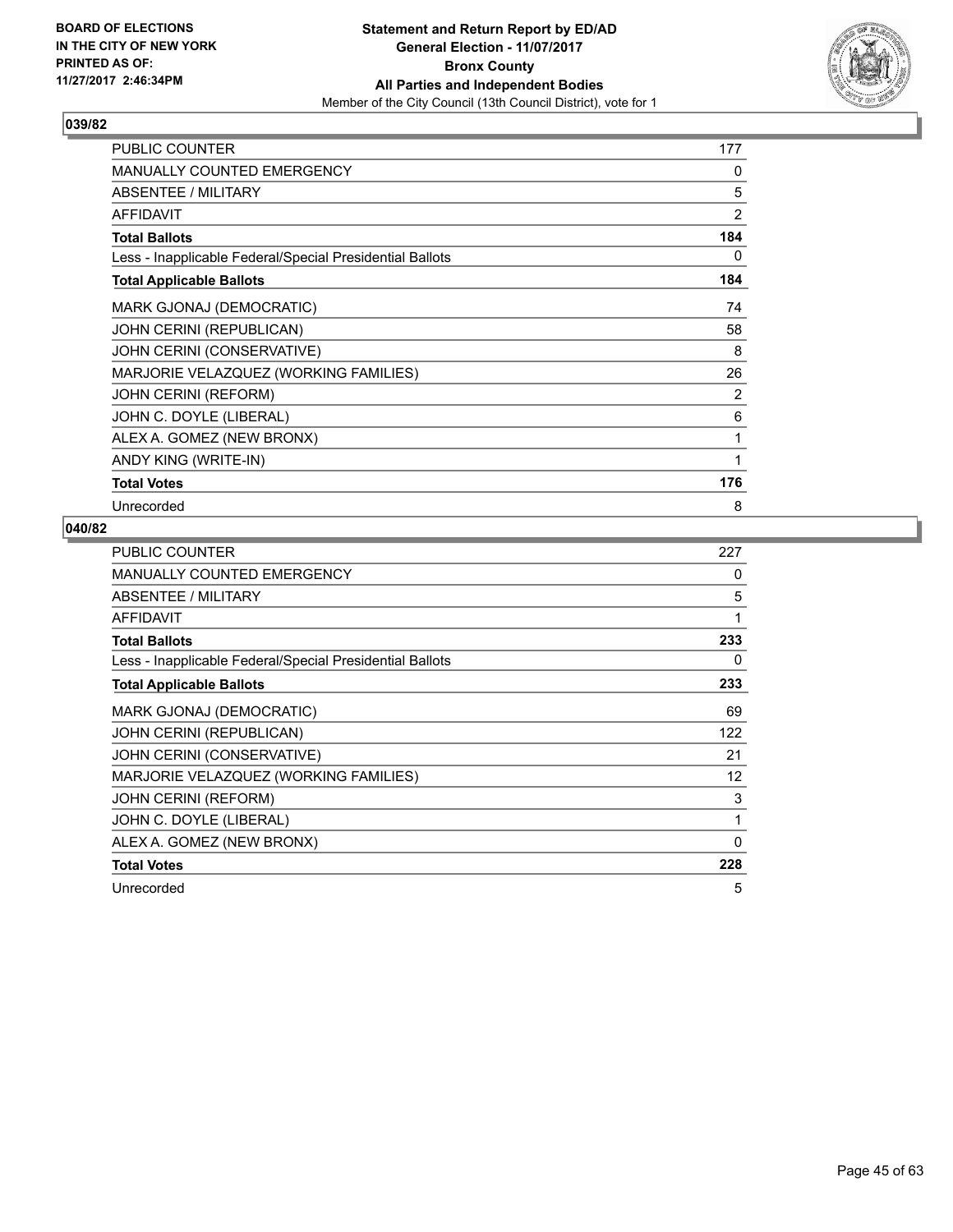

| <b>PUBLIC COUNTER</b>                                    | 277 |
|----------------------------------------------------------|-----|
| <b>MANUALLY COUNTED EMERGENCY</b>                        | 0   |
| ABSENTEE / MILITARY                                      | 4   |
| <b>AFFIDAVIT</b>                                         | 0   |
| <b>Total Ballots</b>                                     | 281 |
| Less - Inapplicable Federal/Special Presidential Ballots | 0   |
| <b>Total Applicable Ballots</b>                          | 281 |
| MARK GJONAJ (DEMOCRATIC)                                 | 69  |
| JOHN CERINI (REPUBLICAN)                                 | 138 |
| JOHN CERINI (CONSERVATIVE)                               | 27  |
| MARJORIE VELAZQUEZ (WORKING FAMILIES)                    | 24  |
| <b>JOHN CERINI (REFORM)</b>                              | 3   |
| JOHN C. DOYLE (LIBERAL)                                  | 7   |
| ALEX A. GOMEZ (NEW BRONX)                                | 1   |
| <b>Total Votes</b>                                       | 269 |
| Unrecorded                                               | 12  |

| <b>PUBLIC COUNTER</b>                                    | 154          |
|----------------------------------------------------------|--------------|
| <b>MANUALLY COUNTED EMERGENCY</b>                        | 0            |
| ABSENTEE / MILITARY                                      | 4            |
| <b>AFFIDAVIT</b>                                         | $\Omega$     |
| <b>Total Ballots</b>                                     | 158          |
| Less - Inapplicable Federal/Special Presidential Ballots | 0            |
| <b>Total Applicable Ballots</b>                          | 158          |
| MARK GJONAJ (DEMOCRATIC)                                 | 36           |
| JOHN CERINI (REPUBLICAN)                                 | 82           |
| JOHN CERINI (CONSERVATIVE)                               | 28           |
| MARJORIE VELAZQUEZ (WORKING FAMILIES)                    | 6            |
| <b>JOHN CERINI (REFORM)</b>                              | 0            |
| JOHN C. DOYLE (LIBERAL)                                  | $\mathbf{1}$ |
| ALEX A. GOMEZ (NEW BRONX)                                | 0            |
| <b>Total Votes</b>                                       | 153          |
| Unrecorded                                               | 5            |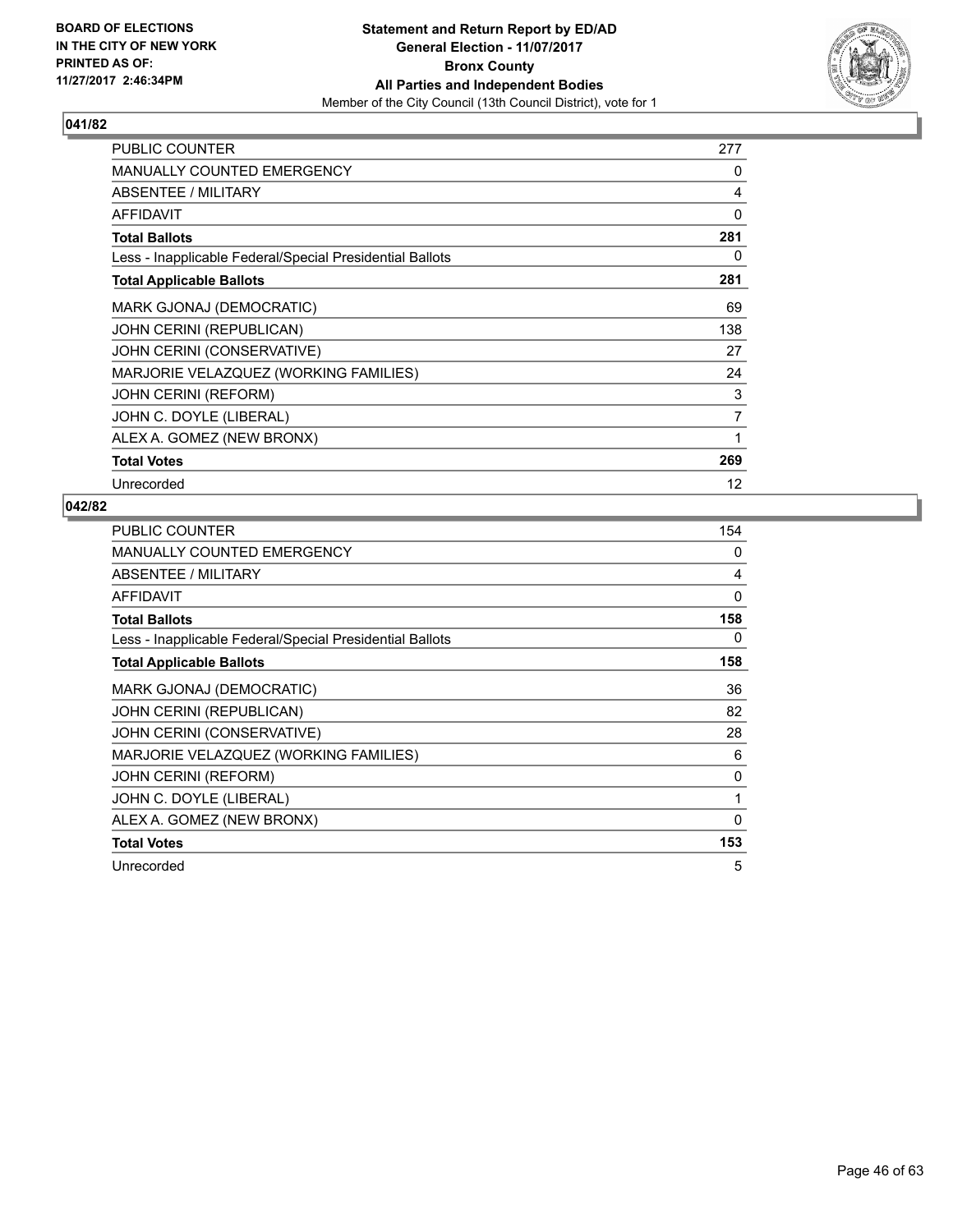

| <b>PUBLIC COUNTER</b>                                    | 247 |
|----------------------------------------------------------|-----|
| <b>MANUALLY COUNTED EMERGENCY</b>                        | 0   |
| ABSENTEE / MILITARY                                      | 2   |
| <b>AFFIDAVIT</b>                                         | 4   |
| <b>Total Ballots</b>                                     | 253 |
| Less - Inapplicable Federal/Special Presidential Ballots | 0   |
| <b>Total Applicable Ballots</b>                          | 253 |
| MARK GJONAJ (DEMOCRATIC)                                 | 49  |
| <b>JOHN CERINI (REPUBLICAN)</b>                          | 144 |
| JOHN CERINI (CONSERVATIVE)                               | 33  |
| MARJORIE VELAZQUEZ (WORKING FAMILIES)                    | 18  |
| <b>JOHN CERINI (REFORM)</b>                              | 1   |
| JOHN C. DOYLE (LIBERAL)                                  | 3   |
| ALEX A. GOMEZ (NEW BRONX)                                | 0   |
| <b>Total Votes</b>                                       | 248 |
| Unrecorded                                               | 5   |

| <b>PUBLIC COUNTER</b>                                    | 253            |
|----------------------------------------------------------|----------------|
| <b>MANUALLY COUNTED EMERGENCY</b>                        | 0              |
| ABSENTEE / MILITARY                                      | 8              |
| <b>AFFIDAVIT</b>                                         | $\overline{7}$ |
| <b>Total Ballots</b>                                     | 268            |
| Less - Inapplicable Federal/Special Presidential Ballots | 0              |
| <b>Total Applicable Ballots</b>                          | 268            |
| MARK GJONAJ (DEMOCRATIC)                                 | 65             |
| JOHN CERINI (REPUBLICAN)                                 | 146            |
| JOHN CERINI (CONSERVATIVE)                               | 29             |
| MARJORIE VELAZQUEZ (WORKING FAMILIES)                    | 15             |
| <b>JOHN CERINI (REFORM)</b>                              | $\overline{2}$ |
| JOHN C. DOYLE (LIBERAL)                                  | 3              |
| ALEX A. GOMEZ (NEW BRONX)                                | 0              |
| <b>Total Votes</b>                                       | 260            |
| Unrecorded                                               | 8              |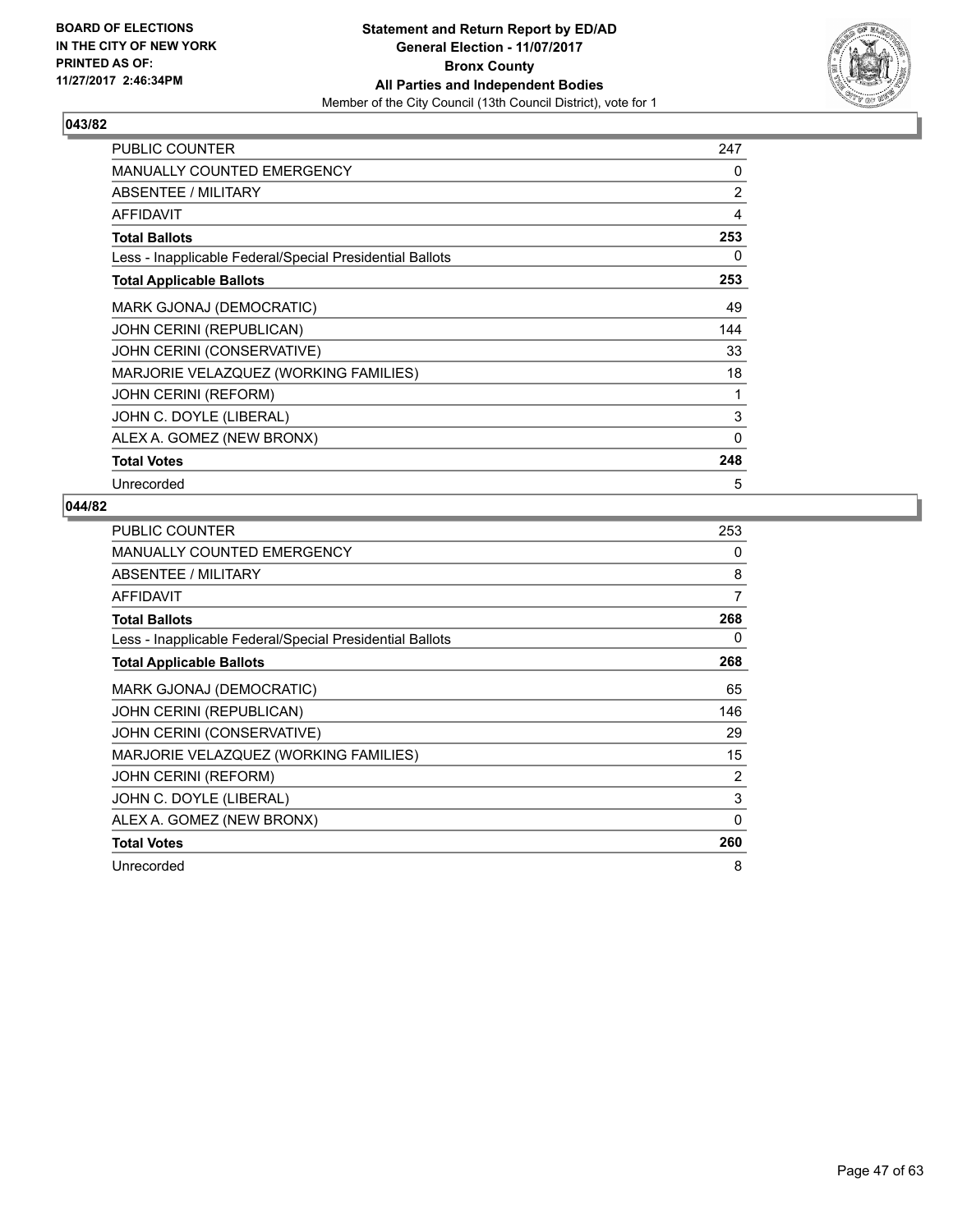

| <b>PUBLIC COUNTER</b>                                    | 237 |
|----------------------------------------------------------|-----|
| <b>MANUALLY COUNTED EMERGENCY</b>                        | 0   |
| ABSENTEE / MILITARY                                      | 3   |
| <b>AFFIDAVIT</b>                                         | 6   |
| <b>Total Ballots</b>                                     | 246 |
| Less - Inapplicable Federal/Special Presidential Ballots | 0   |
| <b>Total Applicable Ballots</b>                          | 246 |
| MARK GJONAJ (DEMOCRATIC)                                 | 60  |
| <b>JOHN CERINI (REPUBLICAN)</b>                          | 128 |
| JOHN CERINI (CONSERVATIVE)                               | 37  |
| MARJORIE VELAZQUEZ (WORKING FAMILIES)                    | 7   |
| <b>JOHN CERINI (REFORM)</b>                              | 3   |
| JOHN C. DOYLE (LIBERAL)                                  | 6   |
| ALEX A. GOMEZ (NEW BRONX)                                | 1   |
| <b>Total Votes</b>                                       | 242 |
| Unrecorded                                               | 4   |

| <b>PUBLIC COUNTER</b>                                    | 269 |
|----------------------------------------------------------|-----|
| MANUALLY COUNTED EMERGENCY                               | 0   |
| ABSENTEE / MILITARY                                      | 8   |
| <b>AFFIDAVIT</b>                                         | 8   |
| <b>Total Ballots</b>                                     | 285 |
| Less - Inapplicable Federal/Special Presidential Ballots | 0   |
| <b>Total Applicable Ballots</b>                          | 285 |
| MARK GJONAJ (DEMOCRATIC)                                 | 75  |
| JOHN CERINI (REPUBLICAN)                                 | 141 |
| JOHN CERINI (CONSERVATIVE)                               | 35  |
| MARJORIE VELAZQUEZ (WORKING FAMILIES)                    | 13  |
| <b>JOHN CERINI (REFORM)</b>                              | 4   |
| JOHN C. DOYLE (LIBERAL)                                  | 4   |
| ALEX A. GOMEZ (NEW BRONX)                                | 0   |
| <b>Total Votes</b>                                       | 272 |
| Unrecorded                                               | 13  |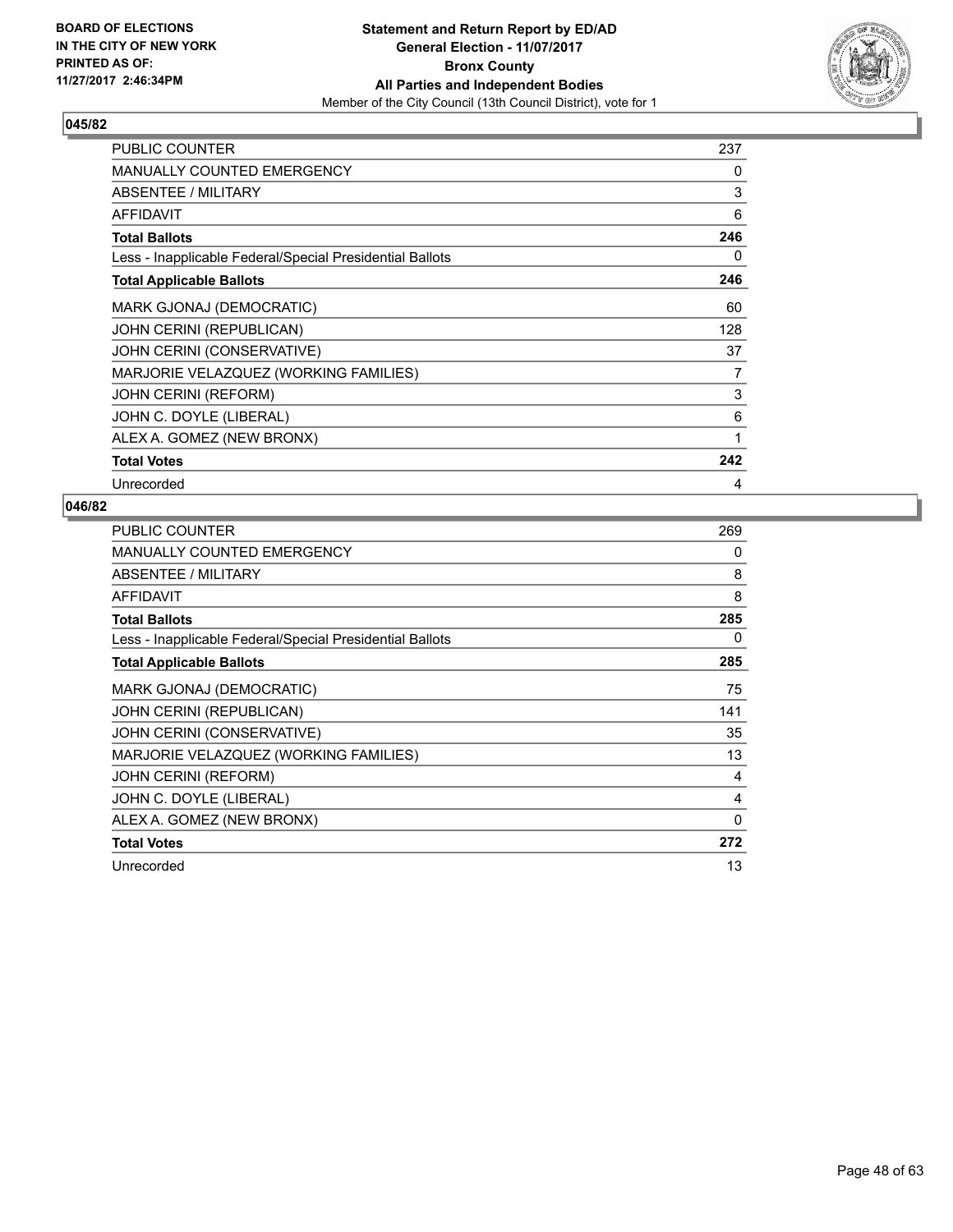

| <b>PUBLIC COUNTER</b>                                    | 253 |
|----------------------------------------------------------|-----|
| <b>MANUALLY COUNTED EMERGENCY</b>                        | 0   |
| ABSENTEE / MILITARY                                      | 3   |
| <b>AFFIDAVIT</b>                                         | 3   |
| <b>Total Ballots</b>                                     | 259 |
| Less - Inapplicable Federal/Special Presidential Ballots | 0   |
| <b>Total Applicable Ballots</b>                          | 259 |
| MARK GJONAJ (DEMOCRATIC)                                 | 54  |
| <b>JOHN CERINI (REPUBLICAN)</b>                          | 157 |
| JOHN CERINI (CONSERVATIVE)                               | 13  |
| MARJORIE VELAZQUEZ (WORKING FAMILIES)                    | 19  |
| <b>JOHN CERINI (REFORM)</b>                              | 4   |
| JOHN C. DOYLE (LIBERAL)                                  | 4   |
| ALEX A. GOMEZ (NEW BRONX)                                | 1   |
| <b>Total Votes</b>                                       | 252 |
| Unrecorded                                               | 7   |

| <b>PUBLIC COUNTER</b>                                    | 268      |
|----------------------------------------------------------|----------|
| MANUALLY COUNTED EMERGENCY                               | 0        |
| ABSENTEE / MILITARY                                      | 9        |
| <b>AFFIDAVIT</b>                                         | $\Omega$ |
| <b>Total Ballots</b>                                     | 277      |
| Less - Inapplicable Federal/Special Presidential Ballots | 0        |
| <b>Total Applicable Ballots</b>                          | 277      |
| MARK GJONAJ (DEMOCRATIC)                                 | 85       |
| JOHN CERINI (REPUBLICAN)                                 | 118      |
| JOHN CERINI (CONSERVATIVE)                               | 29       |
| MARJORIE VELAZQUEZ (WORKING FAMILIES)                    | 20       |
| <b>JOHN CERINI (REFORM)</b>                              | 4        |
| JOHN C. DOYLE (LIBERAL)                                  | 3        |
| ALEX A. GOMEZ (NEW BRONX)                                | 3        |
| <b>Total Votes</b>                                       | 262      |
| Unrecorded                                               | 15       |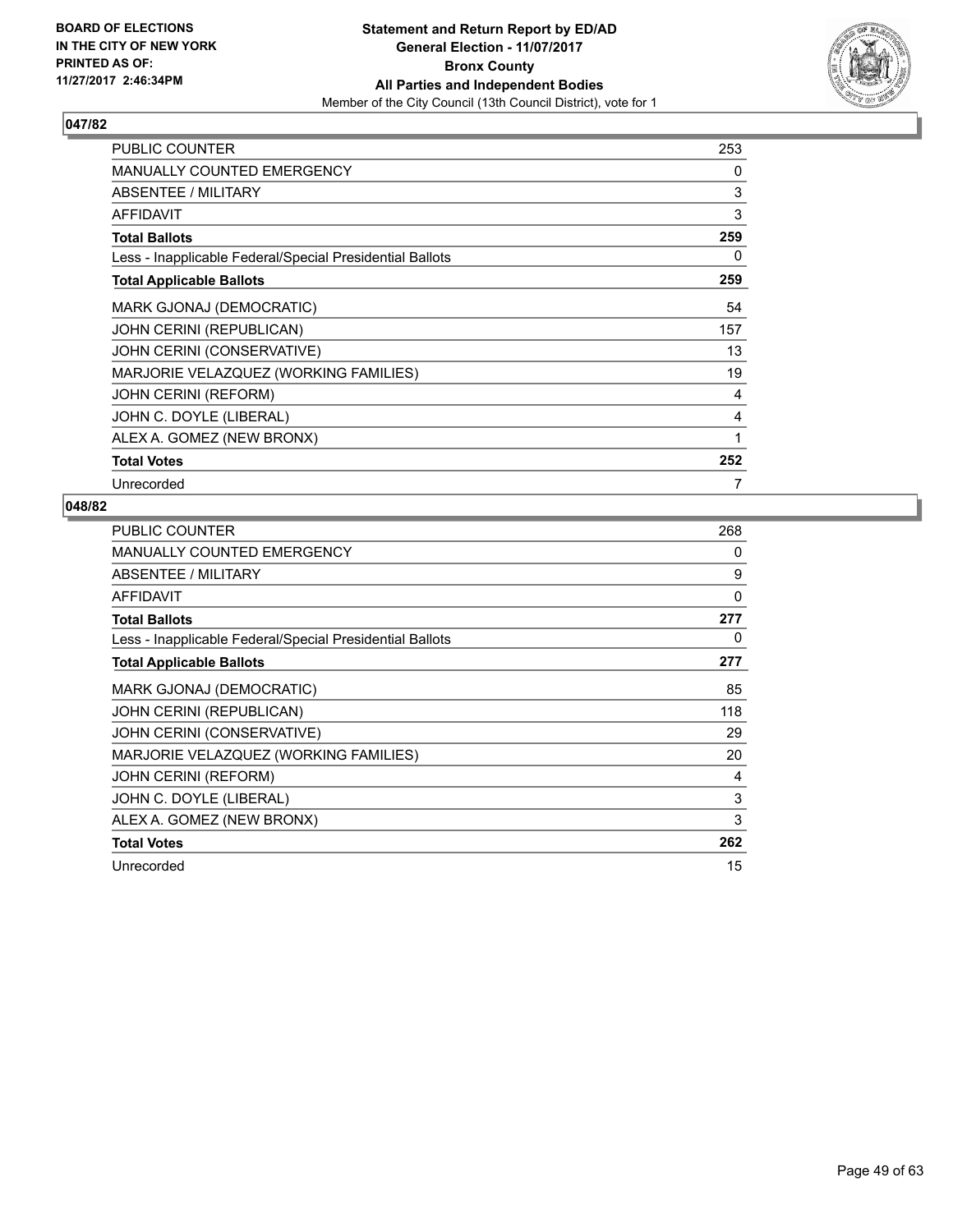

| <b>PUBLIC COUNTER</b>                                    | 342 |
|----------------------------------------------------------|-----|
| <b>MANUALLY COUNTED EMERGENCY</b>                        | 0   |
| ABSENTEE / MILITARY                                      | 13  |
| <b>AFFIDAVIT</b>                                         | 5   |
| <b>Total Ballots</b>                                     | 360 |
| Less - Inapplicable Federal/Special Presidential Ballots | 0   |
| <b>Total Applicable Ballots</b>                          | 360 |
| MARK GJONAJ (DEMOCRATIC)                                 | 83  |
| <b>JOHN CERINI (REPUBLICAN)</b>                          | 186 |
| JOHN CERINI (CONSERVATIVE)                               | 34  |
| MARJORIE VELAZQUEZ (WORKING FAMILIES)                    | 22  |
| <b>JOHN CERINI (REFORM)</b>                              | 2   |
| JOHN C. DOYLE (LIBERAL)                                  | 12  |
| ALEX A. GOMEZ (NEW BRONX)                                | 0   |
| <b>Total Votes</b>                                       | 339 |
| Unrecorded                                               | 21  |

| <b>PUBLIC COUNTER</b>                                    | 182      |
|----------------------------------------------------------|----------|
| <b>MANUALLY COUNTED EMERGENCY</b>                        | 0        |
| ABSENTEE / MILITARY                                      | 6        |
| <b>AFFIDAVIT</b>                                         | 3        |
| <b>Total Ballots</b>                                     | 191      |
| Less - Inapplicable Federal/Special Presidential Ballots | 0        |
| <b>Total Applicable Ballots</b>                          | 191      |
| MARK GJONAJ (DEMOCRATIC)                                 | 76       |
| <b>JOHN CERINI (REPUBLICAN)</b>                          | 55       |
| JOHN CERINI (CONSERVATIVE)                               | 9        |
| MARJORIE VELAZQUEZ (WORKING FAMILIES)                    | 40       |
| <b>JOHN CERINI (REFORM)</b>                              | 3        |
| JOHN C. DOYLE (LIBERAL)                                  | 1        |
| ALEX A. GOMEZ (NEW BRONX)                                | $\Omega$ |
| <b>Total Votes</b>                                       | 184      |
| Unrecorded                                               | 7        |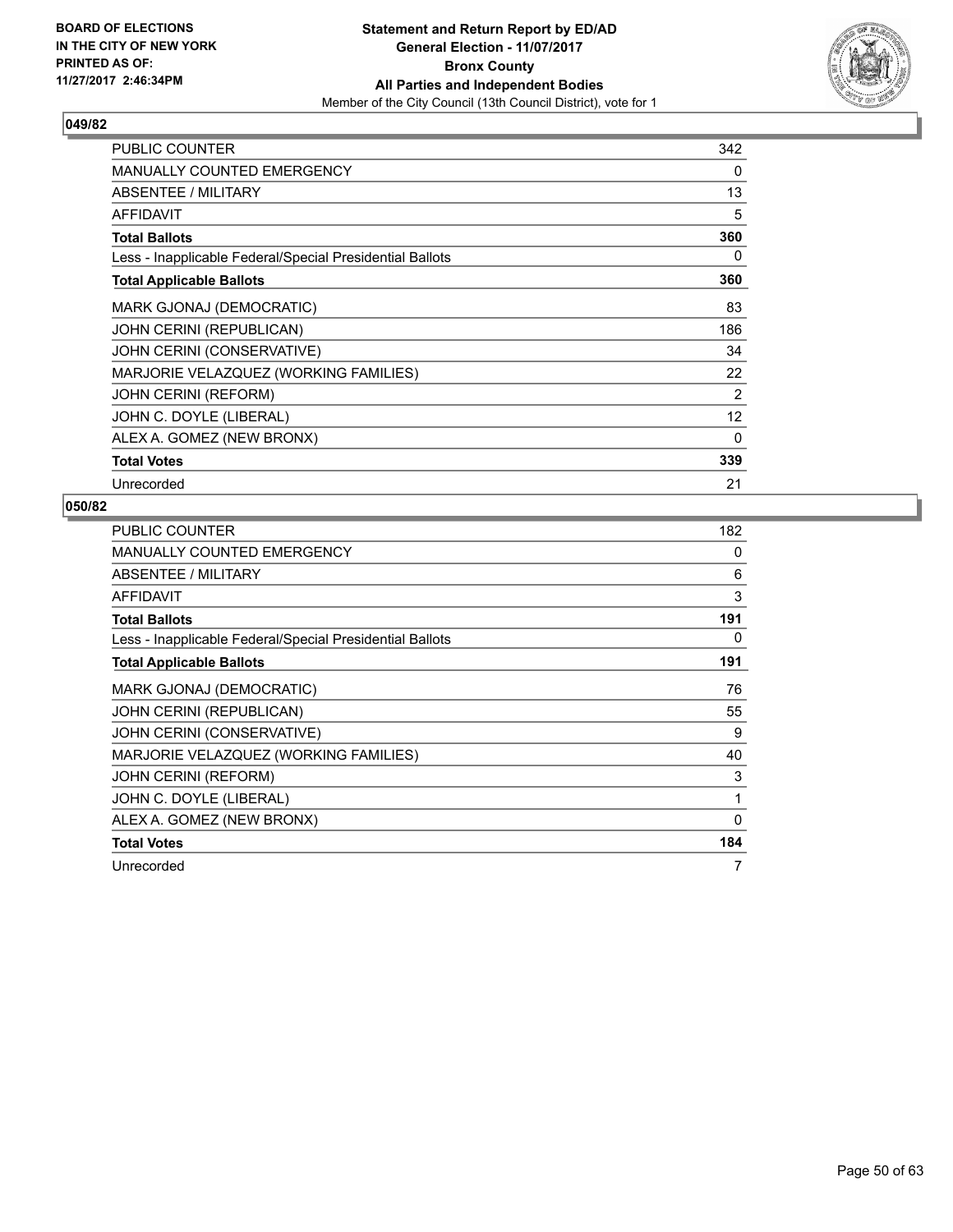

| <b>PUBLIC COUNTER</b>                                    | 237            |
|----------------------------------------------------------|----------------|
| <b>MANUALLY COUNTED EMERGENCY</b>                        | 0              |
| ABSENTEE / MILITARY                                      | 3              |
| AFFIDAVIT                                                | 4              |
| <b>Total Ballots</b>                                     | 244            |
| Less - Inapplicable Federal/Special Presidential Ballots | 0              |
| <b>Total Applicable Ballots</b>                          | 244            |
| MARK GJONAJ (DEMOCRATIC)                                 | 102            |
| JOHN CERINI (REPUBLICAN)                                 | 67             |
| JOHN CERINI (CONSERVATIVE)                               | 15             |
| MARJORIE VELAZQUEZ (WORKING FAMILIES)                    | 41             |
| <b>JOHN CERINI (REFORM)</b>                              | 5              |
| JOHN C. DOYLE (LIBERAL)                                  | $\overline{2}$ |
| ALEX A. GOMEZ (NEW BRONX)                                | 1              |
| <b>Total Votes</b>                                       | 233            |
| Unrecorded                                               | 11             |

| <b>PUBLIC COUNTER</b>                                    | 254 |
|----------------------------------------------------------|-----|
| <b>MANUALLY COUNTED EMERGENCY</b>                        | 0   |
| ABSENTEE / MILITARY                                      | 15  |
| <b>AFFIDAVIT</b>                                         | 3   |
| <b>Total Ballots</b>                                     | 272 |
| Less - Inapplicable Federal/Special Presidential Ballots | 0   |
| <b>Total Applicable Ballots</b>                          | 272 |
| MARK GJONAJ (DEMOCRATIC)                                 | 94  |
| JOHN CERINI (REPUBLICAN)                                 | 86  |
| JOHN CERINI (CONSERVATIVE)                               | 19  |
| MARJORIE VELAZQUEZ (WORKING FAMILIES)                    | 50  |
| <b>JOHN CERINI (REFORM)</b>                              | 3   |
| JOHN C. DOYLE (LIBERAL)                                  | 6   |
| ALEX A. GOMEZ (NEW BRONX)                                | 1   |
| LOUIS RODRIGUEZ (WRITE-IN)                               | 1   |
| UNATTRIBUTABLE WRITE-IN (WRITE-IN)                       | 1   |
| <b>Total Votes</b>                                       | 261 |
| Unrecorded                                               | 11  |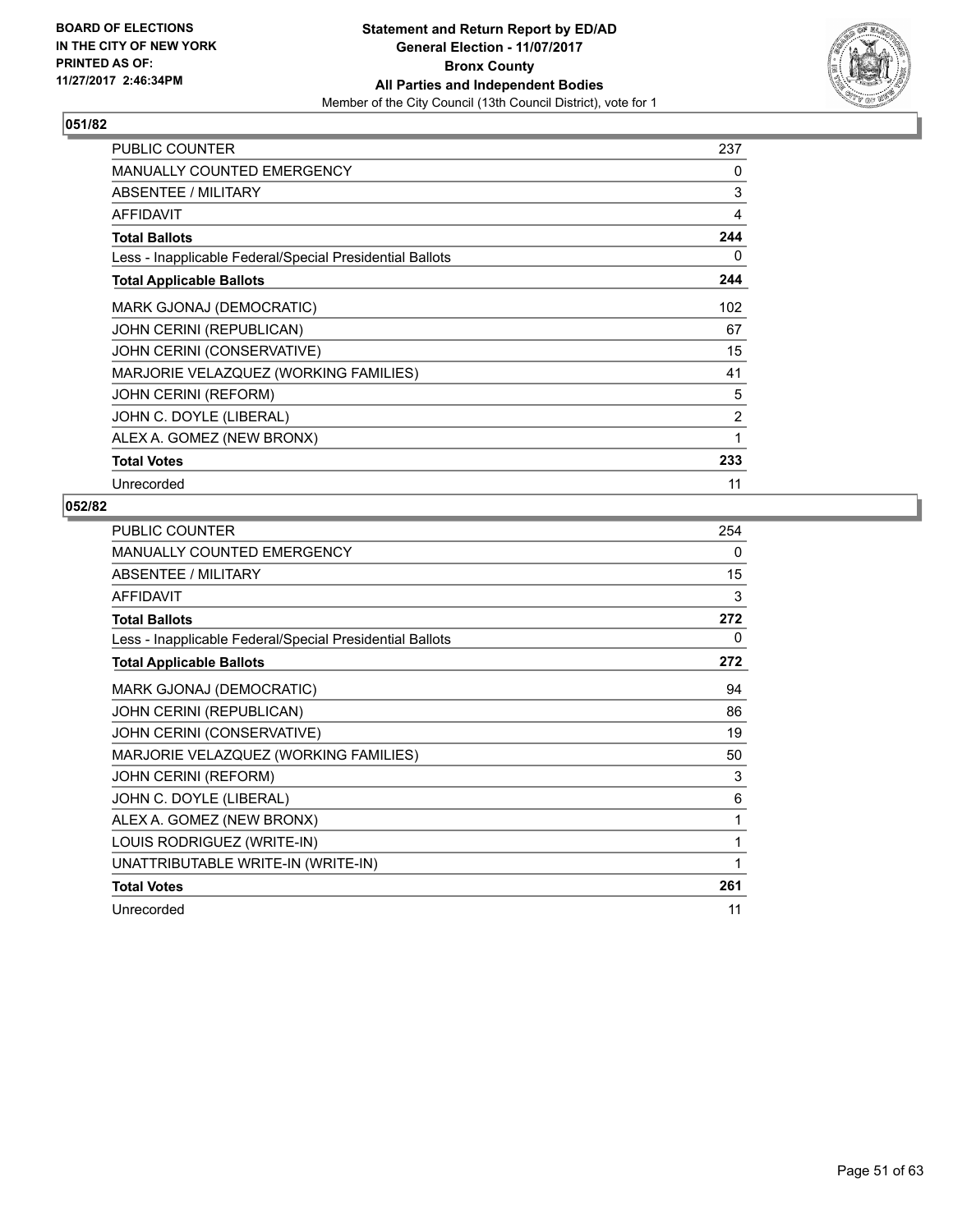

| <b>PUBLIC COUNTER</b>                                    | 162 |
|----------------------------------------------------------|-----|
| <b>MANUALLY COUNTED EMERGENCY</b>                        | 0   |
| ABSENTEE / MILITARY                                      | 1   |
| <b>AFFIDAVIT</b>                                         | 1   |
| <b>Total Ballots</b>                                     | 164 |
| Less - Inapplicable Federal/Special Presidential Ballots | 0   |
| <b>Total Applicable Ballots</b>                          | 164 |
| MARK GJONAJ (DEMOCRATIC)                                 | 77  |
| <b>JOHN CERINI (REPUBLICAN)</b>                          | 37  |
| JOHN CERINI (CONSERVATIVE)                               | 12  |
| MARJORIE VELAZQUEZ (WORKING FAMILIES)                    | 20  |
| <b>JOHN CERINI (REFORM)</b>                              | 0   |
| JOHN C. DOYLE (LIBERAL)                                  | 9   |
| ALEX A. GOMEZ (NEW BRONX)                                | 1   |
| <b>Total Votes</b>                                       | 156 |
| Unrecorded                                               | 8   |

| <b>PUBLIC COUNTER</b>                                    | 195            |
|----------------------------------------------------------|----------------|
| <b>MANUALLY COUNTED EMERGENCY</b>                        | 0              |
| ABSENTEE / MILITARY                                      | 0              |
| <b>AFFIDAVIT</b>                                         | $\Omega$       |
| <b>Total Ballots</b>                                     | 195            |
| Less - Inapplicable Federal/Special Presidential Ballots | 0              |
| <b>Total Applicable Ballots</b>                          | 195            |
| MARK GJONAJ (DEMOCRATIC)                                 | 68             |
| JOHN CERINI (REPUBLICAN)                                 | 67             |
| JOHN CERINI (CONSERVATIVE)                               | 22             |
| MARJORIE VELAZQUEZ (WORKING FAMILIES)                    | 18             |
| <b>JOHN CERINI (REFORM)</b>                              | $\overline{2}$ |
| JOHN C. DOYLE (LIBERAL)                                  | 4              |
| ALEX A. GOMEZ (NEW BRONX)                                | 1              |
| <b>Total Votes</b>                                       | 182            |
| Unrecorded                                               | 13             |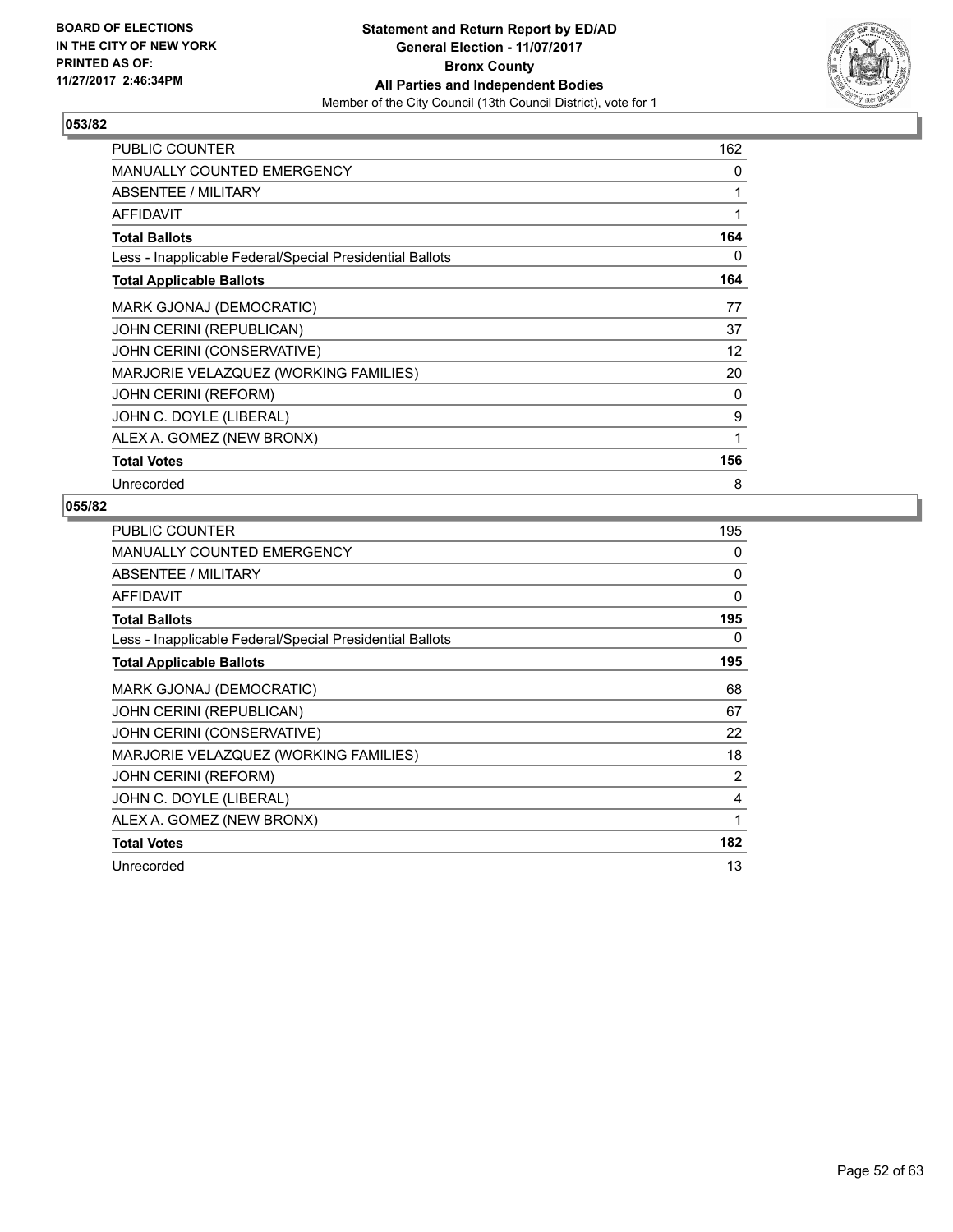

| <b>PUBLIC COUNTER</b>                                    | 208            |
|----------------------------------------------------------|----------------|
| <b>MANUALLY COUNTED EMERGENCY</b>                        | 0              |
| <b>ABSENTEE / MILITARY</b>                               | 7              |
| <b>AFFIDAVIT</b>                                         | 1              |
| <b>Total Ballots</b>                                     | 216            |
| Less - Inapplicable Federal/Special Presidential Ballots | 0              |
| <b>Total Applicable Ballots</b>                          | 216            |
| MARK GJONAJ (DEMOCRATIC)                                 | 132            |
| <b>JOHN CERINI (REPUBLICAN)</b>                          | 41             |
| JOHN CERINI (CONSERVATIVE)                               | 7              |
| MARJORIE VELAZQUEZ (WORKING FAMILIES)                    | 25             |
| <b>JOHN CERINI (REFORM)</b>                              | 3              |
| JOHN C. DOYLE (LIBERAL)                                  | 0              |
| ALEX A. GOMEZ (NEW BRONX)                                | $\overline{2}$ |
| <b>Total Votes</b>                                       | 210            |
| Unrecorded                                               | 6              |

| <b>PUBLIC COUNTER</b>                                    | 185      |
|----------------------------------------------------------|----------|
| <b>MANUALLY COUNTED EMERGENCY</b>                        | 0        |
| ABSENTEE / MILITARY                                      | 8        |
| <b>AFFIDAVIT</b>                                         | $\Omega$ |
| <b>Total Ballots</b>                                     | 193      |
| Less - Inapplicable Federal/Special Presidential Ballots | 0        |
| <b>Total Applicable Ballots</b>                          | 193      |
| MARK GJONAJ (DEMOCRATIC)                                 | 94       |
| JOHN CERINI (REPUBLICAN)                                 | 51       |
| JOHN CERINI (CONSERVATIVE)                               | 12       |
| MARJORIE VELAZQUEZ (WORKING FAMILIES)                    | 24       |
| <b>JOHN CERINI (REFORM)</b>                              | 5        |
| JOHN C. DOYLE (LIBERAL)                                  | 0        |
| ALEX A. GOMEZ (NEW BRONX)                                | 1        |
| <b>Total Votes</b>                                       | 187      |
| Unrecorded                                               | 6        |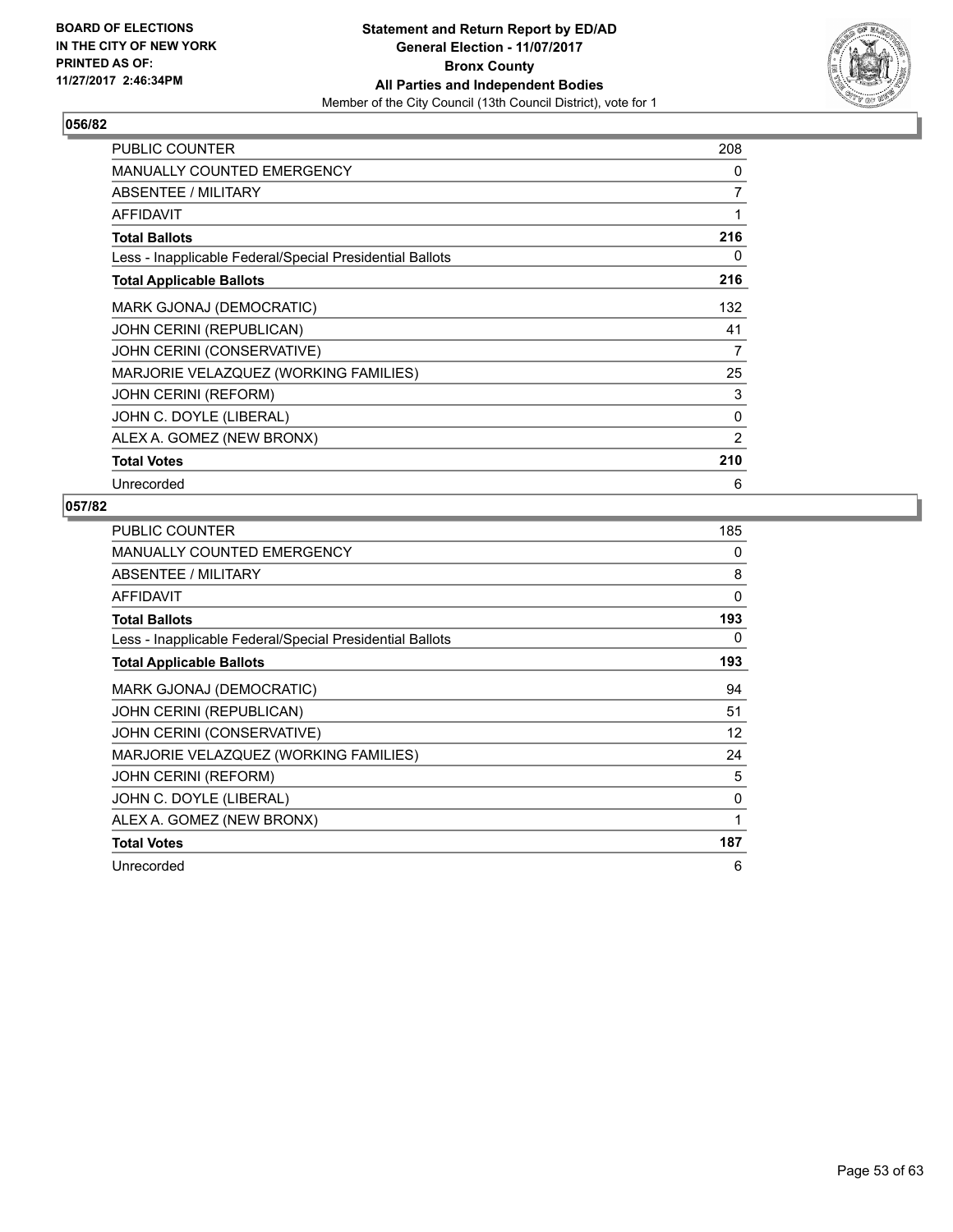

| <b>PUBLIC COUNTER</b>                                    | 194 |
|----------------------------------------------------------|-----|
| <b>MANUALLY COUNTED EMERGENCY</b>                        | 0   |
| ABSENTEE / MILITARY                                      | 12  |
| <b>AFFIDAVIT</b>                                         | 1   |
| <b>Total Ballots</b>                                     | 207 |
| Less - Inapplicable Federal/Special Presidential Ballots | 0   |
| <b>Total Applicable Ballots</b>                          | 207 |
| MARK GJONAJ (DEMOCRATIC)                                 | 81  |
| <b>JOHN CERINI (REPUBLICAN)</b>                          | 76  |
| JOHN CERINI (CONSERVATIVE)                               | 13  |
| MARJORIE VELAZQUEZ (WORKING FAMILIES)                    | 23  |
| <b>JOHN CERINI (REFORM)</b>                              | 3   |
| JOHN C. DOYLE (LIBERAL)                                  | 2   |
| ALEX A. GOMEZ (NEW BRONX)                                | 0   |
| <b>Total Votes</b>                                       | 198 |
| Unrecorded                                               | 9   |

| <b>PUBLIC COUNTER</b>                                    | 24       |
|----------------------------------------------------------|----------|
| <b>MANUALLY COUNTED EMERGENCY</b>                        | 0        |
| ABSENTEE / MILITARY                                      |          |
| <b>AFFIDAVIT</b>                                         | 1        |
| <b>Total Ballots</b>                                     | 26       |
| Less - Inapplicable Federal/Special Presidential Ballots | 0        |
| <b>Total Applicable Ballots</b>                          | 26       |
| MARK GJONAJ (DEMOCRATIC)                                 | 13       |
| JOHN CERINI (REPUBLICAN)                                 | 7        |
| JOHN CERINI (CONSERVATIVE)                               |          |
| MARJORIE VELAZQUEZ (WORKING FAMILIES)                    | 1        |
| <b>JOHN CERINI (REFORM)</b>                              | 2        |
| JOHN C. DOYLE (LIBERAL)                                  | $\Omega$ |
| ALEX A. GOMEZ (NEW BRONX)                                |          |
| <b>Total Votes</b>                                       | 25       |
| Unrecorded                                               | 1        |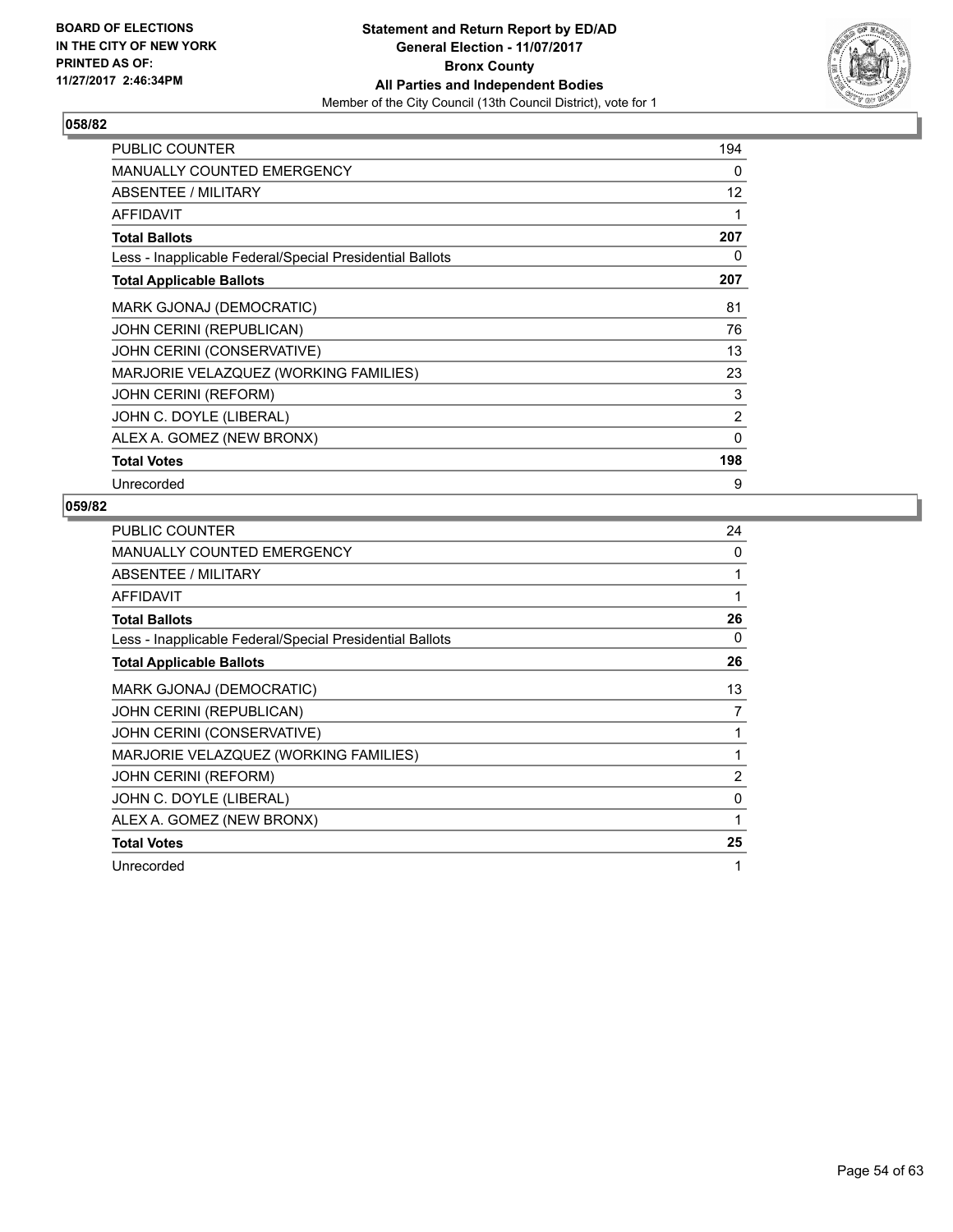

| <b>PUBLIC COUNTER</b>                                    | 288 |
|----------------------------------------------------------|-----|
| <b>MANUALLY COUNTED EMERGENCY</b>                        | 0   |
| ABSENTEE / MILITARY                                      | 14  |
| <b>AFFIDAVIT</b>                                         | 3   |
| <b>Total Ballots</b>                                     | 305 |
| Less - Inapplicable Federal/Special Presidential Ballots | 0   |
| <b>Total Applicable Ballots</b>                          | 305 |
| MARK GJONAJ (DEMOCRATIC)                                 | 84  |
| <b>JOHN CERINI (REPUBLICAN)</b>                          | 105 |
| JOHN CERINI (CONSERVATIVE)                               | 35  |
| MARJORIE VELAZQUEZ (WORKING FAMILIES)                    | 54  |
| <b>JOHN CERINI (REFORM)</b>                              | 1   |
| JOHN C. DOYLE (LIBERAL)                                  | 22  |
| ALEX A. GOMEZ (NEW BRONX)                                | 0   |
| <b>Total Votes</b>                                       | 301 |
| Unrecorded                                               | 4   |

| <b>PUBLIC COUNTER</b>                                    | 356 |
|----------------------------------------------------------|-----|
| <b>MANUALLY COUNTED EMERGENCY</b>                        | 0   |
| ABSENTEE / MILITARY                                      | 9   |
| <b>AFFIDAVIT</b>                                         | 1   |
| <b>Total Ballots</b>                                     | 366 |
| Less - Inapplicable Federal/Special Presidential Ballots | 0   |
| <b>Total Applicable Ballots</b>                          | 366 |
| MARK GJONAJ (DEMOCRATIC)                                 | 105 |
| JOHN CERINI (REPUBLICAN)                                 | 113 |
| JOHN CERINI (CONSERVATIVE)                               | 21  |
| MARJORIE VELAZQUEZ (WORKING FAMILIES)                    | 62  |
| <b>JOHN CERINI (REFORM)</b>                              | 0   |
| JOHN C. DOYLE (LIBERAL)                                  | 49  |
| ALEX A. GOMEZ (NEW BRONX)                                | 3   |
| UNATTRIBUTABLE WRITE-IN (WRITE-IN)                       | 1   |
| <b>Total Votes</b>                                       | 354 |
| Unrecorded                                               | 12  |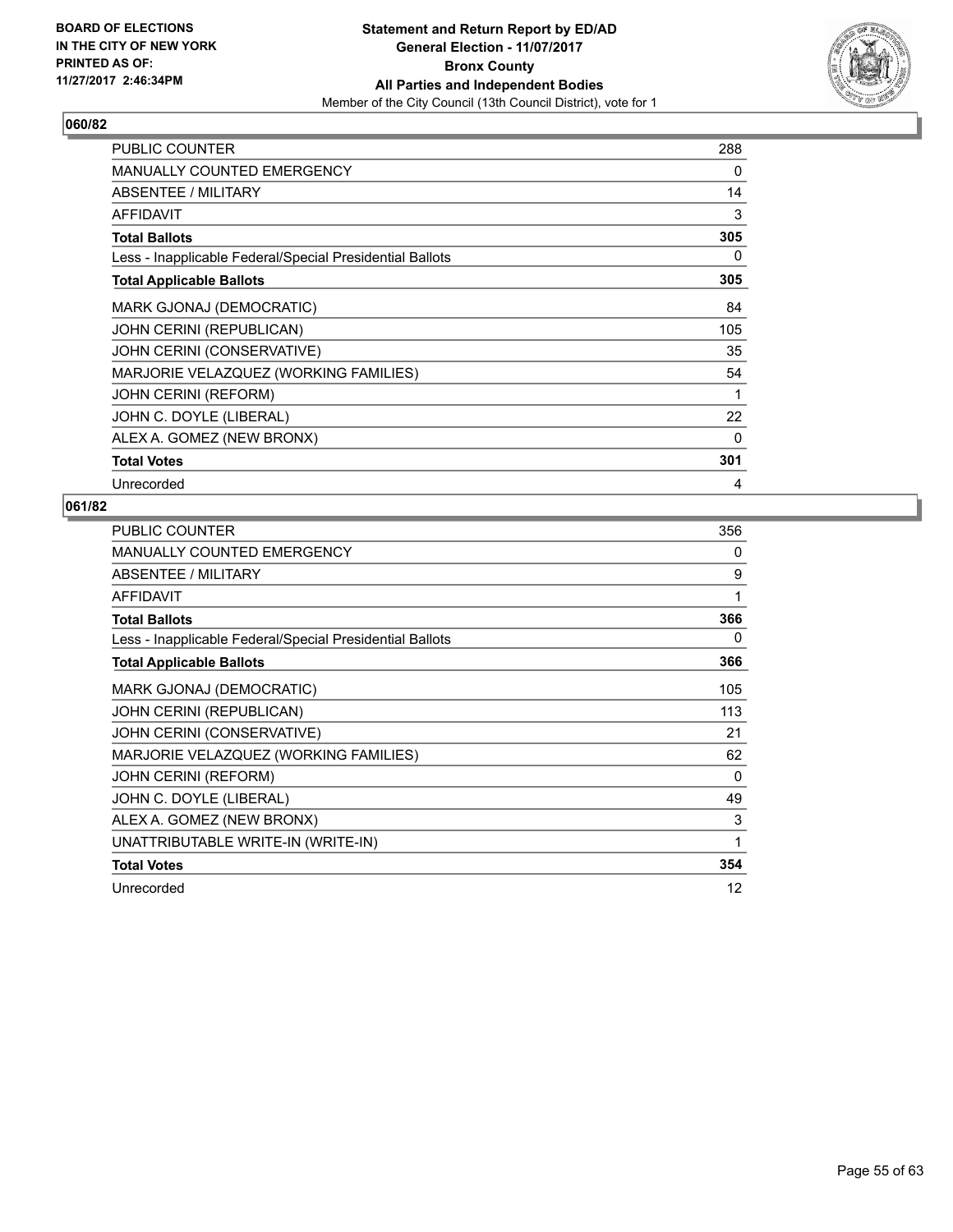

| <b>PUBLIC COUNTER</b>                                    | 318 |
|----------------------------------------------------------|-----|
| <b>MANUALLY COUNTED EMERGENCY</b>                        | 0   |
| ABSENTEE / MILITARY                                      | 8   |
| <b>AFFIDAVIT</b>                                         | 3   |
| <b>Total Ballots</b>                                     | 329 |
| Less - Inapplicable Federal/Special Presidential Ballots | 0   |
| <b>Total Applicable Ballots</b>                          | 329 |
| MARK GJONAJ (DEMOCRATIC)                                 | 101 |
| <b>JOHN CERINI (REPUBLICAN)</b>                          | 111 |
| JOHN CERINI (CONSERVATIVE)                               | 32  |
| MARJORIE VELAZQUEZ (WORKING FAMILIES)                    | 49  |
| <b>JOHN CERINI (REFORM)</b>                              | 1   |
| JOHN C. DOYLE (LIBERAL)                                  | 29  |
| ALEX A. GOMEZ (NEW BRONX)                                | 0   |
| <b>Total Votes</b>                                       | 323 |
| Unrecorded                                               | 6   |

| <b>PUBLIC COUNTER</b>                                    | 255      |
|----------------------------------------------------------|----------|
| <b>MANUALLY COUNTED EMERGENCY</b>                        | 0        |
| ABSENTEE / MILITARY                                      | 3        |
| <b>AFFIDAVIT</b>                                         | 2        |
| <b>Total Ballots</b>                                     | 260      |
| Less - Inapplicable Federal/Special Presidential Ballots | 0        |
| <b>Total Applicable Ballots</b>                          | 260      |
| MARK GJONAJ (DEMOCRATIC)                                 | 91       |
| JOHN CERINI (REPUBLICAN)                                 | 69       |
| JOHN CERINI (CONSERVATIVE)                               | 17       |
| MARJORIE VELAZQUEZ (WORKING FAMILIES)                    | 49       |
| <b>JOHN CERINI (REFORM)</b>                              | 4        |
| JOHN C. DOYLE (LIBERAL)                                  | 19       |
| ALEX A. GOMEZ (NEW BRONX)                                | $\Omega$ |
| STEPHAN EGAN (WRITE-IN)                                  | 2        |
| <b>Total Votes</b>                                       | 251      |
| Unrecorded                                               | 9        |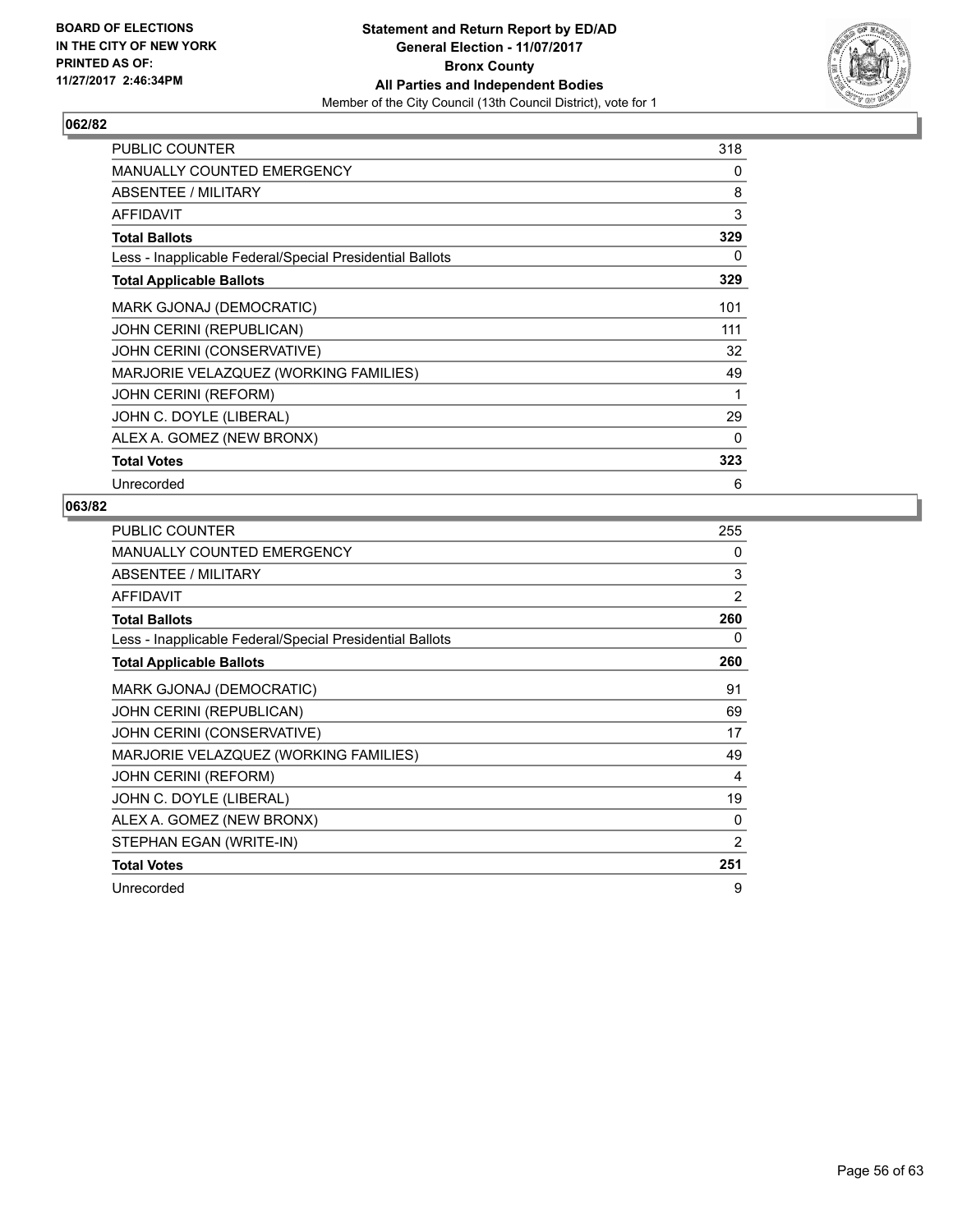

| <b>PUBLIC COUNTER</b>                                    | 218            |
|----------------------------------------------------------|----------------|
| <b>MANUALLY COUNTED EMERGENCY</b>                        | 0              |
| ABSENTEE / MILITARY                                      | $\overline{2}$ |
| <b>AFFIDAVIT</b>                                         | $\mathbf{1}$   |
| <b>Total Ballots</b>                                     | 221            |
| Less - Inapplicable Federal/Special Presidential Ballots | 0              |
| <b>Total Applicable Ballots</b>                          | 221            |
| MARK GJONAJ (DEMOCRATIC)                                 | 144            |
| JOHN CERINI (REPUBLICAN)                                 | 22             |
| JOHN CERINI (CONSERVATIVE)                               | 3              |
| MARJORIE VELAZQUEZ (WORKING FAMILIES)                    | 37             |
| <b>JOHN CERINI (REFORM)</b>                              | 0              |
| JOHN C. DOYLE (LIBERAL)                                  | 3              |
| ALEX A. GOMEZ (NEW BRONX)                                | 2              |
| <b>Total Votes</b>                                       | 211            |
| Unrecorded                                               | 10             |

| <b>PUBLIC COUNTER</b>                                    | 73       |
|----------------------------------------------------------|----------|
| <b>MANUALLY COUNTED EMERGENCY</b>                        | 0        |
| ABSENTEE / MILITARY                                      | 7        |
| <b>AFFIDAVIT</b>                                         | $\Omega$ |
| <b>Total Ballots</b>                                     | 80       |
| Less - Inapplicable Federal/Special Presidential Ballots | 0        |
| <b>Total Applicable Ballots</b>                          | 80       |
| MARK GJONAJ (DEMOCRATIC)                                 | 32       |
| <b>JOHN CERINI (REPUBLICAN)</b>                          | 32       |
| JOHN CERINI (CONSERVATIVE)                               | 9        |
| MARJORIE VELAZQUEZ (WORKING FAMILIES)                    | 4        |
| <b>JOHN CERINI (REFORM)</b>                              | 1        |
| JOHN C. DOYLE (LIBERAL)                                  | $\Omega$ |
| ALEX A. GOMEZ (NEW BRONX)                                |          |
| <b>Total Votes</b>                                       | 79       |
| Unrecorded                                               | 1        |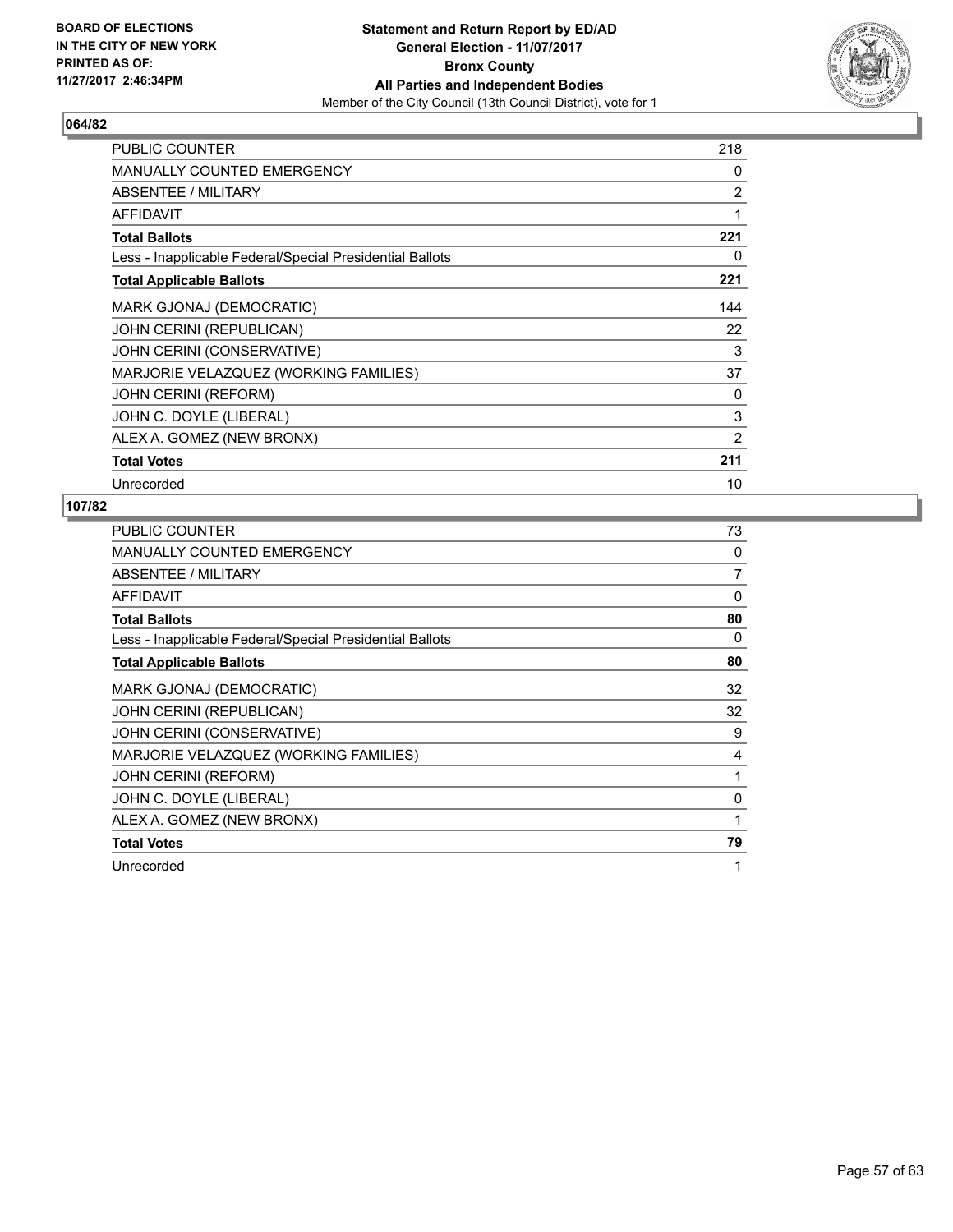

| <b>PUBLIC COUNTER</b>                                    | 0        |
|----------------------------------------------------------|----------|
| MANUALLY COUNTED EMERGENCY                               | 0        |
| ABSENTEE / MILITARY                                      | 0        |
| AFFIDAVIT                                                | 0        |
| <b>Total Ballots</b>                                     | 0        |
| Less - Inapplicable Federal/Special Presidential Ballots | 0        |
| <b>Total Applicable Ballots</b>                          | 0        |
| MARK GJONAJ (DEMOCRATIC)                                 | 0        |
| JOHN CERINI (REPUBLICAN)                                 | 0        |
| JOHN CERINI (CONSERVATIVE)                               | 0        |
| MARJORIE VELAZQUEZ (WORKING FAMILIES)                    | 0        |
| <b>JOHN CERINI (REFORM)</b>                              | $\Omega$ |
| JOHN C. DOYLE (LIBERAL)                                  | 0        |
| ALEX A. GOMEZ (NEW BRONX)                                | 0        |
| <b>Total Votes</b>                                       | 0        |

**110/82 COMBINED into: 069/80**

## **112/82**

| PUBLIC COUNTER                                           | 0        |
|----------------------------------------------------------|----------|
| <b>MANUALLY COUNTED EMERGENCY</b>                        | 0        |
| ABSENTEE / MILITARY                                      | 0        |
| <b>AFFIDAVIT</b>                                         | 0        |
| <b>Total Ballots</b>                                     | 0        |
| Less - Inapplicable Federal/Special Presidential Ballots | 0        |
| <b>Total Applicable Ballots</b>                          | 0        |
| MARK GJONAJ (DEMOCRATIC)                                 | 0        |
| <b>JOHN CERINI (REPUBLICAN)</b>                          | 0        |
| JOHN CERINI (CONSERVATIVE)                               | 0        |
| MARJORIE VELAZQUEZ (WORKING FAMILIES)                    | 0        |
| <b>JOHN CERINI (REFORM)</b>                              | $\Omega$ |
| JOHN C. DOYLE (LIBERAL)                                  | 0        |
| ALEX A. GOMEZ (NEW BRONX)                                | $\Omega$ |
| <b>Total Votes</b>                                       | 0        |
| 113/82 COMBINED into: 108/82                             |          |

**114/82 COMBINED into: 112/82**

**116/82 COMBINED into: 112/82**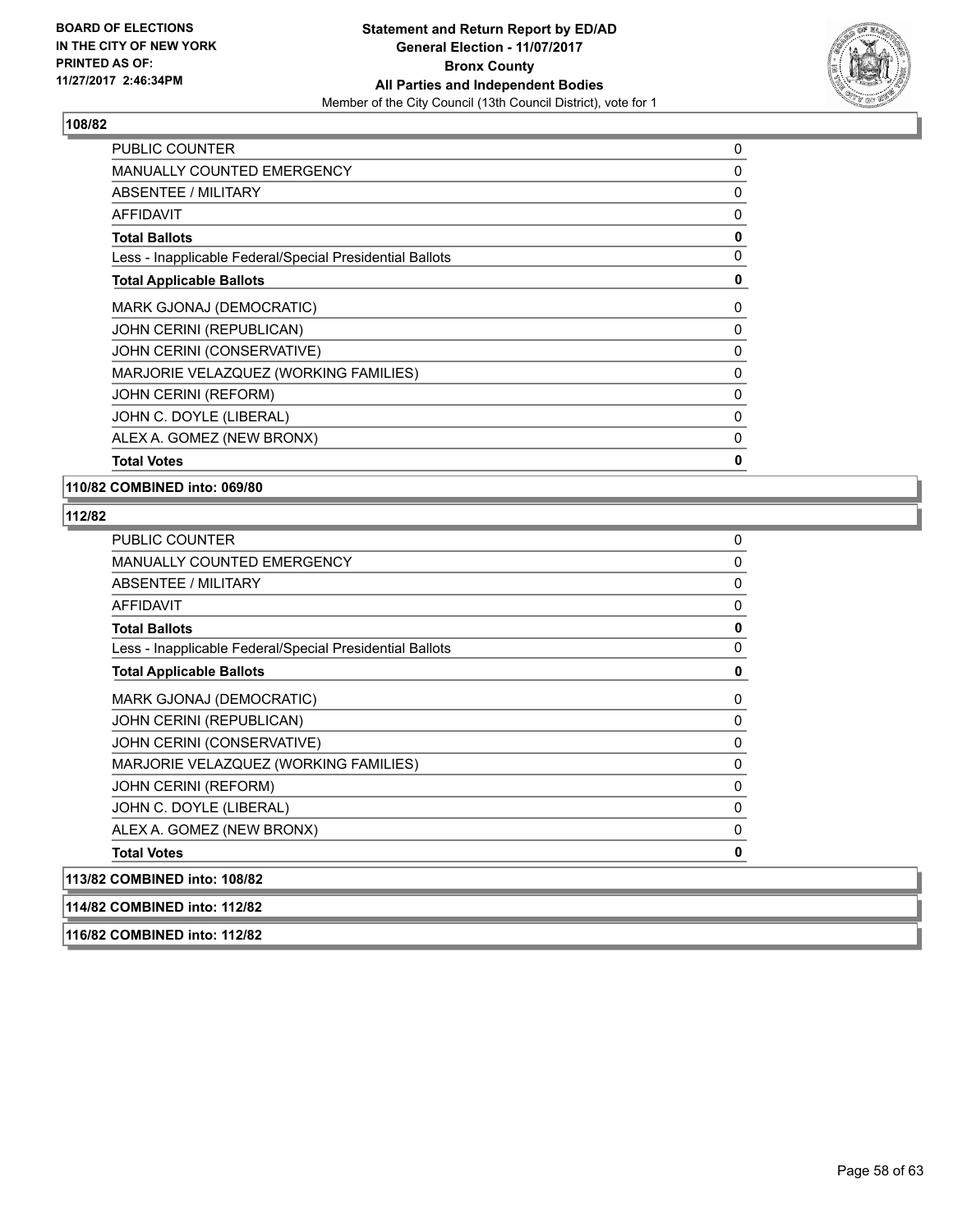

| 0            |
|--------------|
| 0            |
| 0            |
| 0            |
| 0            |
| 0            |
| 0            |
| 0            |
| 0            |
| 0            |
| 0            |
| 0            |
| $\mathbf{0}$ |
| 0            |
| 0            |
|              |

**118/82 COMBINED into: 117/82**

| <b>PUBLIC COUNTER</b>                                    | 148            |
|----------------------------------------------------------|----------------|
| <b>MANUALLY COUNTED EMERGENCY</b>                        | 0              |
| ABSENTEE / MILITARY                                      | 5              |
| <b>AFFIDAVIT</b>                                         | 1              |
| <b>Total Ballots</b>                                     | 154            |
| Less - Inapplicable Federal/Special Presidential Ballots | 0              |
| <b>Total Applicable Ballots</b>                          | 154            |
| MARK GJONAJ (DEMOCRATIC)                                 | 56             |
| JOHN CERINI (REPUBLICAN)                                 | 50             |
| JOHN CERINI (CONSERVATIVE)                               | 16             |
| MARJORIE VELAZQUEZ (WORKING FAMILIES)                    | 16             |
| <b>JOHN CERINI (REFORM)</b>                              | $\overline{2}$ |
| JOHN C. DOYLE (LIBERAL)                                  | 3              |
| ALEX A. GOMEZ (NEW BRONX)                                | 1              |
| <b>Total Votes</b>                                       | 144            |
| Unrecorded                                               | 10             |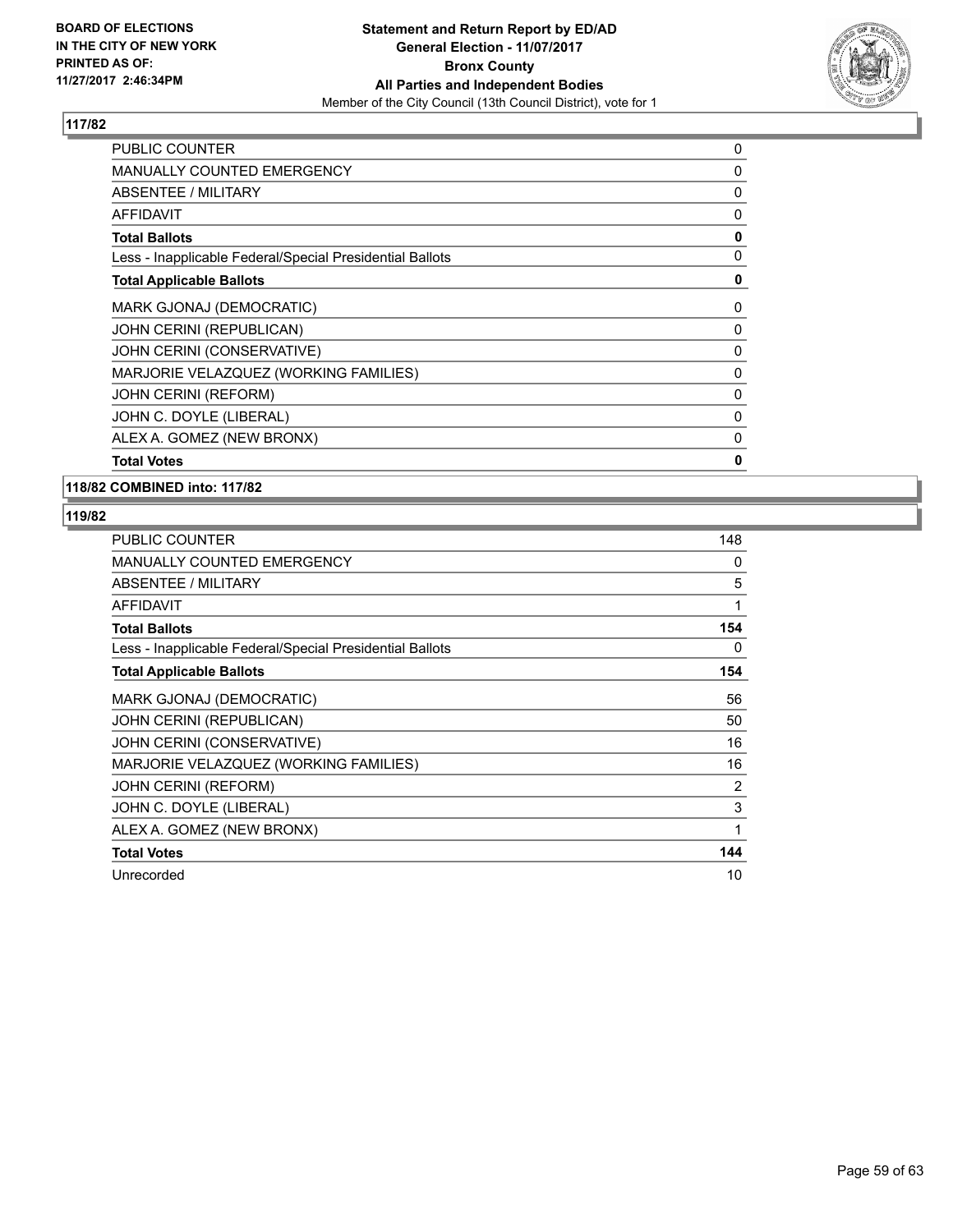

| PUBLIC COUNTER                                           | 0 |
|----------------------------------------------------------|---|
| MANUALLY COUNTED EMERGENCY                               | 0 |
| ABSENTEE / MILITARY                                      | 0 |
| <b>AFFIDAVIT</b>                                         | 0 |
| <b>Total Ballots</b>                                     | 0 |
| Less - Inapplicable Federal/Special Presidential Ballots | 0 |
| <b>Total Applicable Ballots</b>                          | 0 |
| MARK GJONAJ (DEMOCRATIC)                                 | 0 |
| JOHN CERINI (REPUBLICAN)                                 | 0 |
| JOHN CERINI (CONSERVATIVE)                               | 0 |
| MARJORIE VELAZQUEZ (WORKING FAMILIES)                    | 0 |
| <b>JOHN CERINI (REFORM)</b>                              | 0 |
| JOHN C. DOYLE (LIBERAL)                                  | 0 |
| ALEX A. GOMEZ (NEW BRONX)                                | 0 |
| <b>Total Votes</b>                                       | 0 |

| <b>PUBLIC COUNTER</b>                                    | 0 |
|----------------------------------------------------------|---|
| <b>MANUALLY COUNTED EMERGENCY</b>                        | 0 |
| ABSENTEE / MILITARY                                      | 0 |
| <b>AFFIDAVIT</b>                                         | 0 |
| <b>Total Ballots</b>                                     | 0 |
| Less - Inapplicable Federal/Special Presidential Ballots | 0 |
| <b>Total Applicable Ballots</b>                          | 0 |
| MARK GJONAJ (DEMOCRATIC)                                 | 0 |
| JOHN CERINI (REPUBLICAN)                                 | 0 |
| JOHN CERINI (CONSERVATIVE)                               | 0 |
| MARJORIE VELAZQUEZ (WORKING FAMILIES)                    | 0 |
| <b>JOHN CERINI (REFORM)</b>                              | 0 |
| JOHN C. DOYLE (LIBERAL)                                  | 0 |
| ALEX A. GOMEZ (NEW BRONX)                                | 0 |
| <b>Total Votes</b>                                       | 0 |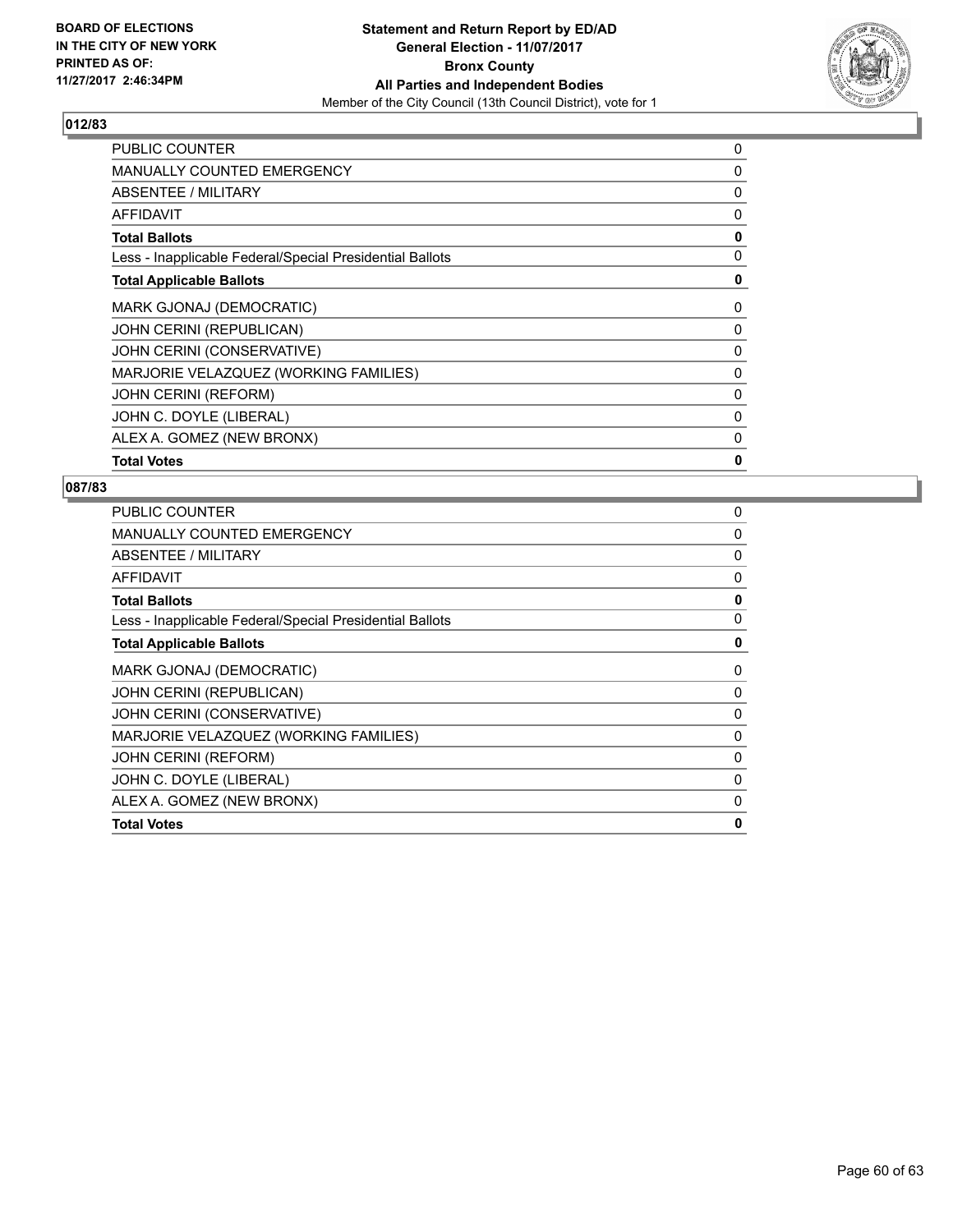

| <b>PUBLIC COUNTER</b>                                    | 0            |
|----------------------------------------------------------|--------------|
| <b>MANUALLY COUNTED EMERGENCY</b>                        | 0            |
| ABSENTEE / MILITARY                                      | 0            |
| <b>AFFIDAVIT</b>                                         | 0            |
| <b>Total Ballots</b>                                     | $\mathbf{0}$ |
| Less - Inapplicable Federal/Special Presidential Ballots | 0            |
| <b>Total Applicable Ballots</b>                          | 0            |
| MARK GJONAJ (DEMOCRATIC)                                 | 0            |
| JOHN CERINI (REPUBLICAN)                                 | 0            |
| JOHN CERINI (CONSERVATIVE)                               | 0            |
| MARJORIE VELAZQUEZ (WORKING FAMILIES)                    | 0            |
| <b>JOHN CERINI (REFORM)</b>                              | 0            |
| JOHN C. DOYLE (LIBERAL)                                  | 0            |
| ALEX A. GOMEZ (NEW BRONX)                                | 0            |
| <b>Total Votes</b>                                       | 0            |

| <b>PUBLIC COUNTER</b>                                    | 45       |
|----------------------------------------------------------|----------|
| <b>MANUALLY COUNTED EMERGENCY</b>                        | 0        |
| ABSENTEE / MILITARY                                      | 0        |
| <b>AFFIDAVIT</b>                                         | 2        |
| <b>Total Ballots</b>                                     | 47       |
| Less - Inapplicable Federal/Special Presidential Ballots | 0        |
| <b>Total Applicable Ballots</b>                          | 47       |
| MARK GJONAJ (DEMOCRATIC)                                 | 30       |
| <b>JOHN CERINI (REPUBLICAN)</b>                          | 10       |
| JOHN CERINI (CONSERVATIVE)                               | 0        |
| MARJORIE VELAZQUEZ (WORKING FAMILIES)                    | 4        |
| <b>JOHN CERINI (REFORM)</b>                              | $\Omega$ |
| JOHN C. DOYLE (LIBERAL)                                  | 2        |
| ALEX A. GOMEZ (NEW BRONX)                                | 0        |
| <b>Total Votes</b>                                       | 46       |
| Unrecorded                                               | 1        |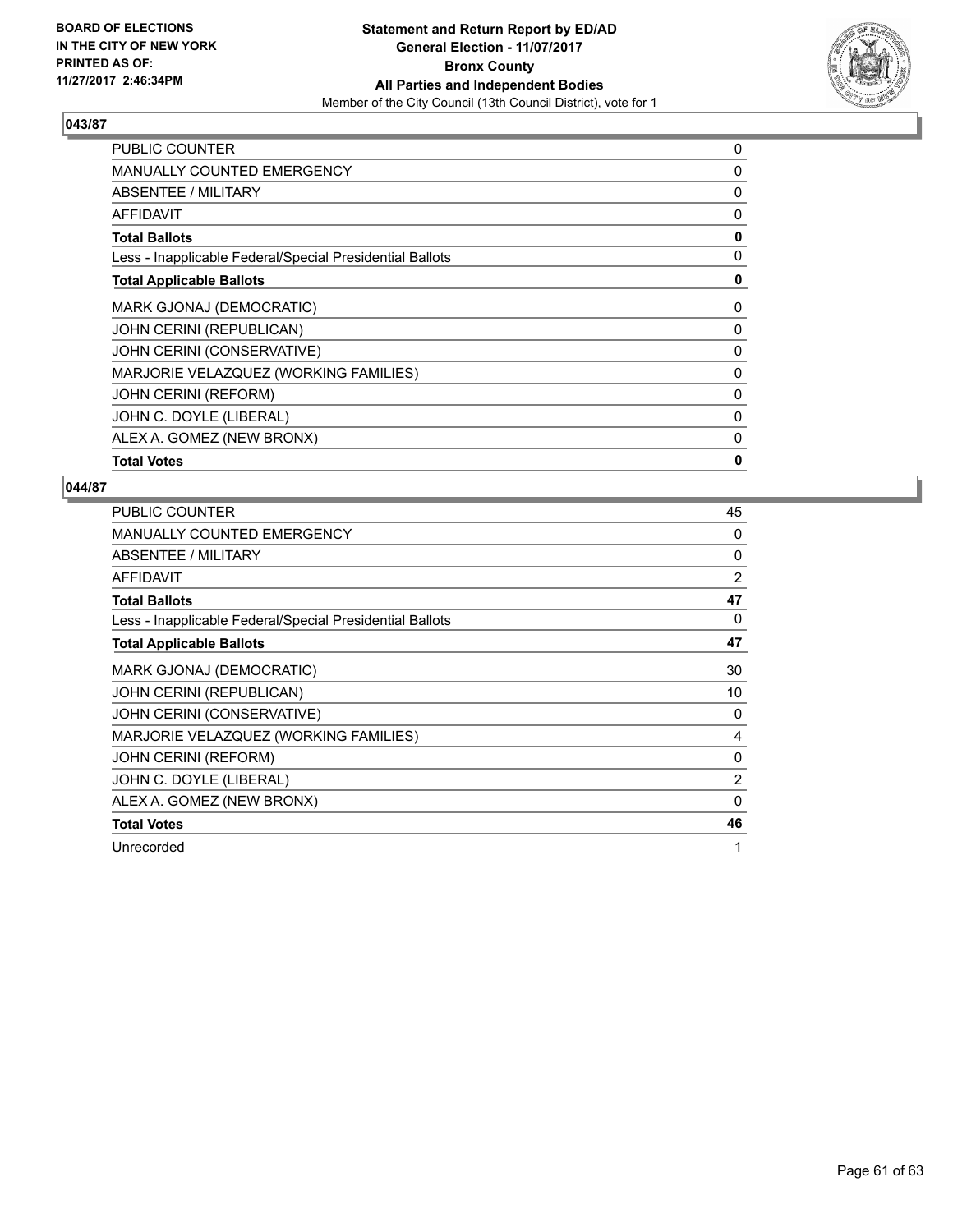

| PUBLIC COUNTER                                           | 20          |
|----------------------------------------------------------|-------------|
| MANUALLY COUNTED EMERGENCY                               | 0           |
| <b>ABSENTEE / MILITARY</b>                               | 0           |
| <b>AFFIDAVIT</b>                                         | $\Omega$    |
| <b>Total Ballots</b>                                     | 20          |
| Less - Inapplicable Federal/Special Presidential Ballots | 0           |
| <b>Total Applicable Ballots</b>                          | 20          |
| MARK GJONAJ (DEMOCRATIC)                                 | 10          |
| JOHN CERINI (REPUBLICAN)                                 | 5           |
| JOHN CERINI (CONSERVATIVE)                               | $\Omega$    |
| MARJORIE VELAZQUEZ (WORKING FAMILIES)                    | 3           |
| <b>JOHN CERINI (REFORM)</b>                              | 0           |
| JOHN C. DOYLE (LIBERAL)                                  | 1           |
| ALEX A. GOMEZ (NEW BRONX)                                | $\mathbf 0$ |
| <b>Total Votes</b>                                       | 19          |
| Unrecorded                                               | 1           |

## **094/87 COMBINED into: 117/82**

| 0<br>0<br>0<br>0<br><b>Total Ballots</b><br>0<br>0<br><b>Total Applicable Ballots</b><br>0<br>0<br>0<br>$\Omega$<br>0<br>0<br>0<br>0<br><b>Total Votes</b> | <b>PUBLIC COUNTER</b>                                    | 0 |
|------------------------------------------------------------------------------------------------------------------------------------------------------------|----------------------------------------------------------|---|
|                                                                                                                                                            | MANUALLY COUNTED EMERGENCY                               |   |
|                                                                                                                                                            | ABSENTEE / MILITARY                                      |   |
|                                                                                                                                                            | AFFIDAVIT                                                |   |
|                                                                                                                                                            |                                                          |   |
|                                                                                                                                                            | Less - Inapplicable Federal/Special Presidential Ballots |   |
|                                                                                                                                                            |                                                          |   |
|                                                                                                                                                            | MARK GJONAJ (DEMOCRATIC)                                 |   |
|                                                                                                                                                            | JOHN CERINI (REPUBLICAN)                                 |   |
|                                                                                                                                                            | JOHN CERINI (CONSERVATIVE)                               |   |
|                                                                                                                                                            | MARJORIE VELAZQUEZ (WORKING FAMILIES)                    |   |
|                                                                                                                                                            | <b>JOHN CERINI (REFORM)</b>                              |   |
|                                                                                                                                                            | JOHN C. DOYLE (LIBERAL)                                  |   |
|                                                                                                                                                            | ALEX A. GOMEZ (NEW BRONX)                                |   |
|                                                                                                                                                            |                                                          |   |